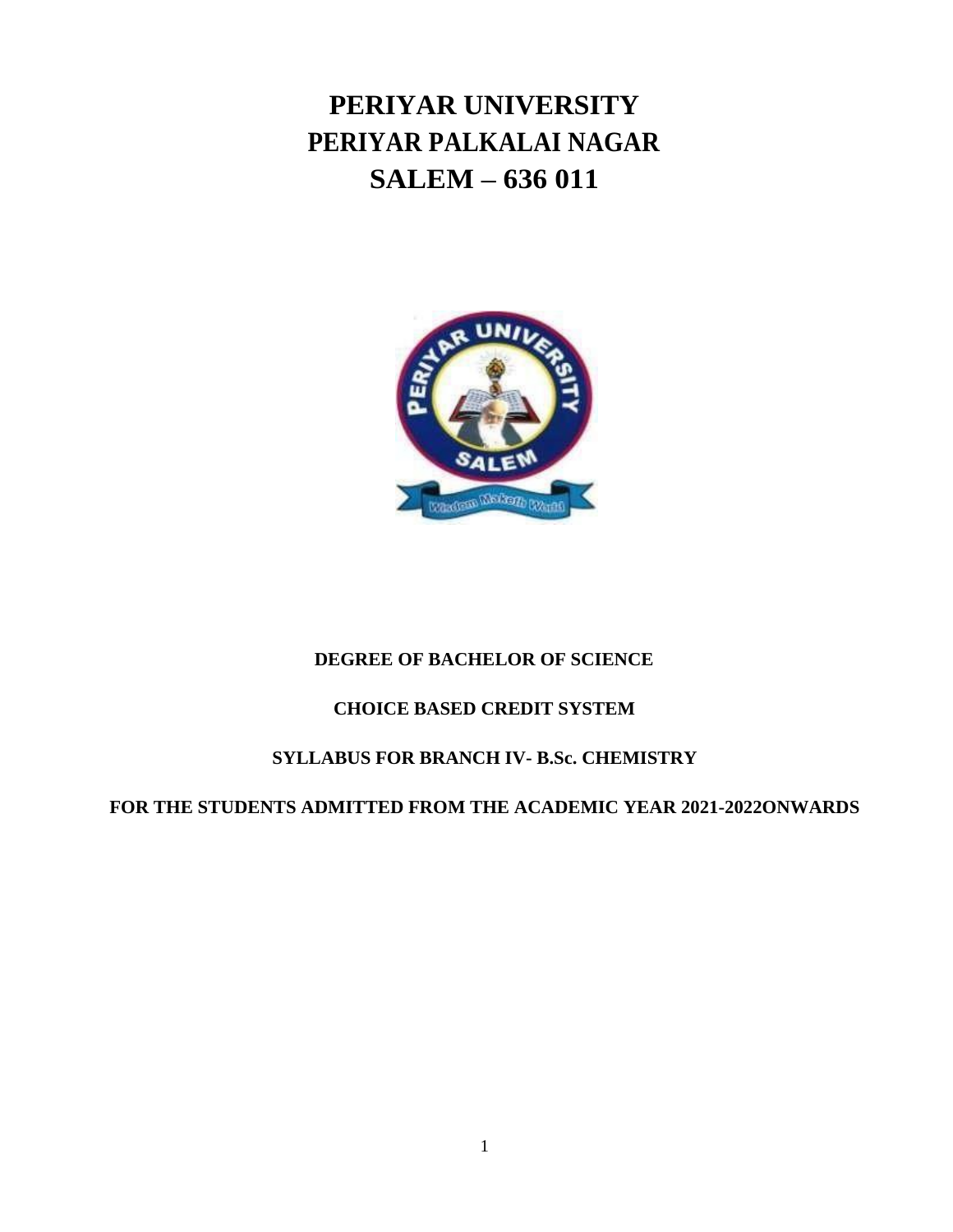## **CONTENTS**

- 1. Introduction-REGULATIONS
- 2. CBCS-CreditTable.
- 3. PAPERS DetailMAJOR ( Core, Elective andSBEC)

| <b>SEMESTER</b> | <b>PAPER</b>                                                                  | <b>CODE</b>     | Page<br>No |
|-----------------|-------------------------------------------------------------------------------|-----------------|------------|
| $\mathbf I$     | Core Chemistry- Paper I General Chemistry                                     | 21UCH01         | 13         |
| $\mathbf{I}$    | Core Chemistry- Paper II General Chemistry                                    | 21UCH02         | 15         |
| $\mathbf{I}$    | <b>SBEC-I Food and Nutrition</b>                                              | 21UCHS01        | 17         |
| III             | Core Chemistry- Paper III General Chemistry                                   | 21UCH03         | 19         |
| IV              | <b>SBEC-II Polymer Chemistry</b>                                              | 21UCHS02        | 21         |
| IV              | Core Chemistry- Paper IV General Chemistry                                    | 21UCH04         | 22         |
| $\mathbf{V}$    | Core Chemistry- Paper V Inorganic Chemistry                                   | <b>21UCH05</b>  | 24         |
| $\mathbf{V}$    | Core Chemistry- Paper VI Organic Chemistry                                    | 21UCH06         | 26         |
| $\mathbf{V}$    | Core Chemistry - Paper VII Physical Chemistry                                 | 21UCH07         | 28         |
| V               | Elective Paper - I-Analytical Chemistry-I                                     | 21UCHE01        | 30         |
| V               | <b>SBEC-III Agricultural Chemistry</b>                                        | 21UCHS03        | 32         |
| $\mathbf{V}$    | <b>SBEC-IV- Dye Chemistry</b>                                                 | 21UCHS04        | 33         |
| VI              | Core Chemistry - Paper - VIII Inorganic Chemistry                             | <b>21UCH08</b>  | 34         |
| VI              | Core Paper - Paper IX Organic Chemistry                                       | 21UCH09         | 36         |
| VI              | Core Chemistry - Paper X Physical Chemistry                                   | 21UCH10         | 38         |
| VI              | Elective Paper - II - Nano & Green chemistry                                  | 21UCHE02        | 40         |
| VI              | <b>SBEC-V Pharmaceutical chemistry</b>                                        | <b>21UCHS05</b> | 42         |
| VI              | <b>Elective Paper-III Industrial Chemistry</b>                                | 21UCHE03        | 43         |
|                 | <b>MAJOR PRACTICALS</b>                                                       |                 |            |
| $\mathbf{I}$    | Core Practical-I- Volumetric estimations and Organic<br>preparation           | 21UCHP01        | 45         |
| IV              | Core Practical-II - Inorganic qualitative Analysis & Inorganic<br>preparation | 21UCHP02        | 47         |
| VI              | Core Practical-III- Physical Chemistry practicals                             | 21UCHP03        | 49         |
| VI              | Core Practical-IV -Gravimetric estimations& Organic Analysis                  | 21UCHP04        | 51         |

| <b>ALLIED PAPERS</b> |                                                             |           |    |  |  |
|----------------------|-------------------------------------------------------------|-----------|----|--|--|
|                      | ALLIED(Theory & Practical)                                  |           |    |  |  |
| VII                  | Allied Chemistry Paper I (Inorganic, Organic, Physical-I)   | 21UCHA01  | 53 |  |  |
|                      |                                                             |           |    |  |  |
| II/I                 | Allied Chemistry Paper II (Inorganic, Organic, Physical-II) | 21UCHA02  | 55 |  |  |
| W                    |                                                             |           |    |  |  |
| II/IV                | Allied Chemistry Practical- Volumetry & Organic Analysis    | 21UCHAP0I | 57 |  |  |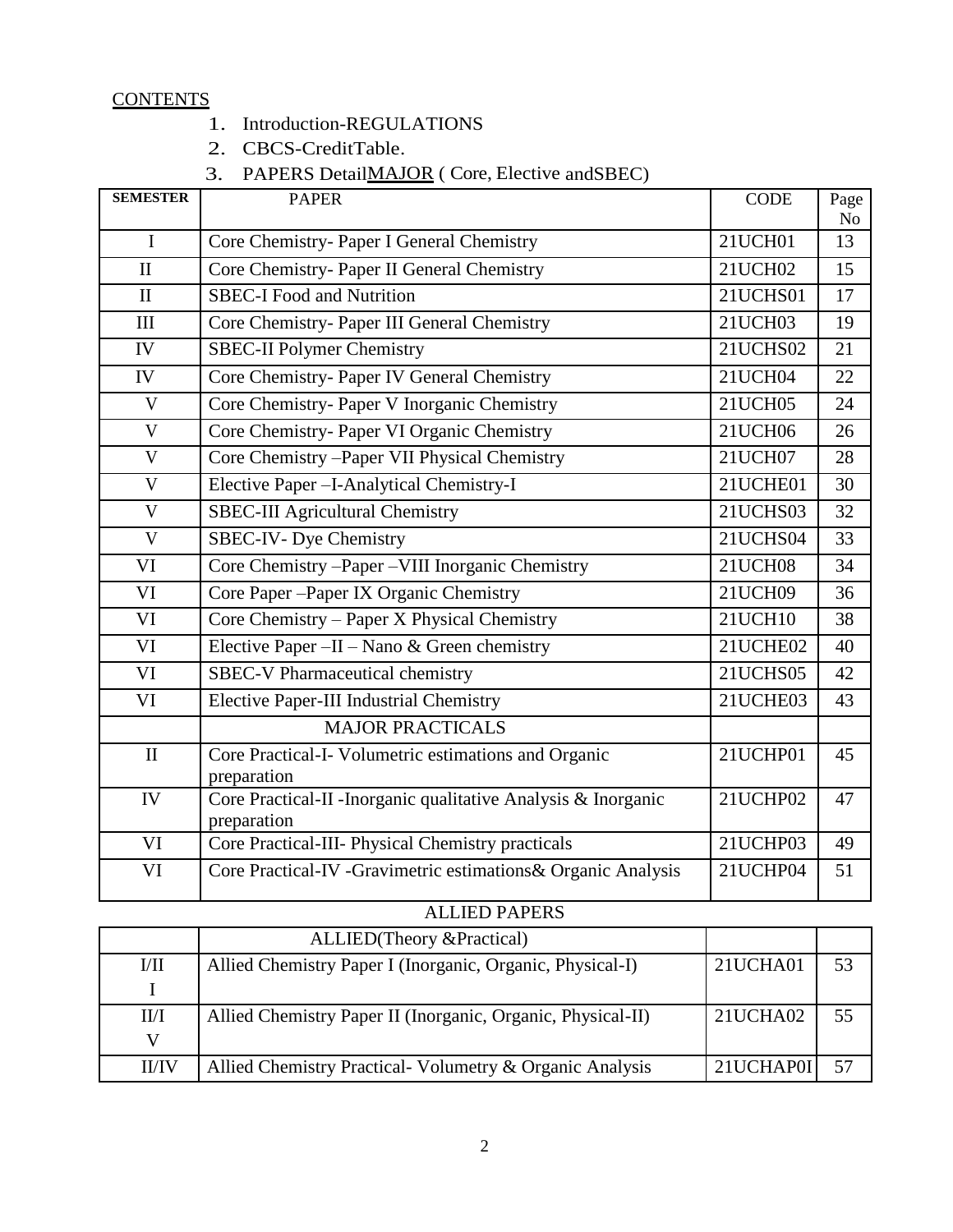# **NON-MAJOR ELECTIVE COURSES**

| <b>SEMESTER</b> | <b>PAPER</b>                |             | Page           |
|-----------------|-----------------------------|-------------|----------------|
|                 |                             | <b>CODE</b> | N <sub>o</sub> |
| <b>III/IV</b>   | Dairy Chemistry             | 21UCHN01    | 59             |
| <b>III/IV</b>   | <b>Textile Chemistry</b>    | 21UCHN02    | 60             |
| <b>III/IV</b>   | <b>Industrial Chemistry</b> | 21UCHN03    | 62             |
| <b>III/IV</b>   | <b>Biological Chemistry</b> | 21UCHN04    | 63             |
| <b>III/IV</b>   | <b>Medicinal Chemistry</b>  | 21UCHN05    | 64             |
| <b>III/IV</b>   | Food Chemistry              | 21UCHN06    | 65             |
| <b>III/IV</b>   | Agro chemistry              | 21UCHN07    | 66             |
| <b>III/IV</b>   | Polymer & Plastics          | 21UCHN08    | 68             |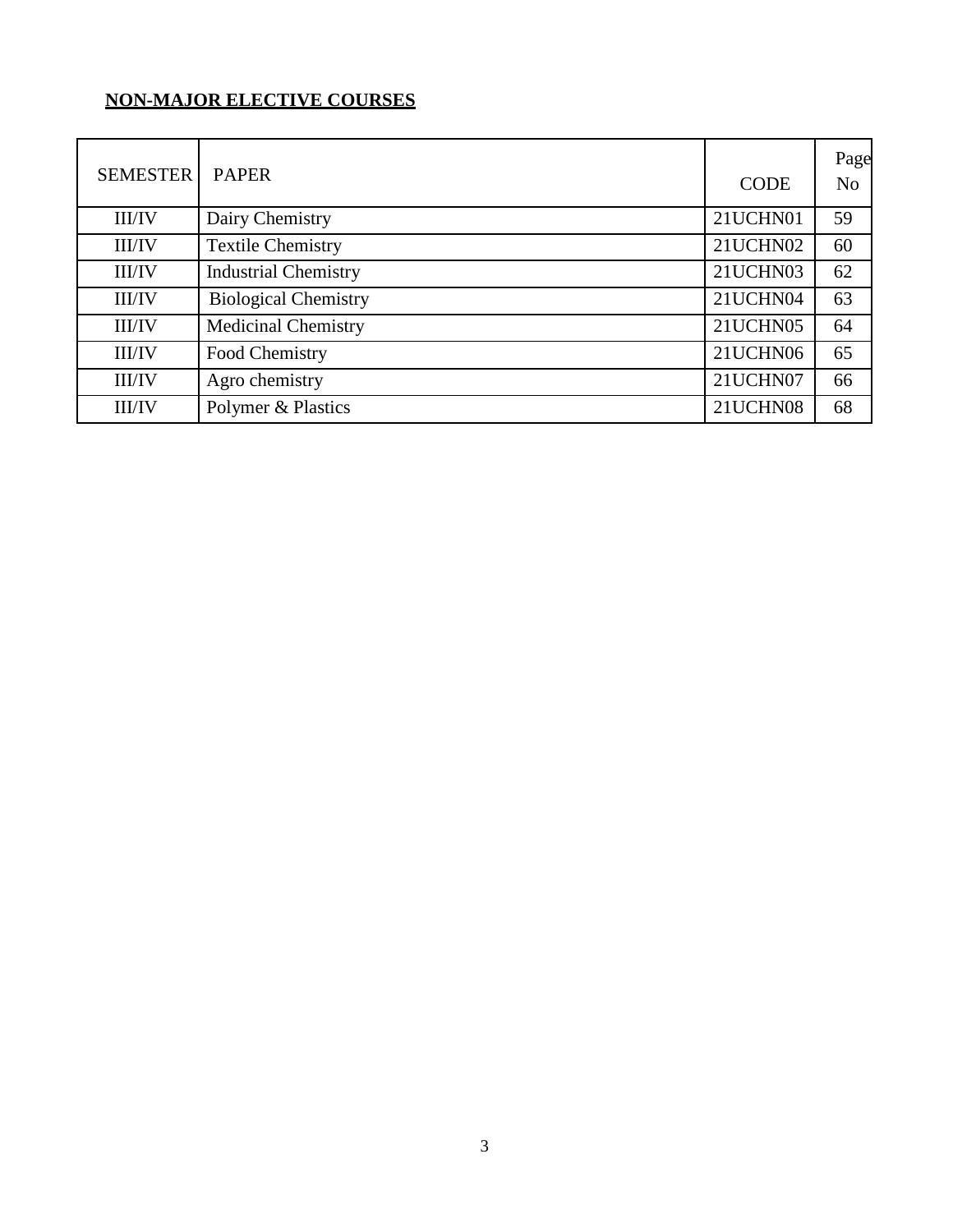# **REGULATIONS**

## **1. Preamble and objectives of the Course:**

Chemistry is central to the current revolutions in Science. No educated person today can understand the modern world without a basic knowledge of Chemistry. The existence of a large number of chemical factories, mines and related industries in the catchment of the University necessitates Chemistry education.

The programme educational objectives (PEOs) of B.Sc. Chemistry course are

- 1. To impart knowledge in fundamental aspects of all branches ofChemistry.
- 2. To acquire basic knowledge in the specialized areas like Polymer Chemistry, Environmental Chemistry, Dye Chemistry, Pharmaceutical Chemistry, Industrial Chemistryetc.
- 3. To create manpower in Chemical industries and help theirgrowth.
- 4. To prepare candidates for a career in Chemicalindustries.

## **Programme Specific Outcomes (PSOs)**

After completion of this programme the candidate will

- have enormous job opportunities at all levels of chemical, pharmaceutical and food product industries.
- get specific placements in R  $\&$  D and synthetic division of polymer industries  $\&$  Allied divisions.
- appear in competitive exams conducted by service commission.
- gain complete knowledge about all fundamental aspects of chemistry
- learn about the emerging field of green chemistry, nanochemistry and polymer chemistry
- carry out experiments in the area of organic analysis, estimation, inorganic semi-micro analysis, conductometric & potentiometric equipment.

### **Programme Outcomes (POs)**

On successful completion of this programme, students will have the ability to

- think critically and analyze chemical problems.
- present scientific and technical information resulting from laboratory experimentation in both written and oral formats.
- work effectively and safely in a laboratory environment.
- use technologies and instrumentation together to explore new areas of research.
- work as a member of interdisciplinary problem solving team.
- apply their scientific skill to innovative studies.

# **2. Condition forAdmission**

A candidate who has passed the Higher Secondary Examination of TamilNadu Higher Secondary Board or an examination of some other board accepted by the syndicate as equivalent there to with Chemistry and Physics and any one of the following subjects namely Maths, Botany, Zoology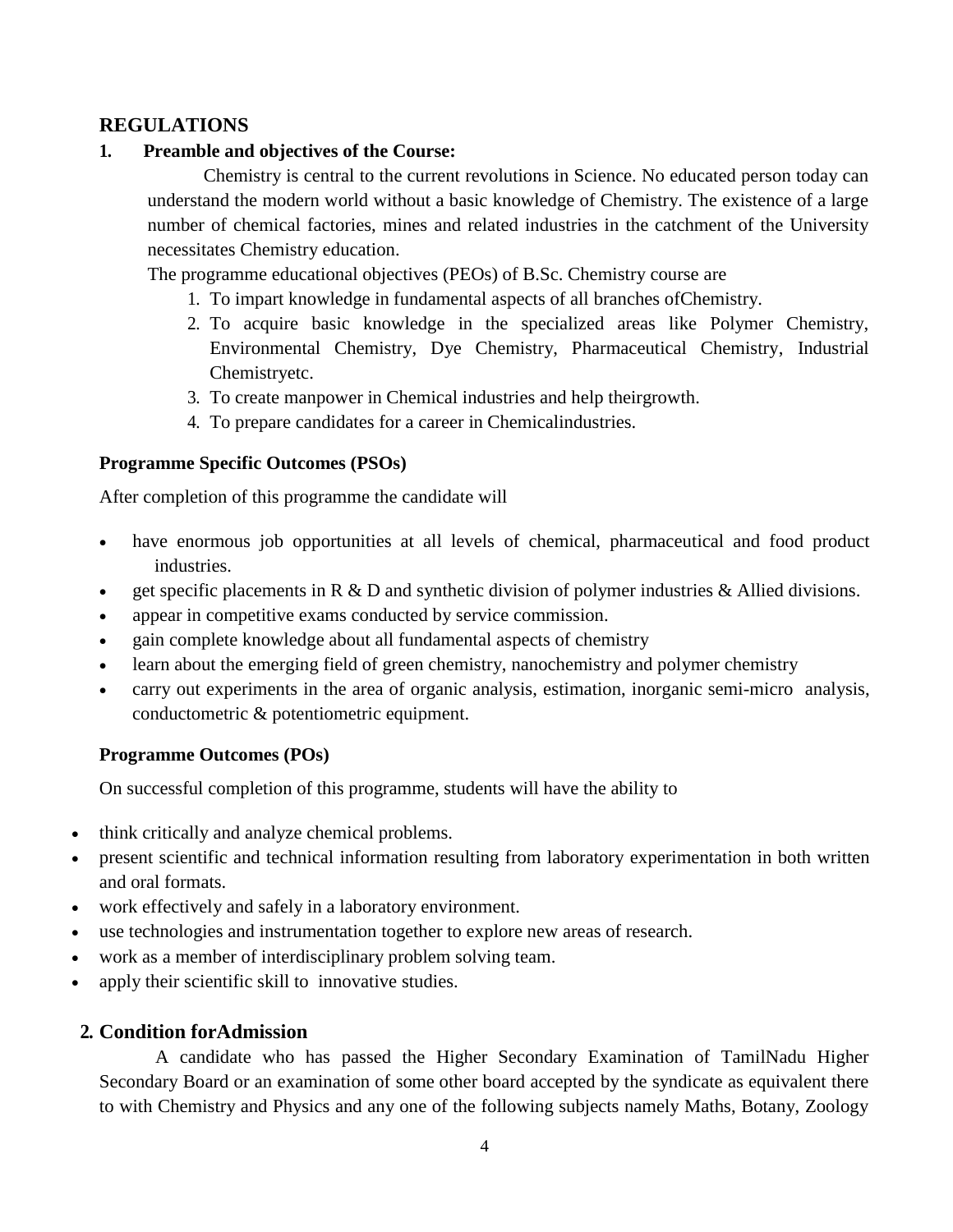or Biology shall be eligible for admission into B.Sc., course inChemistry.

# **3. Duration of theCourse:**

The course for the degree of Bachelor of Science shall consist of three academic years divided into six semesters.

# **4. Course ofstudy:**

The course of study for the B.Sc. Degree in the Branch IV-Chemistry shall comprise of the following subjects according to the syllabus and books prescribed from time to time. The Syllabus for various subjects shall be demarcated into five units in each subject

**Part-I** – Tamil / Otherlanguages

**Part-II**–English

Part-III – Coresubjects Allied subjects

Project / Elective with three courses

# **Part–IV**

- 1. Non Major elective comprising of twocourses.
- 2. Skill based subjects(Elective)
- 3. EnvironmentalStudies
- 4. Value Education
- 5. Professional English

## **Part–V**– ExtensionActivities

NSS / NCC / Sports / YRC and other co and extracurricular activities offered under part V of the programmes.

The two allied subjects may be chosen by the respective colleges and the same must be communicated to the University.

Non major elective course subjects may be chosen by the respective colleges and the same must be communicated to the University.

The college may also choose the allied subject of their choice in the first and second year.

# **I-SEMESTER:**

- **1.** Language -PaperI
- **2.** English PaperI
- **3.** Major Core -PaperI
- **4.** Allied I PaperI
- **5.** ValueEducation
- **6.** Professional English- I [Add On Course]

# **II-SEMESTER**

- **7.** Language PaperII
- **8.** English PaperII
- **9.** Major Core -PaperII
- **10.** Allied I PaperII
- **11.** Major- practical–I
- **12.** Allied –IPractical
- **13.** Environmentalstudies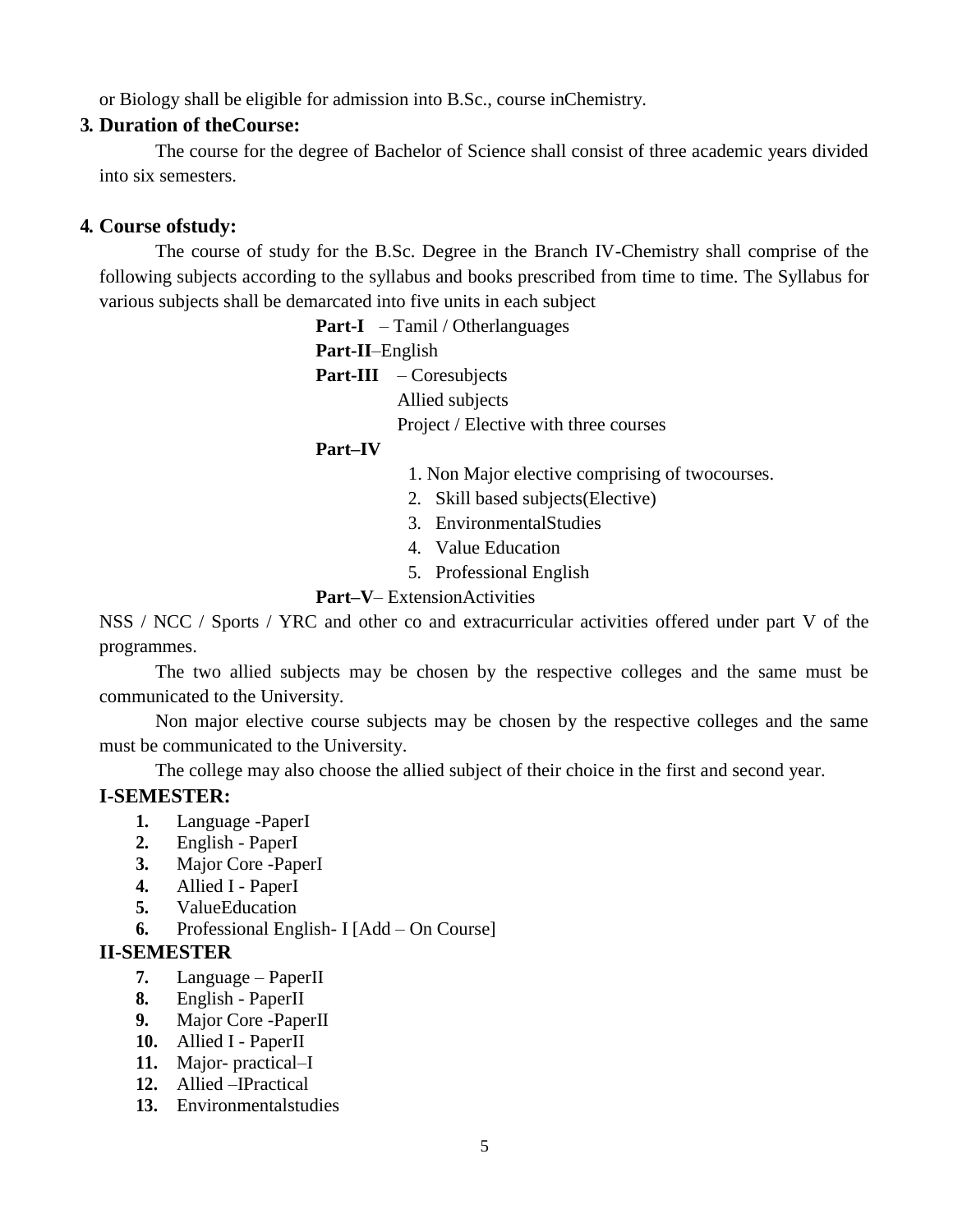- **14.** Skill based Elective CourseI
- **15.** Professional English- II [Add On Course]

#### **III-SEMESTER**

- **16.** Language PaperIII
- **17.** English- PaperIII
- **18.** Major Core –PaperIII
- **19.** Allied II PaperI
- **20.** Skill Based Elective courseII
- **21.** Non Major Elective courseI

## **IV SEMESTER**

- **22.** Language PaperIV
- **23.** English PaperIV
- **24.** Major Core –PaperIV
- **25.** Allied II-PaperII
- **26.** Major- PracticalII
- **27.** AlliedII-Practical
- **28.** Skill Based Elective courseII
- **29.** Non Major Elective courseII

# **V SEMESTER**

- **30.** Major Core Paper–V
- **31.** Major Core Paper–VI
- **32.** Major Core paper –VII
- **33.** Elective Paper –I
- **34.** Skill Based Elective courseIII
- **35.** Skill Based Elective courseIV

# **VI-SEMESTER**

- **36.** Major Core Paper-VIII
- **37.** Major core paper –IX
- **38.** Major core paper –X
- **39.** Elective Paper–II
- **40.** Skill Based Elective courseV
- **41.** Elective Paper -III
- **42.** Major Practicals –III
- **43.** Major Practicals–IV

# **5. Examinations**

There shall be six examinations- two in the first year, two in the second year and two in the third year. Candidates failing in any subject / subjects will be permitted to appear for such failed subject / subjects at subsequent examinations.

The Syllabus has been divided into six semesters. Examinations for I, III and V semesters will be held in November/ December and for II, IV and VI semesters will be held in April / May.

The practical examination I will be held at the end of I year. II will be held at the end of II year. III and IV will be held at the end of III year.

# **Requirement to appear for the examination**

A candidate shall be permitted to appear for the university examinations for any semester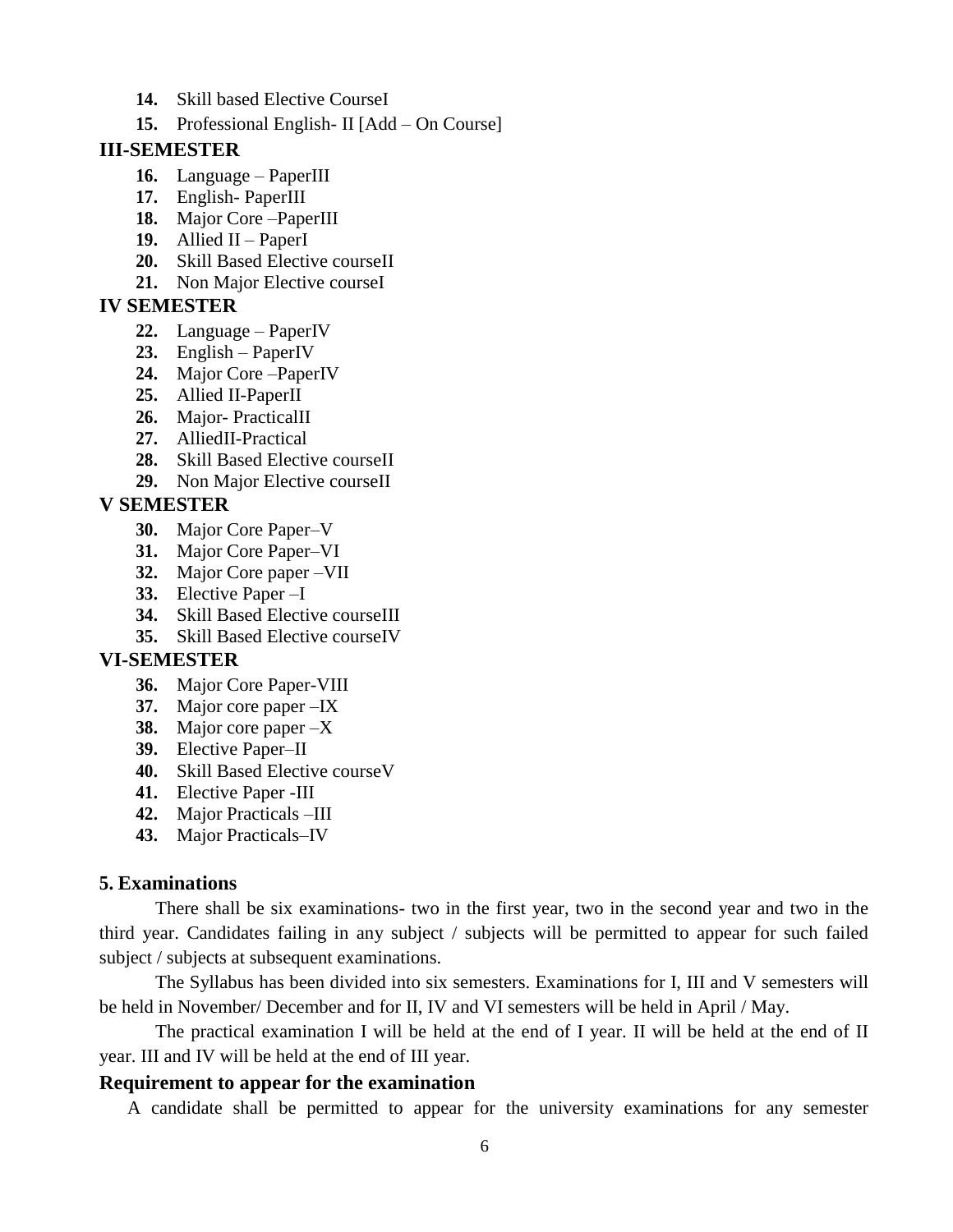(practical/theory) if He / She secures not less than 75% of attendance in the number of working days during the semester.

# **6. PassingMinimum**

A candidate who secures not less than 40% in the university (external) Examination and 40% marks in the external examination and continuous internal assessment put together in any course of Part I, II, III & IV shall be declared to have passed the examination in the subject (theory or Practical). For practical, the minimum for a pass includes the record notebook marks also. There is no passing minimum for the record notebook. However submission of a record notebook is amust.

# **7. Classification of SuccessfulCandidates**

Candidates who secure not less than 60% of the aggregate marks in the whole examination shall be declared to have passed the examination in First Class.

All other successful candidates shall be declared to have passed in the Second Class.

Candidates who obtain 75% of the marks in the aggregate shall be declared to

have passed the examination in First Class with Distinction provided they pass all the examinations prescribed for the course at the first appearance.

Grading:

Conversion of marks to Grade points and letter grade (Performance in a course/paper)

| <b>Range of marks</b> | <b>Grade Points</b> | <b>Letter Grade</b> | <b>Description</b> |
|-----------------------|---------------------|---------------------|--------------------|
| 90-100                | $9.0 - 10.0$        | $\Omega$            | Outstanding        |
| 80-89                 | 8.0-8.9             | $D+$                | Excellent          |
| 75-79                 | $7.5 - 7.9$         | D                   | Distinction        |
| 70-74                 | $7.0 - 7.4$         | $A+$                | Very Good          |
| $60 - 69$             | $6.0 - 6.9$         | $\mathbf{A}$        | Good               |
| 50-59                 | $5.0 - 5.9$         | B                   | Average            |
| $40-49$               | $4.0 - 4.9$         | $\mathcal{C}$       | Satisfactory       |
| $00-39$               | 0.0                 | $\mathbf{U}$        | Re-appear          |
| <b>ABSENT</b>         | 0.0                 | <b>AAA</b>          | <b>ABSENT</b>      |

 $Ci = C$  redits earned for course I in any semester

 $Gi = Grade$  point obtained for course I in any semester

 $n =$  refers to the semester in which such course were credited

# **Grade point average (for a Semester):**

Calculation of grade point average semester-wise and part-wise is as follows: GRADE POINT AVERAGE [GPA] = Σi Ci Gi / Σi Ci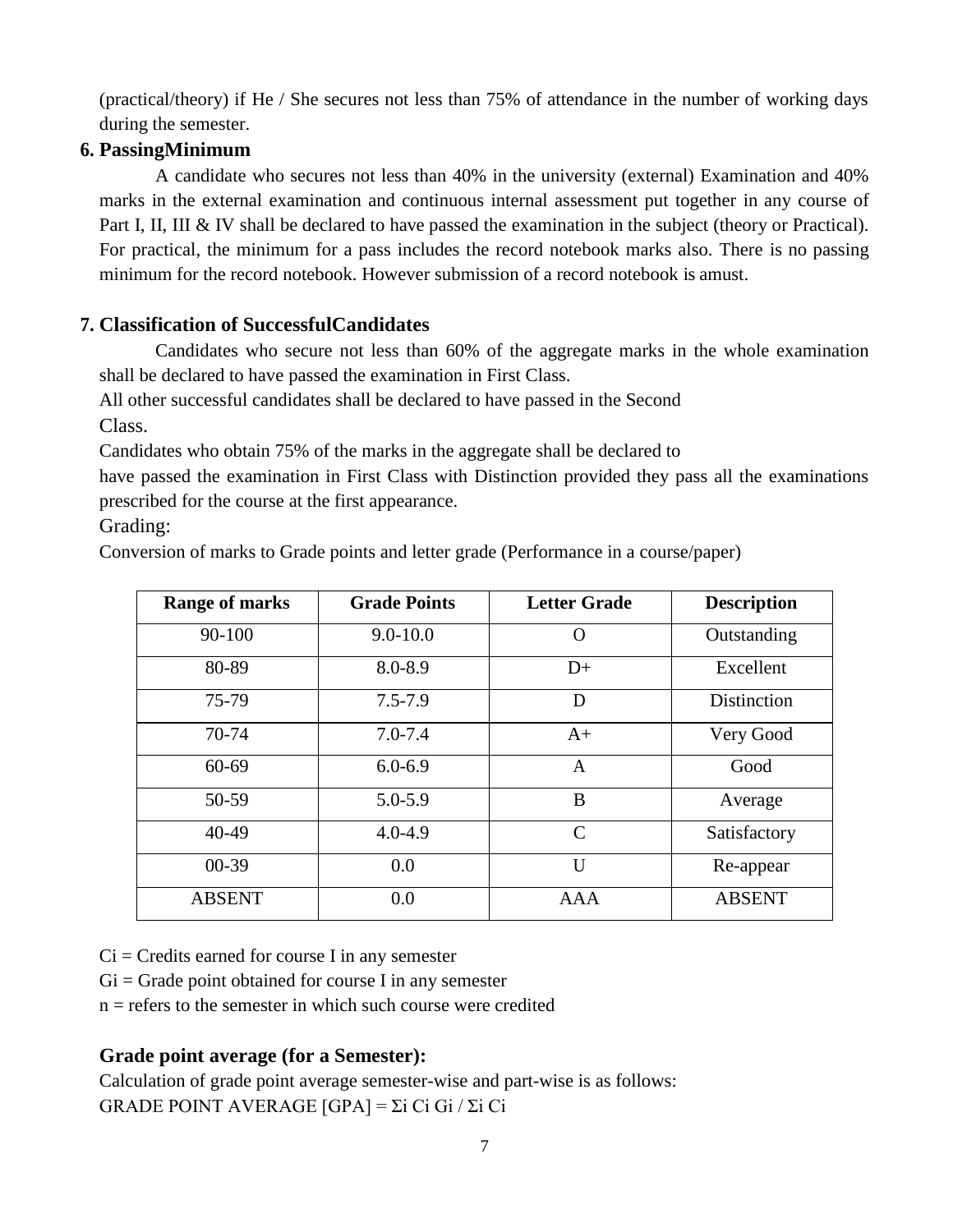Sumofthemultiplicationofgradepointsbythecreditsofthecoursesofferedunder each partGPA=

Sum of the credits of the courses under each part in a semester

Calculation of grade point average (CGPA) (for the entire programme):

A candidate who has passed all the examinations under different parts (Part-I to V) is eligible for the following partwise computed final grades based on the range of CGPA.

# **CUMULATIVE GRADE POINT AVERAGE [CGPA]** = **Σn Σ<sup>i</sup> Cn<sup>i</sup> Gn<sup>i</sup> / Σn Σ<sup>i</sup> Cni**

Sum of the multiplication of grade points by the credits of the entire programme under eachpartCGPA= Sum of the credits of the courses of the entire programme under each part

Classification of Successful candidates

A candidate who passes all the examinations in Part I to Part V securing following CGPA and Grades shall be declared as follows for Part I or Part II or Part III:

| <b>CGPA</b>                 | <b>GRADE</b> | <b>Classification of Final Result</b> |
|-----------------------------|--------------|---------------------------------------|
| $9.5 - 10.0$                | $O+$         | First Class – Exemplary               |
| 9.0 and above but below 9.5 | $\Omega$     |                                       |
| 8.5 and above but below 9.0 | $D++$        |                                       |
| 8.0 and above but below 8.5 | $D+$         | <b>First Class with Distinction</b>   |
| 7.5 and above but below 8.0 | D            |                                       |
| 7.0 and above but below 7.5 | $A++$        |                                       |
| 6.5 and above but below 7.0 | $A+$         | <b>First Class</b>                    |
| 6.0 and above but below 6.5 | $\mathbf{A}$ |                                       |
| 5.5 and above but below 6.0 | $B+$         | <b>Second Class</b>                   |
| 5.0 and above but below 5.5 | B            |                                       |
| 4.5 and above but below 5.0 | $C+$         | Third Class                           |
| 4.0 and above but below 4.5 | $\mathsf{C}$ |                                       |

# **8. Ranking**

Candidates who pass all the examinations prescribed for the course in the first instance and within a period of three academic years from the year of admission to the course only are eligible for University Ranking.

# **9. Maximum Duration for the completion of the UGProgramme**:

The maximum duration for completion of the UG Programme shall not exceed twelve semesters.

### **10. Commencement of thisRegulation:**

These regulations shall take effect from the academic year 2021-2022, i.e. for students who are to be admitted to the first year of the course during the academic year 2021-2022 and thereafter.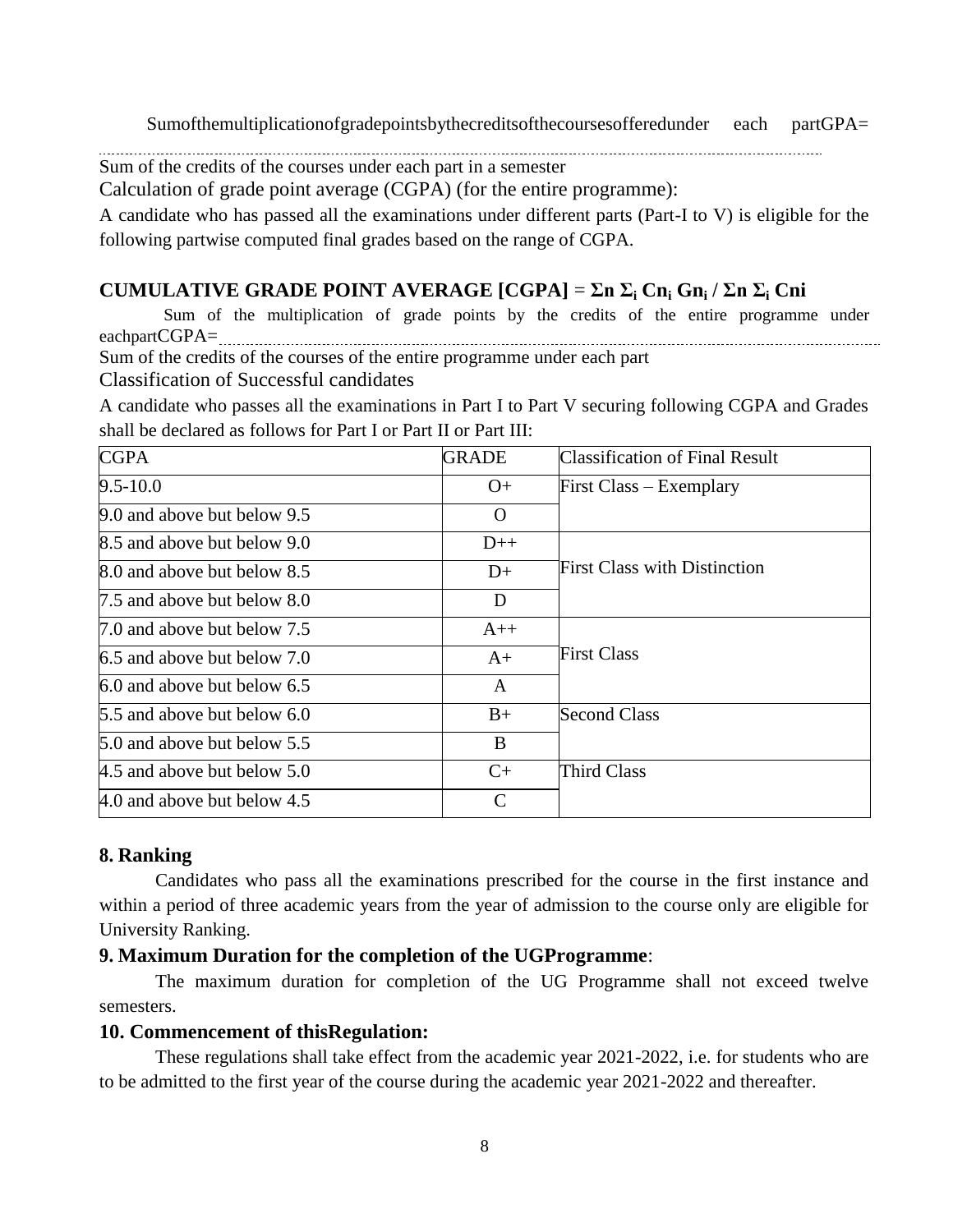# **11. Marks Distribution and Question Paper Pattern for B.Sc., (For Both Major &Allied)**

# **Theory–Marks Distribution**

|                 | <b>Maximum Marks: 100 Marks</b> |
|-----------------|---------------------------------|
| <b>External</b> | : 75 Marks                      |
| <b>Internal</b> | : 25 Marks                      |

# **(a).Theory-External Marks Distribution**

# **Time :3Hours Maximum: 75Marks**

### **Part A : 15 x 1 =15 (Answer allquestions)**

#### **Choose the correct answer**

(Three questions from each unit)

### **Part B : 2 x 5 = 10 (Answer any two questions)**

(One question from each unit with internal choice)

#### **Part C : 5 x 10 = 50 (Answer All questions)**

(One question from each unit with internal choice)

**(b).Theory-Internal Marks Distribution (TotalMarks:25) Attendance : 5 Marks Assignment : 5 Marks Test : 15 Marks** (c) Practical Marks - Distribution **MaximumMarks :100 Marks External :60 Marks Internal :40Marks**

### **INTERNSHIP (2 weeks)**

The students have the option to select any organization – Government / private likeindustry, R & D organizations, scientific companies, etc., in consultation with the staff coordinator& Head of the Department. The students have to undergo training for a period of two weeks at the end ofsemester IV during vacation. The students must maintain a work diary and prepare report ofthe training undergone and submit the same.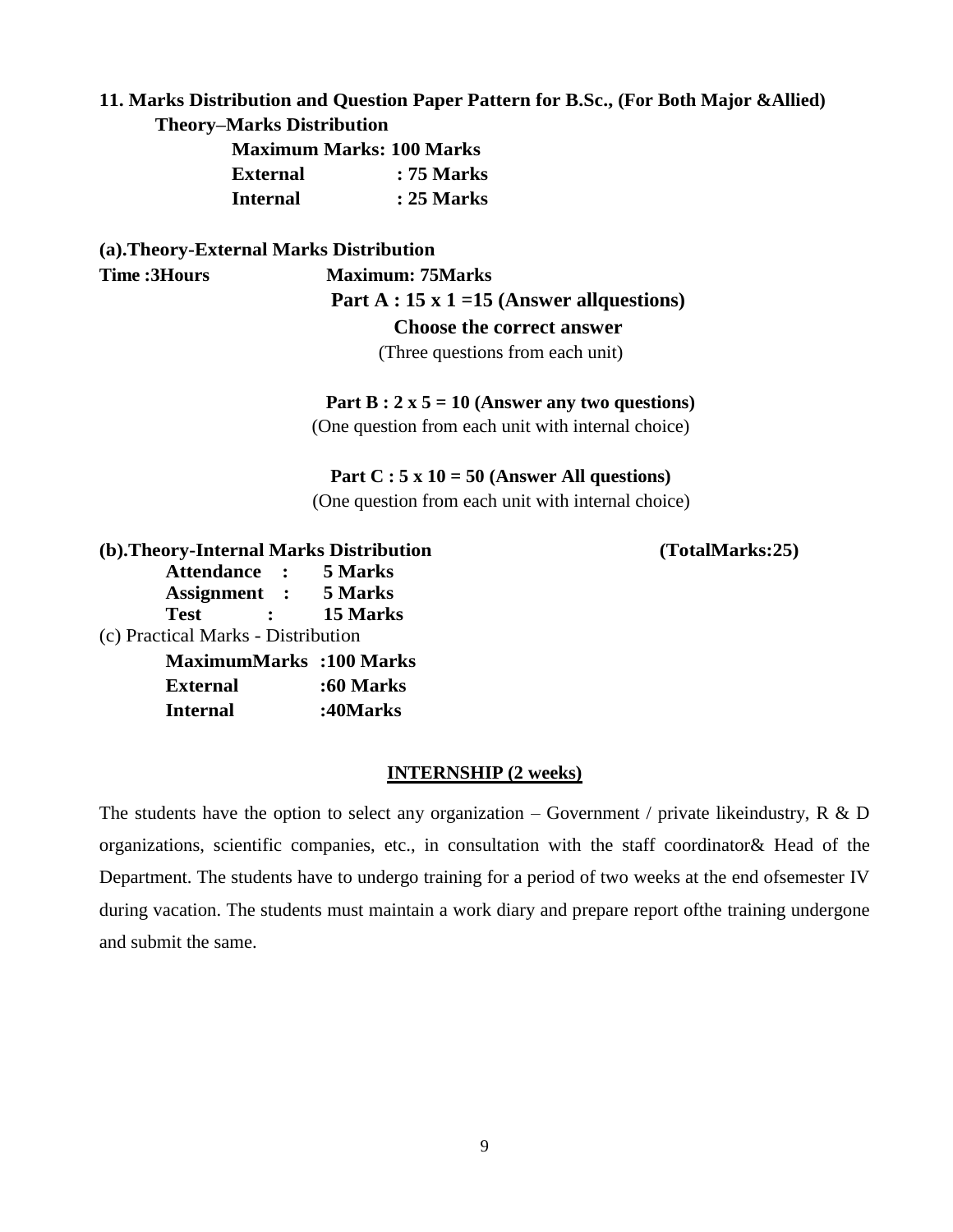# For students admitted from 2021-2022onwards

|                    | No.of<br>Exam                                                    |                |                          | <b>Marks</b>                 |                          |                   |                          |  |
|--------------------|------------------------------------------------------------------|----------------|--------------------------|------------------------------|--------------------------|-------------------|--------------------------|--|
| Part               | Course                                                           | Hours          | Hours                    | Credit                       | Internal                 | External          | Total                    |  |
|                    |                                                                  | /week          |                          |                              |                          |                   |                          |  |
|                    | <b>I-SEMESTER</b>                                                |                |                          |                              |                          |                   |                          |  |
| $\mathbf I$        | Tamil or other language -I                                       | 6              | 3                        | 3                            | 25                       | 75                | 100                      |  |
| $\rm II$           | English Paper -I                                                 | 6              | 3                        | 3                            | 25                       | 75                | 100                      |  |
| $\rm III$          | Core Chemistry Paper -I                                          | 5              | 3                        | $\overline{5}$               | 25                       | 75                | 100                      |  |
| $\rm III$          | Core Chemistry Practical-I                                       | 3              | $\overline{\phantom{a}}$ | $\overline{\phantom{0}}$     |                          |                   |                          |  |
| $\rm III$          | Allied-I (Maths or Botany or<br>Zoology) (Theory)                | $\overline{4}$ | 3                        | 5                            | 25                       | 75                | 100                      |  |
| $\mathop{\rm III}$ | Allied-I (Maths or Botany or<br>Zoology) (Practical)             | $\overline{3}$ | $\overline{\phantom{a}}$ | $\qquad \qquad \blacksquare$ | $\overline{\phantom{a}}$ | $\qquad \qquad -$ | $\overline{\phantom{a}}$ |  |
| ${\rm IV}$         | <b>Value Education</b>                                           | $\overline{2}$ | 3                        | $\mathbf{2}$                 | 25                       | 75                | 100                      |  |
| IV                 | Professional English- I [Add - On<br>Course]                     | $\overline{6}$ | 3                        | $\overline{4}$               | 25                       | 75                | 100                      |  |
| ${\rm IV}$         | <b>Environmental Science</b>                                     | $\mathbf{1}$   | $-$                      | -                            |                          |                   |                          |  |
|                    |                                                                  | 36             |                          | 22                           |                          |                   | 600                      |  |
|                    |                                                                  |                | <b>II-SEMESTER</b>       |                              |                          |                   |                          |  |
| I                  | Tamil or other language Paper-II                                 | 6              | 3                        | 3                            | 25                       | 75                | 100                      |  |
| $\rm II$           | English Paper-II                                                 | 6              | 3                        | 3                            | 25                       | 75                | 100                      |  |
| $\rm III$          | Core Chemistry Paper -II                                         | $\overline{5}$ | $\overline{3}$           | $\overline{5}$               | $\overline{25}$          | 75                | 100                      |  |
| $\rm III$          | Core Chemistry Practical-I                                       | $\overline{3}$ | 3                        | $\overline{4}$               | 40                       | 60                | 100                      |  |
| $\rm III$          | Allied-II (Maths or Botany or<br>Zoology) (Theory)               | $\overline{4}$ | 3                        | 5                            | 25                       | 75                | 100                      |  |
| $\mathop{\rm III}$ | Allied Practical-I (Maths or<br><b>Botany or Zoology)</b>        | 3              | 3                        | $\overline{4}$               | 40                       | 60                | 100                      |  |
| ${\rm IV}$         | <b>Environmental studies</b>                                     | $\mathbf{1}$   | 3                        |                              | 25                       | 75                | 100                      |  |
| ${\rm IV}$         | Skill based elective<br>course I (SBEC I)- Food and<br>Nutrition | $\overline{2}$ | $\overline{3}$           | $\overline{3}$               | 25                       | 75                | 100                      |  |
| IV                 | Professional English- II [Add -<br>On Course]                    | 6              | $\overline{3}$           | $\overline{4}$               | 25                       | 75                | 100                      |  |
|                    |                                                                  | 36             |                          | 27                           |                          |                   | 900                      |  |

Total Credit for I & II Semester =  $49$  credits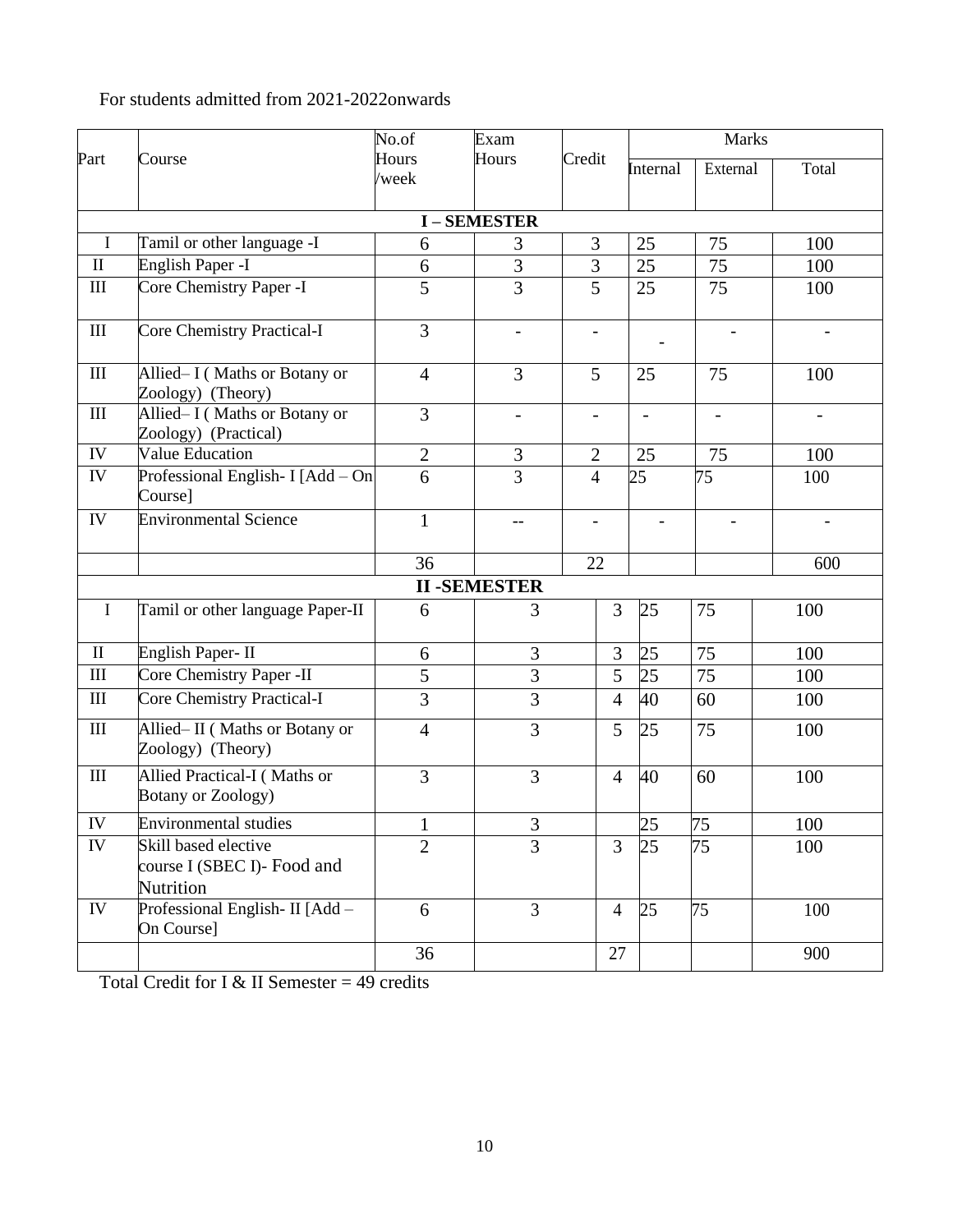|             |                                                  | No. of            | Exam                  |                          | Marks    |          |       |  |
|-------------|--------------------------------------------------|-------------------|-----------------------|--------------------------|----------|----------|-------|--|
| Part        | Course                                           | Hours per<br>week | Hours                 | Credit                   | Internal | External | Total |  |
|             |                                                  |                   | <b>III - SEMESTER</b> |                          |          |          |       |  |
| $\bf{I}$    | Tamil or other language-III                      | 6                 | 3                     | 3                        | 25       | 75       | 100   |  |
| $\rm II$    | English-III                                      | 6                 | $\overline{3}$        | 3                        | 25       | 75       | 100   |  |
| III         | Core ChemistryPaper-III                          | 5                 | $\overline{3}$        | 5                        | 25       | 75       | 100   |  |
| Ш           | Core Chemistry Practical-II                      | $\overline{3}$    |                       |                          |          |          |       |  |
|             | Allied III                                       |                   |                       |                          |          |          |       |  |
| Ш           | Physics Theory- I                                | $\overline{4}$    | 3                     | 3                        | 25       | 75       | 100   |  |
|             | <b>Allied Practical-II</b>                       |                   |                       |                          |          |          |       |  |
| Ш           | Physics Practical-I                              | 3                 |                       |                          |          |          |       |  |
| IV          | <b>SBEC II- Polymer Chemistry</b>                | $\mathbf{1}$      | $\blacksquare$        | $\overline{\phantom{a}}$ |          |          |       |  |
| IV          | Non Major Elective Course -I                     | $\overline{2}$    | 3                     | $\overline{2}$           | 25       | 75       | 100   |  |
|             |                                                  | 30                |                       | 16                       |          |          | 500   |  |
|             |                                                  |                   | <b>IV-SEMESTER</b>    |                          |          |          |       |  |
| $\mathbf I$ | Tamil or otherlanguage-IV                        | 6                 | 3                     | 3                        | 25       | 75       | 100   |  |
| $\mathbf H$ | English - IV                                     | 6                 | 3                     | 3                        | 25       | 75       | 100   |  |
| III         | Core ChemistryPaper-IV                           | 5                 | $\overline{3}$        | 5                        | 25       | 75       | 100   |  |
| III         | Core ChemistryPractical-II                       | 3                 | 3                     | $\overline{4}$           | 40       | 60       | 100   |  |
|             | Allied $IV -$                                    |                   |                       |                          |          |          |       |  |
| Ш           | Physics Theory-II                                | 4                 | 3                     | 3                        | 25       | 75       | 100   |  |
|             | <b>Allied Practical-II</b>                       |                   |                       |                          |          |          |       |  |
| Ш           | Physics Practical-I                              | 3                 | 3                     | $\overline{4}$           | 40       | 60       | 100   |  |
| IV          | <b>SBEC II- Polymer Chemistry</b>                | 1                 | 3                     | 3                        | 25       | 75       | 100   |  |
| IV          | Non Major Elective course -II                    | $\overline{2}$    | $\overline{3}$        | $\overline{2}$           | 25       | 75       | 100   |  |
|             | Internship 2 weeks report should be<br>submitted |                   |                       |                          |          |          |       |  |
|             |                                                  | 30                |                       | $27\,$                   |          |          | 800   |  |

# For students admitted from 2021-2022 onwards

Total Credit for III & IV Semester =  $43$  credits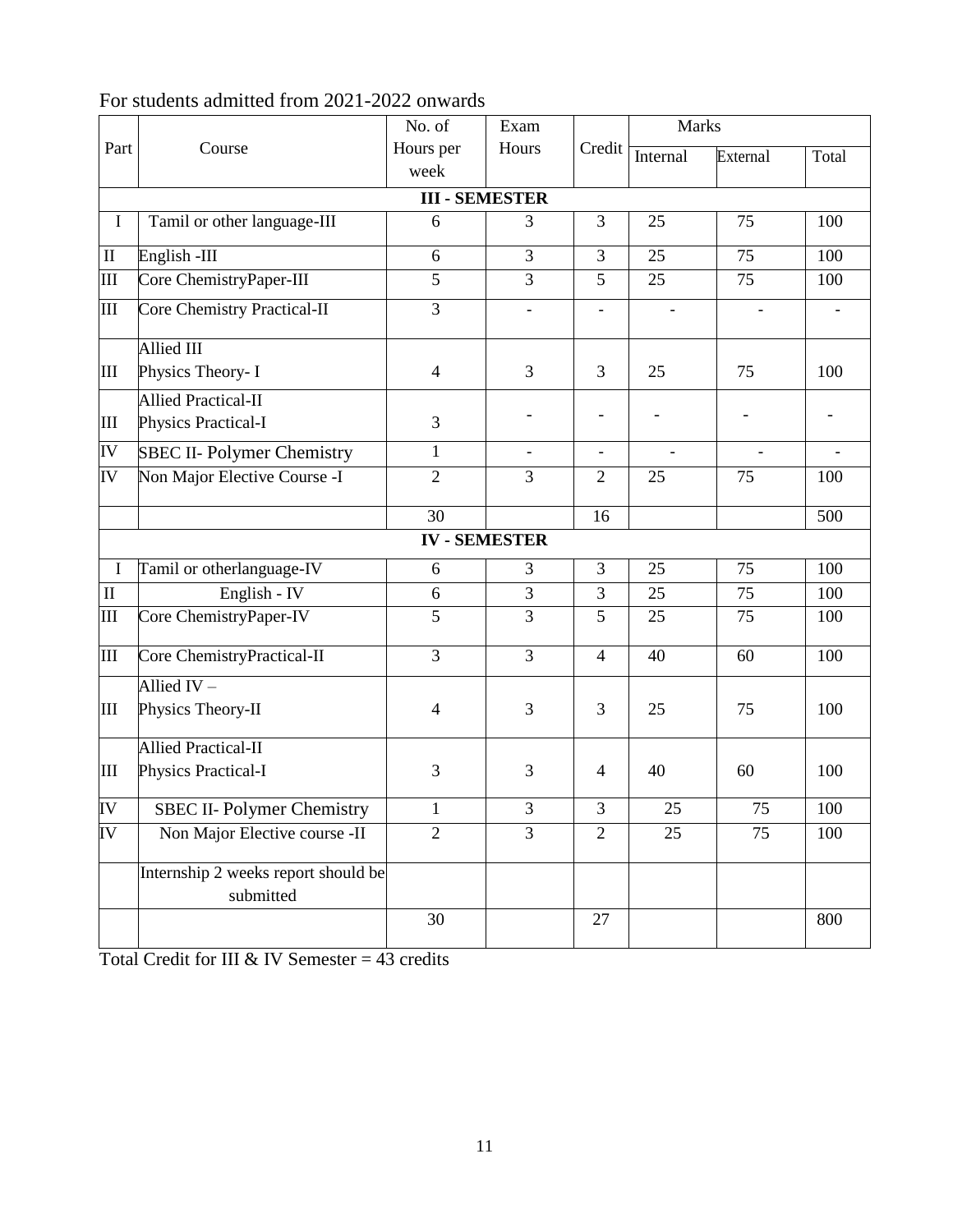|                         |                                                | No. of Exam                                 |                      |                | <b>Marks</b> |          |       |
|-------------------------|------------------------------------------------|---------------------------------------------|----------------------|----------------|--------------|----------|-------|
| Part                    | Course                                         | Hoursper Hours                              |                      | Credit         | Internal     | External | Total |
|                         |                                                | week                                        |                      |                |              |          |       |
|                         |                                                |                                             | <b>V-SEMESTER</b>    |                |              |          |       |
|                         | Core Chemistry Paper - V                       |                                             |                      |                |              |          |       |
| $\rm III$               | (inorganic chemistry)                          | 5                                           | 3                    | 5              | 25           | 75       | 100   |
| $\rm III$               | Core ChemistryPaper-VI                         | $\overline{4}$                              | 3                    | $\overline{4}$ | 25           | 75       | 100   |
|                         | (organic chemistry)                            |                                             |                      |                |              |          |       |
|                         | Core Chemistry Paper-                          |                                             |                      |                |              |          |       |
| Ш                       | VII(PhysicalChemistry)                         | $\mathfrak{S}$                              | 3                    | 5              | 25           | 75       | 100   |
|                         | Elective Paper $-I$                            | $\overline{4}$                              |                      |                |              |          |       |
| $\rm III$               | AnalyticalChemistry-I                          |                                             | 3                    | $\overline{4}$ | 25           | 75       | 100   |
| $\rm III$               | Core ChemistryPractical-III                    | 3                                           |                      |                |              |          |       |
|                         | (Physical)                                     |                                             |                      |                |              |          |       |
|                         | Core ChemistryPractical-IV                     |                                             |                      |                |              |          |       |
| Ш                       | (Organic & Gravimetric)                        | 5                                           |                      |                |              |          |       |
| IV                      | $SBEC - IIIAgricultural$                       | $\overline{2}$                              | 3                    | 3              | 25           | 75       | 100   |
|                         | Chemistry                                      |                                             |                      |                |              |          |       |
| IV                      | SBEC - IVDye Chemistry                         | $\overline{2}$                              | $\overline{3}$       | $\overline{3}$ | 25           | 75       | 100   |
|                         |                                                | 30                                          |                      | 24             |              |          | 600   |
|                         |                                                | Total Credits for V Semester $= 24$ credits |                      |                |              |          |       |
|                         |                                                |                                             | <b>VI - SEMESTER</b> |                |              |          |       |
|                         | Core Chemistry Paper - VIII                    |                                             |                      |                |              |          |       |
| $\rm III$               | (inorganic chemistry)                          | $\overline{4}$                              | 3                    | $\overline{4}$ | 25           | 75       | 100   |
|                         |                                                |                                             |                      |                |              |          |       |
| $\rm III$               | Core ChemistryPaper-IX                         | $\overline{4}$                              | $\overline{3}$       | $\overline{4}$ | 25           | 75       | 100   |
| $\rm III$               | (organic chemistry)                            | $\overline{4}$                              | $\overline{3}$       | $\overline{4}$ | 25           | 75       | 100   |
|                         | Core Chemistry Paper-X<br>(Physical Chemistry) |                                             |                      |                |              |          |       |
| $\rm III$               | <b>Elective Paper II</b>                       | $\overline{4}$                              | $\overline{3}$       | $\overline{4}$ | 25           | 75       | 100   |
|                         | Nano & green chemistry                         |                                             |                      |                |              |          |       |
|                         |                                                |                                             |                      |                |              |          |       |
| $\rm III$               | Elective Paper -III                            |                                             |                      |                |              |          |       |
|                         | <b>Industrial Chemistry</b>                    | $\overline{4}$                              | 3                    | $\overline{4}$ | 25           | 75       | 100   |
| $\rm III$               | Core Chemistry Practical -III                  | $\overline{3}$                              | 3                    | $\overline{4}$ | 40           | 60       | 100   |
|                         | (physical)                                     |                                             |                      |                |              |          |       |
|                         | Core Chemistry Practical -IV                   |                                             |                      |                |              |          |       |
| $\mathop{\rm III}$      | (Organic & Gravimetric)                        | 5                                           | 6                    | 6              | 40           | 60       | 100   |
|                         | $SBEC V -$                                     |                                             |                      |                |              |          |       |
| IV                      | <b>Pharmaceutical Chemistry</b>                | $\mathbf{2}$                                | 3                    | $\mathfrak{Z}$ | 25           | 75       | 100   |
| $\overline{\mathsf{V}}$ | <b>Extension activities</b>                    |                                             |                      | $\mathbf{1}$   |              |          |       |
|                         |                                                | 30                                          |                      | 34             |              |          | 800   |

Total Credit for VI Semester = 34 credits

Total Credits for 3 years = 150 Credits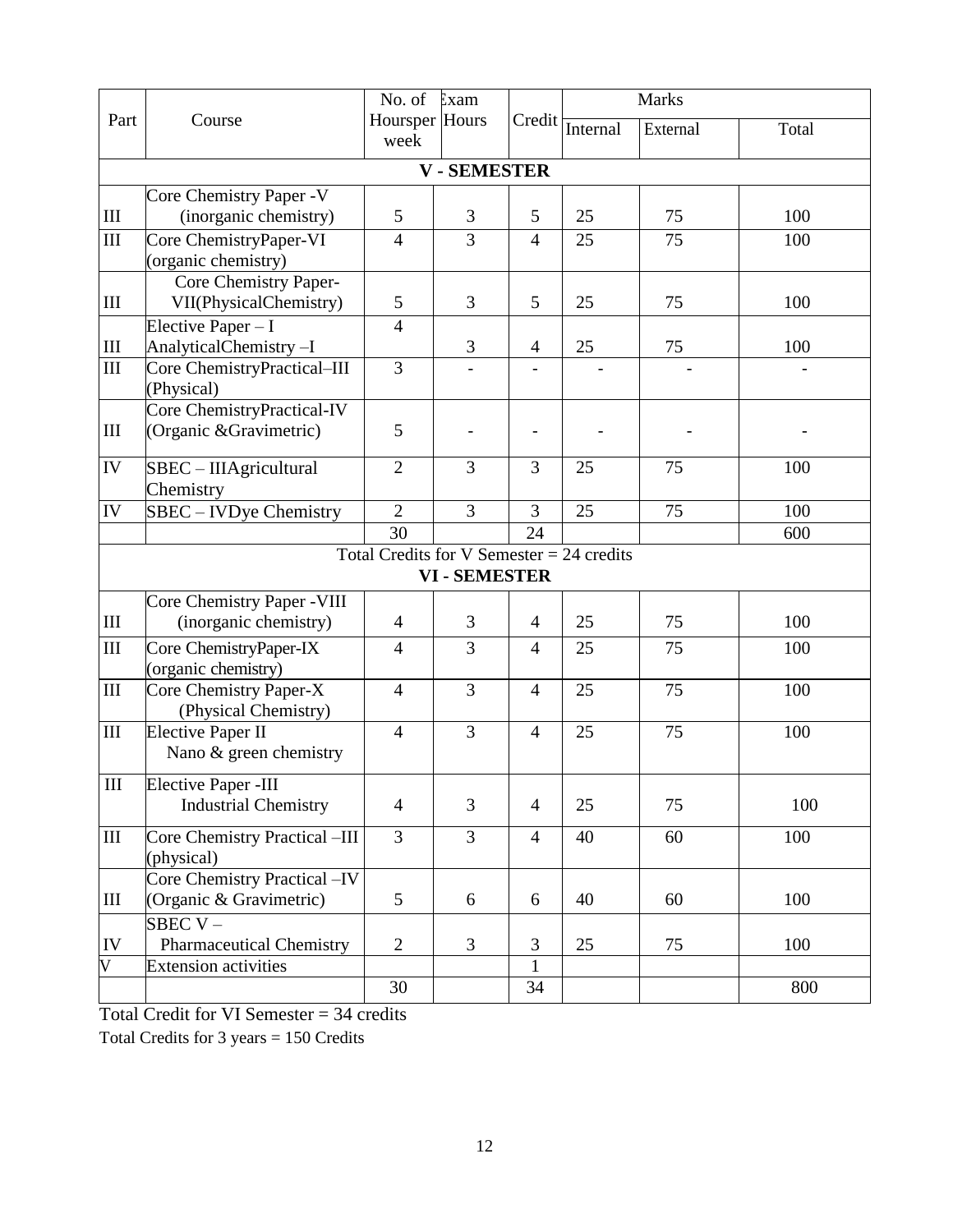# **B.Sc. CHEMISTRY SEMESTER** – **I GENERAL CHEMISTRYI (75 hours) CODE -21UCH01**

### **Internal Assessment Marks:25 External Marks:75**

### **UNIT-I s,p-Block elements and Volumetric Analysis**

**1.1 s-block elements** – Characteristic properties of group I and II elements, Diagonal relationship between Li and Mg, Be and Al.

**1.2 p-block elements** – Boron family: Synthesis and structure of diborane and higher boranes  $(B_4H_{10}$ and  $B_5H_9$ ). Boron nitrogen compound  $(B_3N_3H_6)$  and Lewis acid nature of BX<sub>3</sub>. Carbon family: Carbides – Classifications (ionic, covalent and interstitial). Chemistry of carborundum and boron carbide.

**1.3 Volumetric analysis** – Principle, Preparation of standard solutions, types of titration. Theory ofacid– base titration, redox titrations:  $Fe^{+2}$  vs  $K_2Cr_2O_7$  using internal and external indicators. Precipitation titration: AgNO<sub>3</sub>Vs KCl – Complexometric titration: EDTA Vs  $Mg^{+2}$ .

## **UNIT – II Chemical Bonding**

**2.1 Ionic bond**-Mode of formation – properties of ionic compounds-inert pair effect-Born Haber cycle- polarization of ions- factors affecting polarization-importance of polarization of ions- Fajan's rules and applications.

**2.2 Covalent Bond**-Mode of formation-properties of covalent compounds- Valence Bond theory-Postulates of Pauling-Slater's theory-Different types of overlapping. Molecular orbital theory Postulates-Bonding and anti-bonding molecular orbitals-Tabulation of various M.Os formed from atomic orbitals- Bond order- MO diagrams for Homo and Hetero nuclear diatomic molecules:  $H_2$ , He,  $N_2$ ,  $O_2$ , CO, NO and HF. Comparisons between VBT and MOT.

### **UNIT – III Basic Concepts in Organic Chemistry**

**3.1** Hybridisation and geometry of molecules: methane, ethylene, acetylene – Electron displacement effect: Inductive effect – electromeric effect – mesomeric effects – Hyper conjugative effect – Illustration and their effects.

**3.2** Homolytic and heterolytic fission: Electrophiles, nucleophiles and free radicals. Reaction intermediates: Carbocations, Carbanions and Free radicals – stability. Difference between intermediate and transitionstate.

# **UNIT – IV Cycloalkanes, Alkenes and Alkynes**

**4.1 Cycloalkanes:** IUPAC Nomenclature, preparation using Dieckmann's ring closure and reduction of aromatic hydrocarbons, Substitution reactions with  $Cl<sub>2</sub>$  and Br<sub>2</sub>and ring opening reactions of cycloproane with  $H_2$ , Br<sub>2</sub>and HBr, Bayer's strain theory.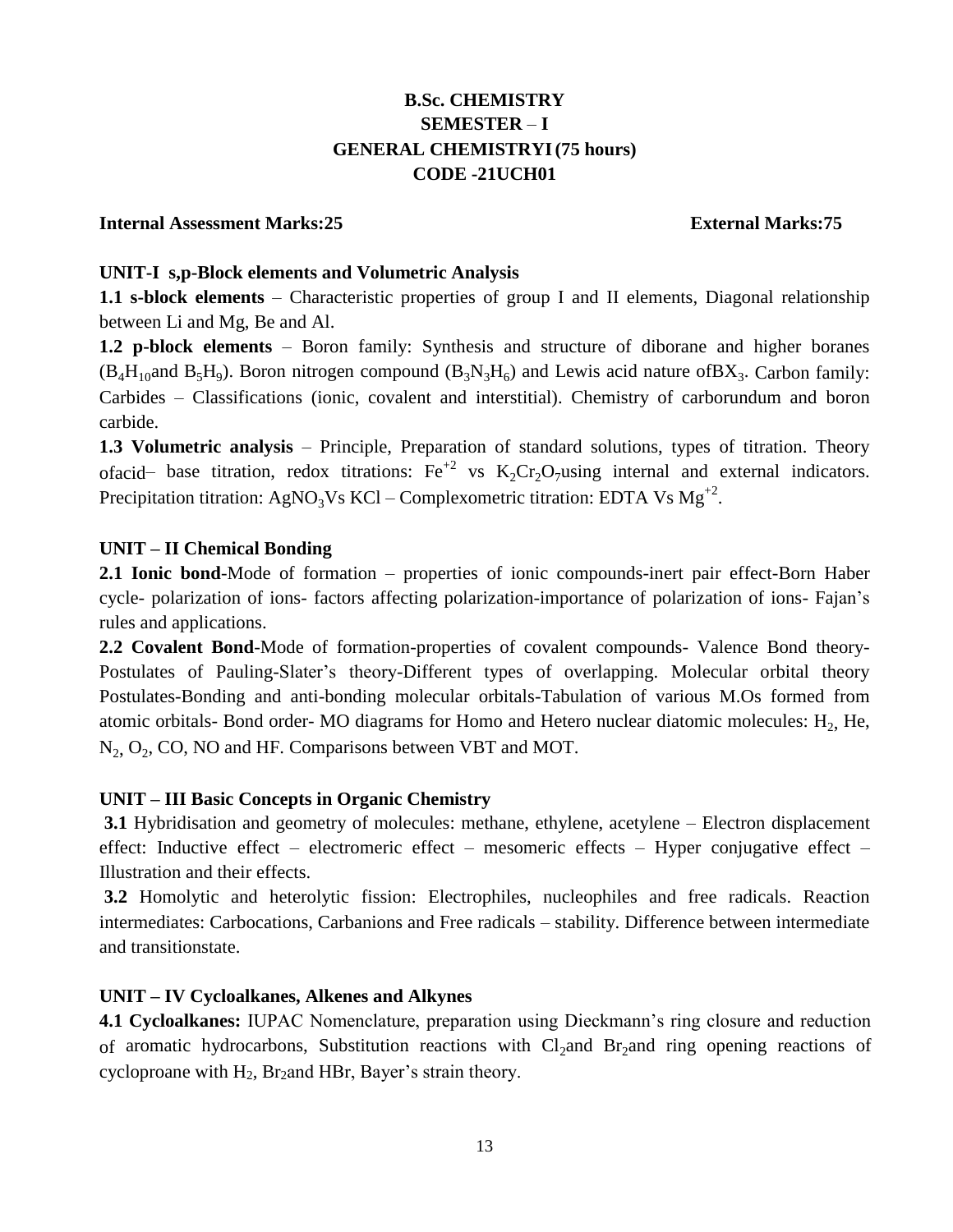**4.2 Alkenes:** IUPAC nomenclature, mechanisms of addition reactions with hydrogen halogenhydrogen halide (Markovnikoff's rule), HBr (peroxide effects), Hydration, Hydroboration, ozonolysis; hydroxylation using  $KMnO_4$ and  $OsO_4$ and allylic substitution by NBS.

**4.3 Alkynes** – General methods of preparation, properties and uses.

# **UNIT – V Gaseous State**

**5.1 Behaviour of ideal gases** - kinetic molecular theory of gases-the kinetic gas equation. Gas Laws: Boyle's law, Charles law, Avagadro's law, Graham's law of gaseous diffusion and Dalton's law of partial pressure-Ideal gas equation. Derivation of the gas laws-kinetic theory and temperature-Boltzmann constant-Maxwell's distribution of molecular velocities-types of molecular velocities- Root mean square, average and most probable velocity. Collision diameter-collision frequency-mean free path.

**5.2 Behaviour of Real gases** - Deviations from ideal behaviour- -Explanation of deviations – derivation of vander Waal's equation for real gases. PV isotherms of real gases. The virial equation of state-derivation of the principle of correspondingstates.

# **TEXT BOOKS AND REFERENCES:**

- 1. B.R. Puri, L.R. Sharma, K.C. Kalia, principles of inorganic chemistry
- 2. Soni.P.L, Text Book of Inorganic Chemistry, Sultan Chand &Sons.
- 3. Puri and Sharma, Text book of Inorganic Chemistry-Vishal publishingco.
- 4. Bhal. B.S, and Arun Bhal, A Text book of OrganicChemistry.
- 5. Morrison and Boyd, Organic Chemistry, Allyn and BaconInc.
- 6. Puri,Sharma and Pathanaia, Principles of Physical Chemistry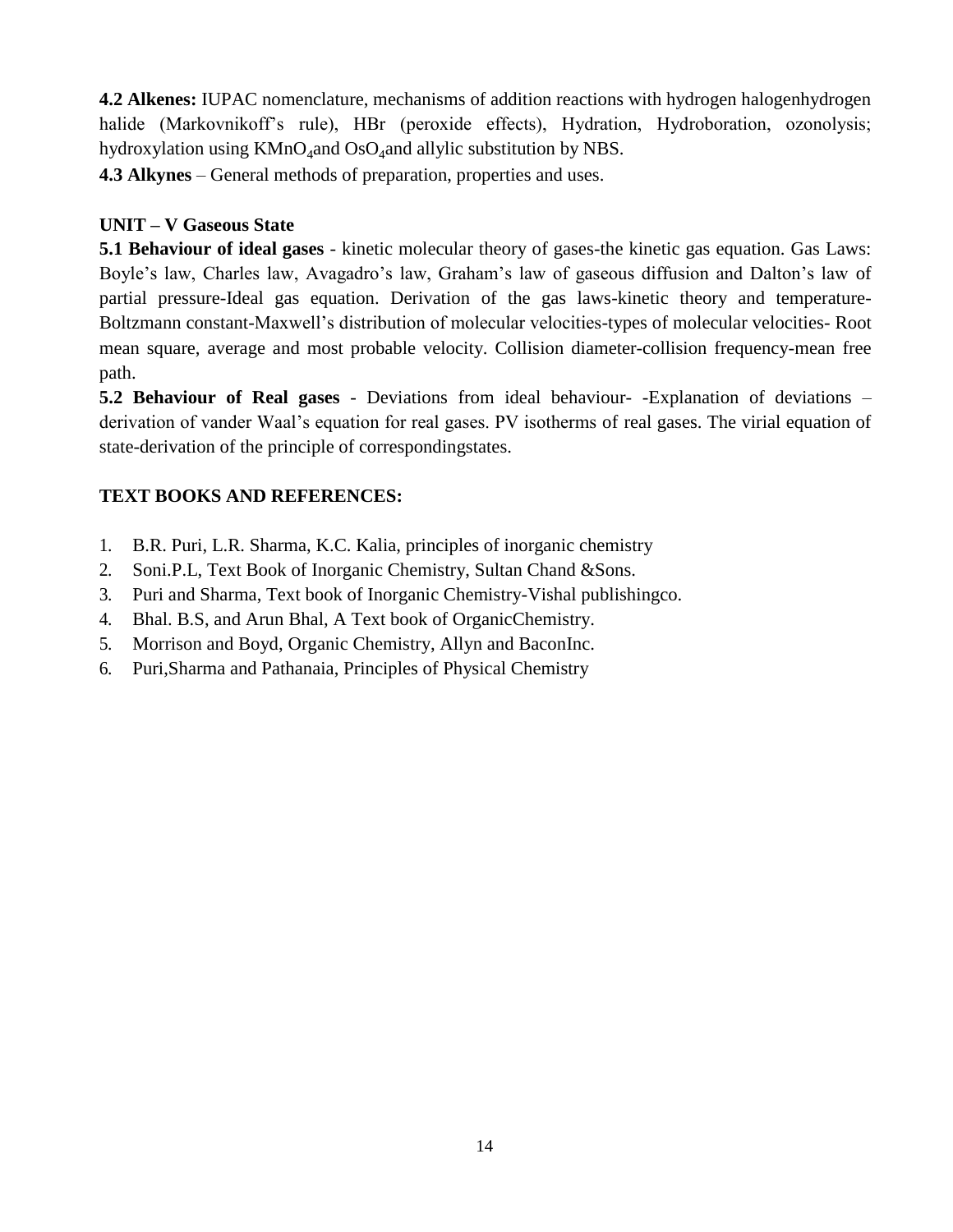# **B.Sc. CHEMISTRY SEMESTER** – **II GENERALCHEMISTRYII (75hours) CODE -21UCH02**

### **Internal Assessment Marks: 25 External Marks:75**

## **UNIT-I p-Block Elements:**

**1.1** Nitrogen family: Nitrides – Classifications (ionic, covalent and interstitial). Reactivity – hydrolysis. Preparation and reactions of hydrazine, hydroxyl amine and phosphines.

**1.2** Oxygen family: Oxides – Types of oxides (acidic, basic amphoteric and neutral), oxides and oxy acid of halogens (structure only). Ozone and hydrogen peroxide – Preparation, properties, structure and uses.

# **UNIT-II Aromatic Compounds and Electrophilic Substitution:**

**2.1**Aromaticity: Resonance in Benzene – Huckel's (4n+2) rule and its simple applications.

**2.2** Electrophilic substitution- Nitration, Halogenation, Sulphonation, Frield Crafts alkylation, acylation and arylation –Mechanism Orientation and reactivity in monosubstituted benzene.

**2.3** Polynuclear hydrocarbons- Napthalene, Anthracene isolation, synthesis, properties and uses.

# **UNIT-III Aliphatic Nucleophilic Substitution & Elimination:**

**3.1**Reaction intermidiates: carbocation, carbanion, free radicals- formation and stability.

**3.2** Aliphatic Nucleophilic substitution: Mechanism and stereochemistry ofSN1, SN2 and SNi reactions-Effect of substrate structure, nucleophile, solvent and leavinggroup.

**3.3**Elimination reaction- mechanism of E1 and E2 reactions- Hofmann and saytzeff's rule– comparison between substitution and elimination.

**3.4** Dienes -Isolated and Conjugated dienes, 1,2 and 1,4 addition.

### **UNIT-IV The Liquid State, Liquid Crystals & Colloids**

**4.1** The Liquid state: structure of liquids- Vapour-pressure-Trouton's rule-surface tension- surface energy-some effects of surface tension-viscosity- effect of temperature on viscosity (Experimental determination of surface tension and viscosity not necessary)-Refractive index-specific refractionmolar refraction. Physical properties and chemical constitution-Molar volume and chemical constitution- Parachor and chemical constitution. Viscocity and chemical constitution- molar refractionand chemical constitution.

**4.2** Liquid crystals (The mesomorphic state) Thermography-classification of Thermotropic liquid crystals-Smectic liquid crystals- Nematic liquid crystals- Cholesteric liquid crystals- Applications of liquid crystals

**4.3** Colloids: Types of sols-characteristic of lyophilic and lyophobic sols- optical, kinetic and electrical properties of sols- Applications of colloids.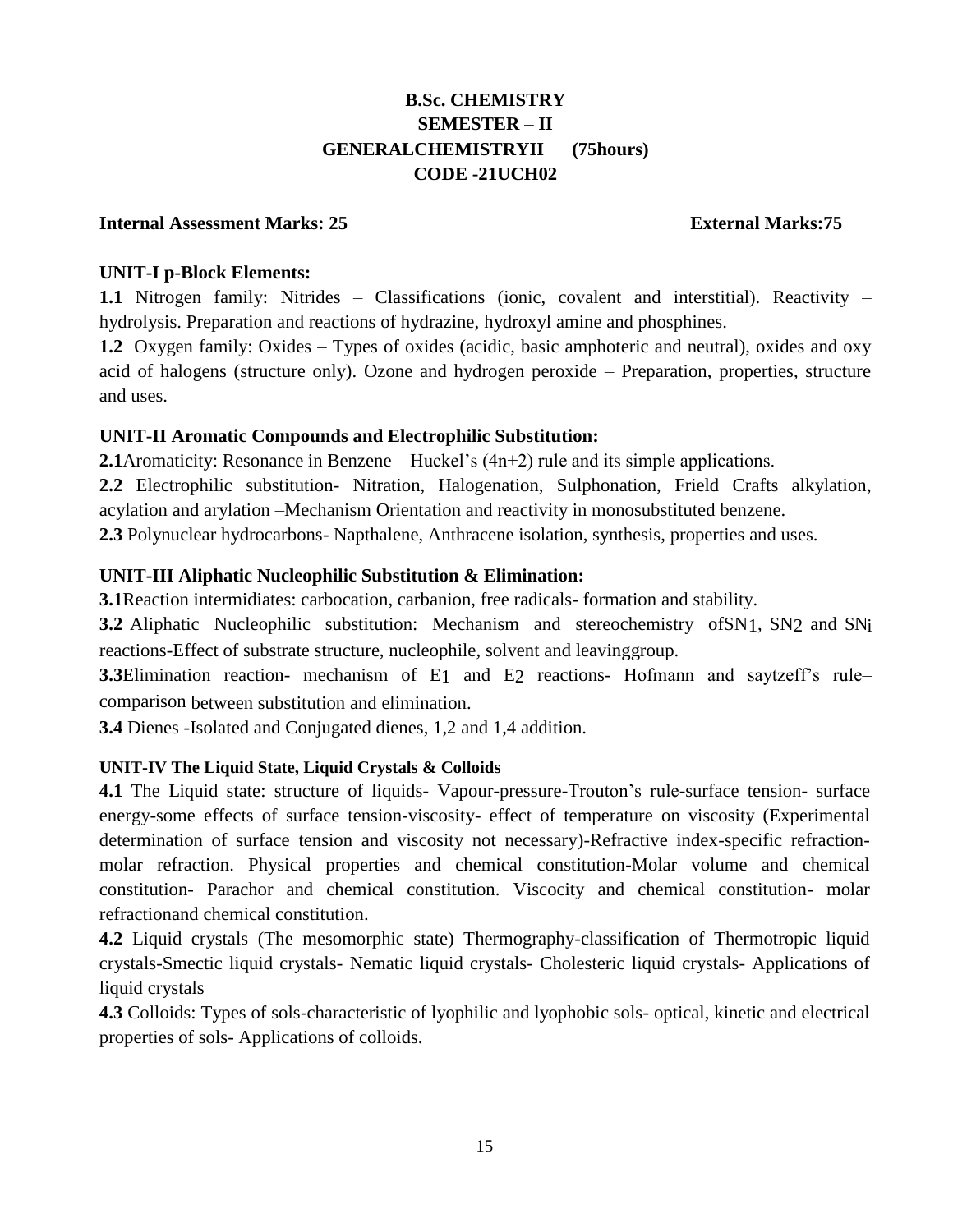# **UNIT-V Solid State**

**5.1** The solid state- differences between crystalline and amorphous solids- isotropy and anisotropy – interfacial angle-symmetry in crystal systems- Elements of symmetry, space lattice & unit cell- Bravis lattices- Law of rationality of indices- Millerindices.

**5.2** X ray diffraction- Braggs- equation Experimental methods, Structure of NaCl, CsCl, ZnS.

**5.3** Band theory and defects insolids.

# **TEXT BOOKS AND REFERENCES:**

- 1. Soni.P.L, Text Book of Inorganic Chemistry, Sultan Chand &Sons.
- 2. Madhan R D, InorganicChemistry
- 3. Puri and Sharma, Text book of Inorganic Chemistry-Vishal publishingco.
- 4. Bhal. B.S, and Arun Bhal, A Text book of OrganicChemistry.
- 5. Morrison and Boyd, Organic Chemistry, Allyn and BaconInc.
- 6. Puri,Sharma and Pathanaia, Principles of Physical Chemistry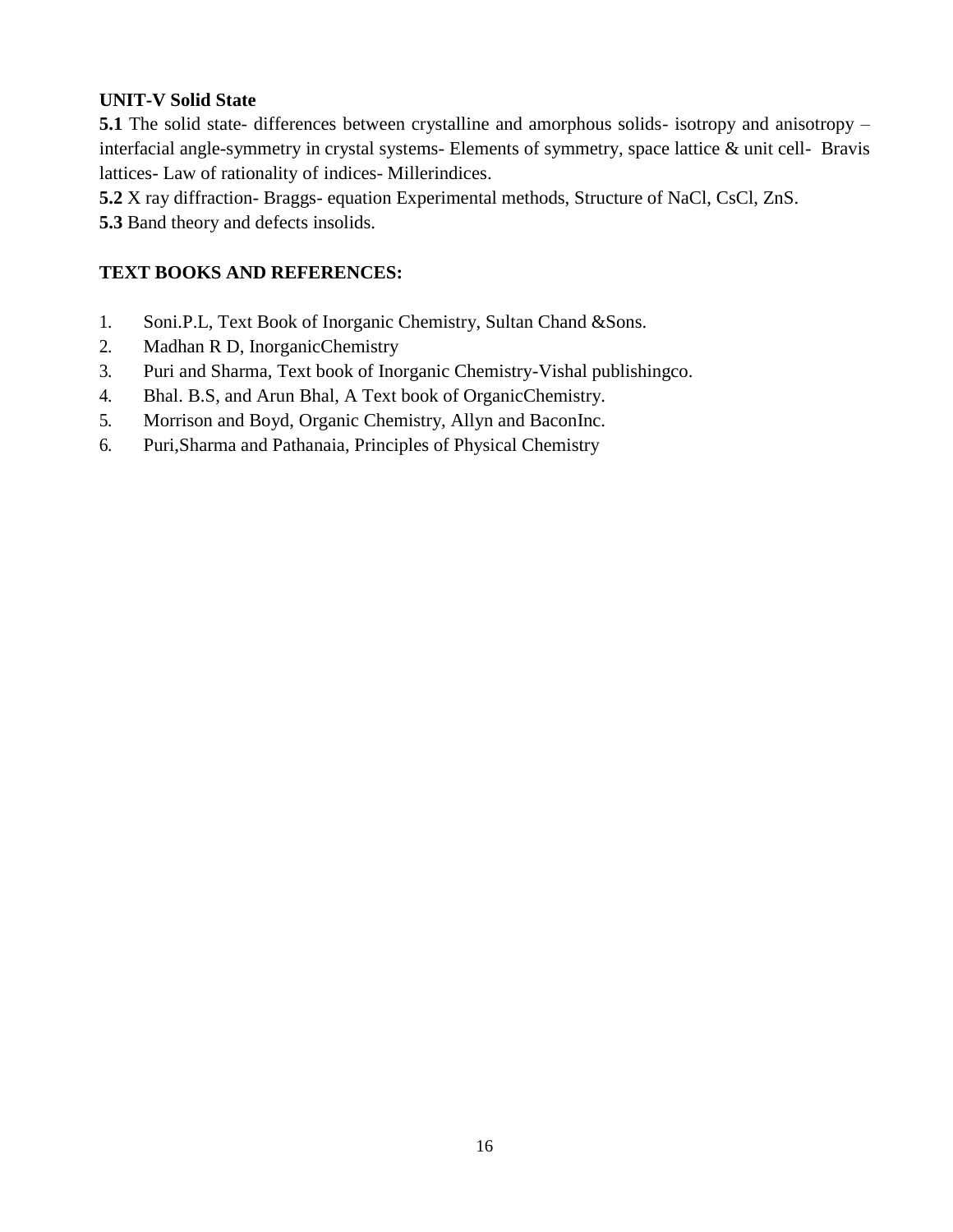# **B.Sc. CHEMISTRY SEMESTER** – **II SKILL BASED ELECTIVE COURSE –I FOOD AND NUTRITION (30 hours) CODE -21UCHS01**

## **Internal Assessment Marks: 25 External Marks:75**

### **UNIT -I Food Sources**

**1.1** Sources of foods, types, constituents of foods-carbohydrate, protein, fats, oils and their functions. **1.2** Food colours, flavours and natural toxicants.

# **UNIT -II Nutrition**

**2.1** Definition of nutrition, nutrients, functions. Nutritional status **–** Definition, signs of good and poor nutritional status.

**2.2** Mal nutrition- Definition, forms, causes and remedy.

**2.3** Health **–**Definition, guidelines for good health, Balanced diet, Food pyramid.

**2.4** BMI (Body Mass Index), Obesity: causes complications, treatment and prevention.

# **UNIT-III Food Poisoning, Adulteration And Food Preservation**

**3.1** Food poisoning- Sources, causes and remedy. Causes and remedies for acidity, gastritis, indigestion and constipation

**3.2** Food adulteration- Types of adulterants- intentional and incidental, Adulterants in different foods- Milk and milk products- vegetable oils and fats-spices-cereals-pulses, detection and prevention.

**3.3** Food spoilage, causes of food spoilage, types of Food spoilage

**3.4** Food preservation-preservation and processing by heating - sterilization, pasteurization. Food preservation by low temperature method, fermentation.

# **UNIT-IV Vitamins And Minerals**

**4.1** Sources, requirement and deficiency diseases of fat soluble vitamins - A, D, E, and K, water soluble vitamins-  $B_1$ ,  $B_2$  and  $B_6$ 

**4.2** Mineral elements in food-source, function, deficiency diseases and daily requirements of Na, K, Mg, Fe, S and P.

# **UNIT-V Foods In Relation To Disease**

**5.1** Food borne illness, bacterial and viral food borne disorder, animal parasites, mycotoxins.

**5.2** Deficiency diseases - nutritional anaemia, PEM, IDD, VAD - chemical finding, prevention and treatment.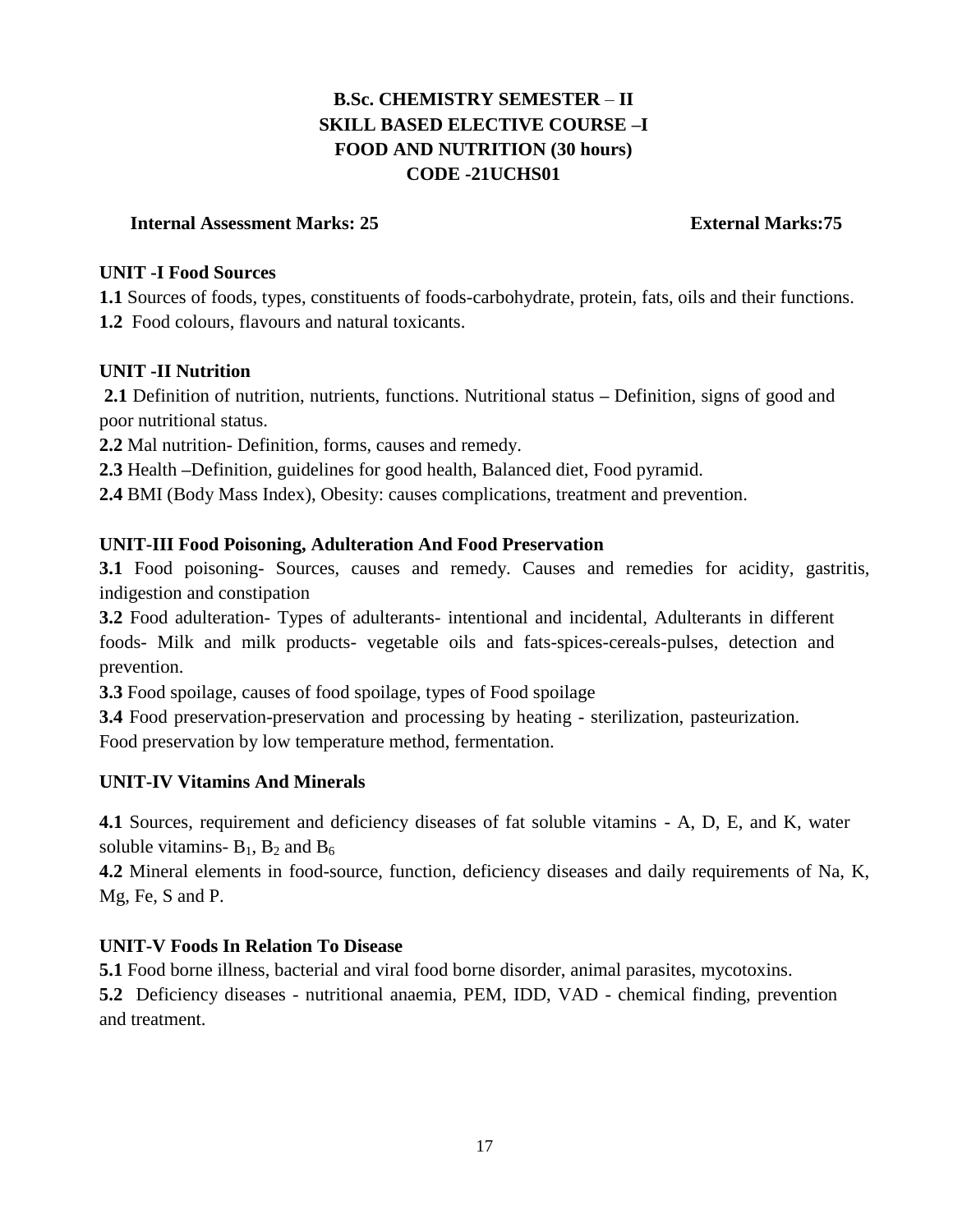## **TEXT BOOKS AND REFERENCES:**

- **1.** Seema Yadav : **―**Food Chemistry , Anmol publishing (P) Ltd, NewDelhi
- 2. Car H. Synder : The Extraordinary Chemistry for ordinarything,

John Wiley & sons inc., New York,1992.

**3.** B.Sivasankar - — Food Processing and Preservation – PHI Learning (P) Ltd, New Delhi–

11001.

**4.** B.Srilakshmi- Nutrition science. Third edition, New age International (P) Ltd. New Delhi,Chennai.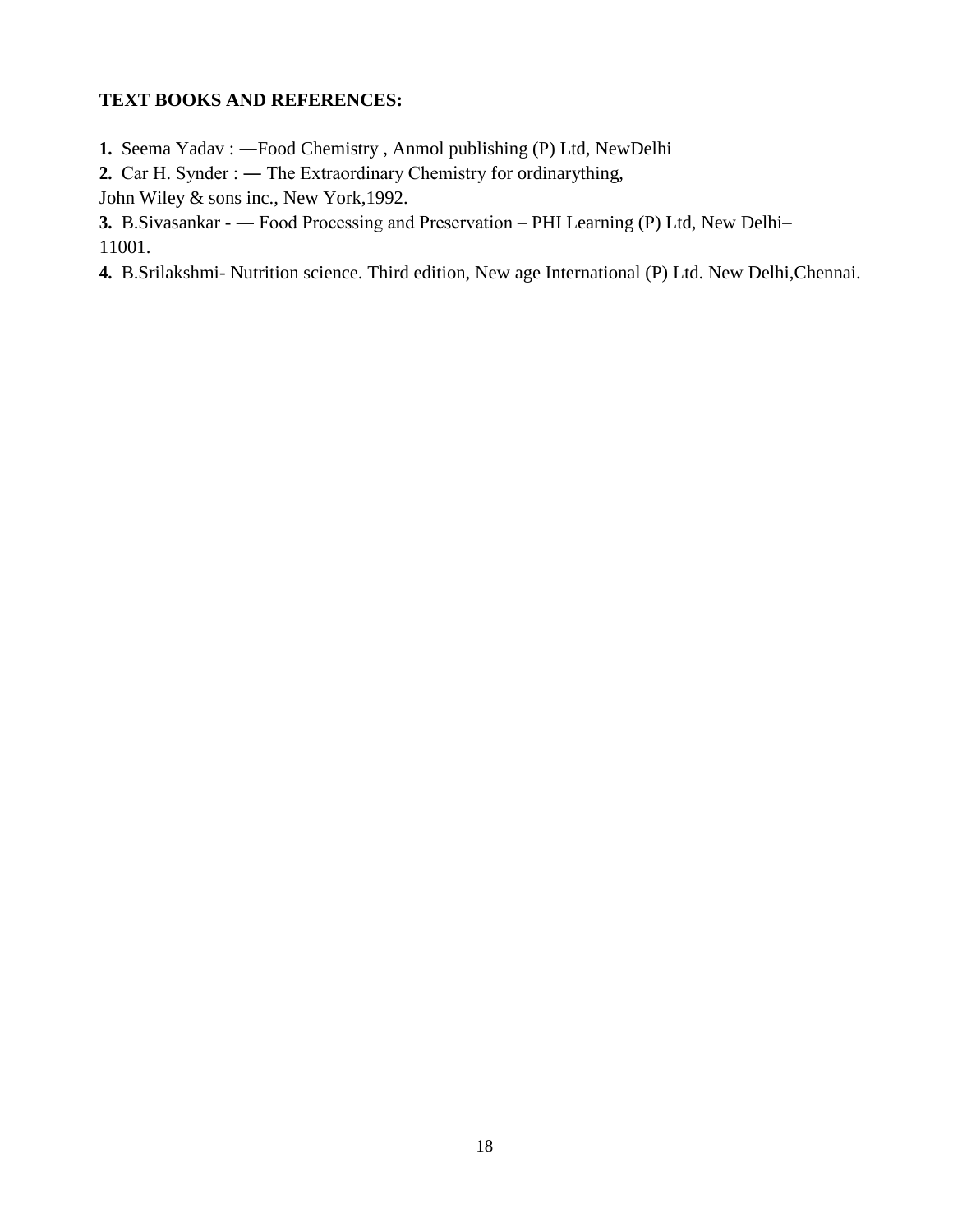# **B.Sc. CHEMISTRY SEMESTER** – **III GENERAL CHEMISTRY –III (75 hours) CODE -21UCH03**

## **Internal Assessment Marks:25 External Marks:75**

### **Unit-I**

## **Inorganic Qualitative Analysis and Nuclear Chemistry**

**1.1** Principles of Qualitative analysis: Principles involved in  $Na_2CO_3$  extract preparation- Common ion effect and its application- Solubility product principle  $\&$  applications in qualitative analysiscomplexation reactions in qualitative analysis-separation of cation into groups.

**1.2** Nuclear chemistry: Nuclear Stability n/p ratio- nuclear forces- Natural radioactivity- modes of decay- Geiger- Nuttal rule- Kinetics of radioactivity disintegration.

**1.3** Mass defect and binding energy- Artificial transmutation and artificial radioactivity.

**1.4** Nuclear reactors-types- common features like fuels- moderators, coolant control materials.

## **Unit-II**

## **Halogen Family and Chemistry of Rare Gases**

**2.1** Position of halogens in periodic table- Oxides and Oxyacids of halogens. Inter halogen compounds. Basic properties of halogens.

**2.2** Rare gases: Position of rare gases in the periodic table - General properties- compounds of Xenon – oxides, halides and oxy-halides.

# **Unit-III**

### **Carbonyl Compounds**

**3.1** General methods of preparation of aldehydes and ketone - Addition reaction of carbonylic group. addition of HCN,  $NH<sub>2</sub>OH$ ,  $NH<sub>2</sub>NH<sub>2</sub>$ , phenyl hydrazines, semicarbazide, and grignard reagent.

**3.2** Mechanism of reduction of carbonyl group by NaBH<sub>4</sub>, LiAlH<sub>4</sub>, Wolf Kishner, Clemmenson and Meerwin-ponndorf verley (MPV) reduction.

**3.3** Carbonyl polarization-Reactivity of carbonyl group- Acidity of carbonyl group- Haloform reaction – Mechanism.

**3.4** Aldol condensation and Cannizzaro reaction - mechanism.

### **Unit-IV**

### **Thermodynamics and Thermochemistry**

**4.1** Terminology of Thermodynamics- thermodynamic equilibrium-Nature of work and heat- Law of conservation of energy- first Law of thermodynamics- internal energy- Enthalpy of a system- Heat capacity of a system

**4.2** Expansion of an ideal gas- work done in reversible isothermal expansion-work done in reversible isothermal compression-work done in reversible adiabatic expansion-.

**4.3** Joule- Thomson effect, Joule- Thomson coefficient-Inversion temperature- Zeroth Law of thermodynamics- Absolute temperature scale - Kirchoff's equaction.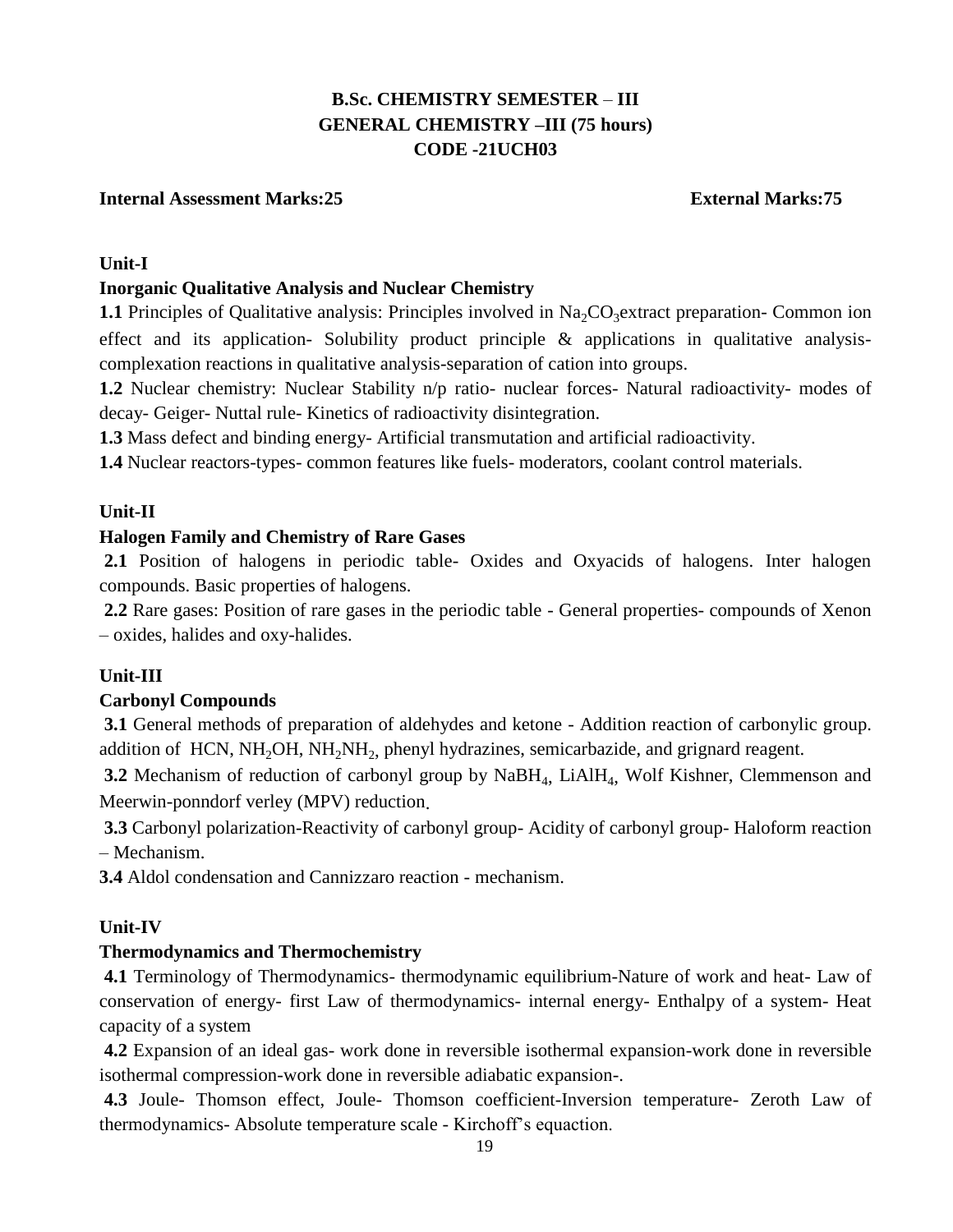# **Unit-V**

# **Second Law of Thermodynamics - I**

**5.1** Limitations of the first Law- need for second law- Spontaneous process- cyclic process Carnot cycle -Efficiency-Carnot theorem- thermodynamic scale of temperature.

**5.2** Concept of entropy- Entropy- a state function- Entropy change in isothermal expansion of an ideal gas- Entropy change in reversible and irreversible processes- Clausius inequality- Entropy change accompanying change of phase- Entropy of mixture of ideal gases-entropy of mixing- physical significance of entropy.

# **TEXT BOOKS AND REFERENCES:**

- 1. Soni.P.L, Text Book of Inorganic Chemistry, Sultan Chand &Sons.
- 2. Madhan R D, InorganicChemistry
- 3. Puri and Sharma, Text book of Inorganic Chemistry-Vishal publishingco.
- 4. Bhal. B.S, and Arun Bhal, A Text book of OrganicChemistry.
- 5. Morrison and Boyd, Organic Chemistry, Allyn and BaconInc.
- 6. Puri,Sharma and Pathanaia, Principles of PhysicalChemistry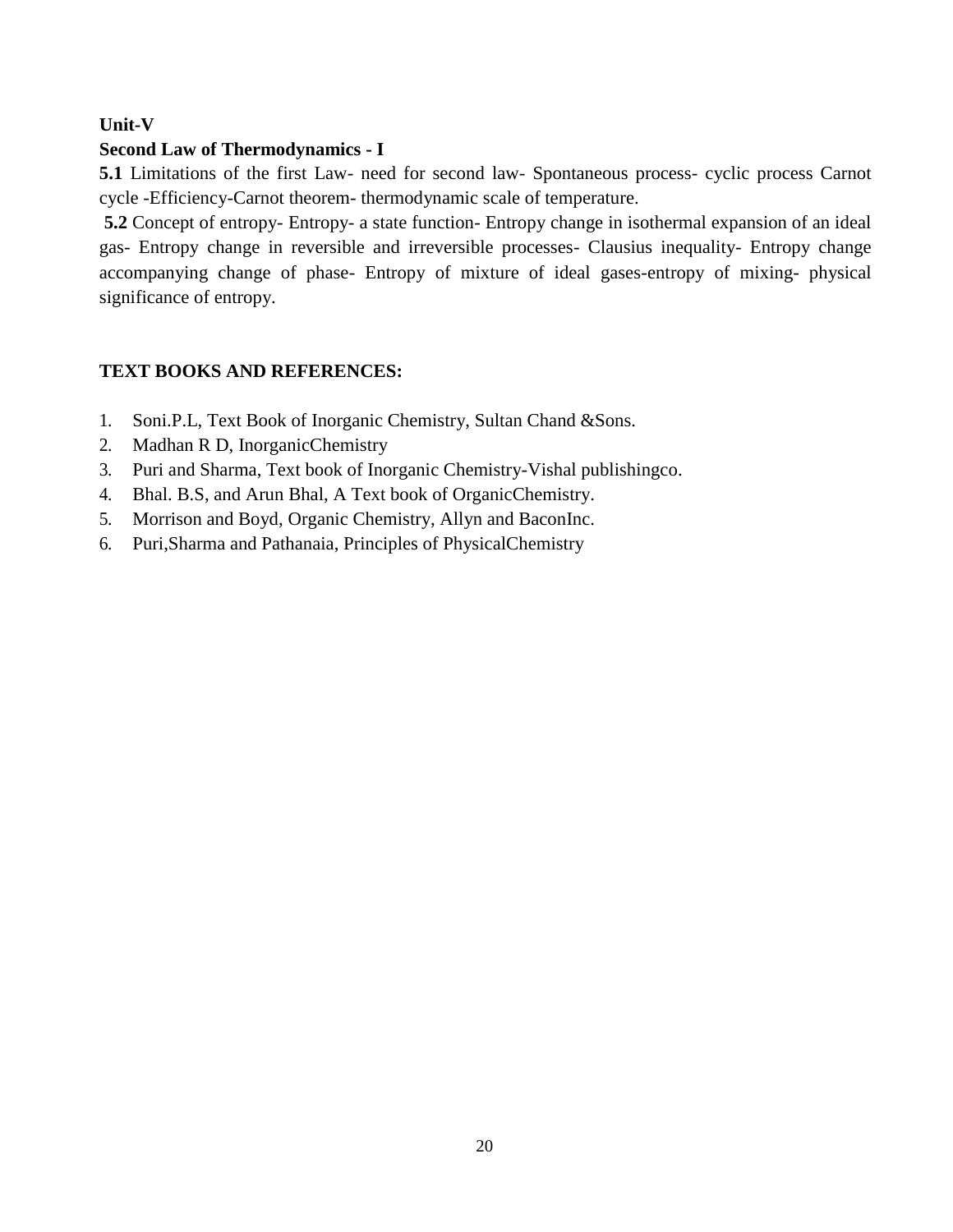# **B.Sc. CHEMISTRY SEMESTERS – III and IV SKILL BASED ELECTIVE COURSE – II (30 hours) POLYMER CHEMISTRY CODE -21UCHS02**

### **Internal Assessment Marks: 25 External Marks:75**

# **UNIT-I**

**1.1** Basic concepts: Monomer, polymerization, degree of polymerization, repeat units. Classification of Polymers-addition and condensation polymers, natural and synthetic, inorganic and organic, thermoplastic and thermosetting resin.

**1.2** General methods of preparation of polymers. Polymerization through functional groups, multiple bonds and ring opening and Coordination polymerization.

# **UNIT-II**

2.1 Structure of polymers- linear, branched and cross linked. Homo & hetro copolymers. Block copolymers &graft copolymers. Stereochemistry of polymers-Isotactic, Syndiotactic and Atactic

**2.2** Properties of polymers: The crystalline melting point. The glassy state and glass transition temperature. Determination of glass transition temperature.

# **UNIT-III**

**3.1** Molecular weight of polymers Number average molecular weight and weight average molecular weight. Determination of molecular weight by viscosity and osmometry methods.

**3.2** Polymer processing- calendaring, Die casting, blow moulding, injection moulding, extrusion moulding and wet spinning.

# **UNIT-IV**

**4.1** Preparation, properties and uses of Poly olefins-polythene, PTFE, Freons, PVC, polypropylene and polystyrene.

**4.2** Natural and synthetic rubbers-Constitution of natural rubber. Butyl, Buna-N, Buna-S, Neoprene, Thiocol, Polyurethane and silicone rubbers.

# **UNIT-V**

**5.1** Plastics and Resins Definitions. Thermoplastic and thermo setting resins. Constituents of plastic-fillers, dyes, pigments, plasticizers, Lubricants and catalysts. Uses of thermoplastic resins and thermo setting resins.

# **REFERENCES:**

1. V. R. Gowrikar, N.V.Viswanathan : Polymer Science- Wiley Eastern Limited,New Delhi.1986.

2. R.B.Seymour, Introduction to Polymer Chemistry, MC Craw Hill, New York1971.

3. S.S.Dara, A Text Book in Engineering Chemistry, S.Chand & Company Ltd, New Delhi. Third Edition,1992.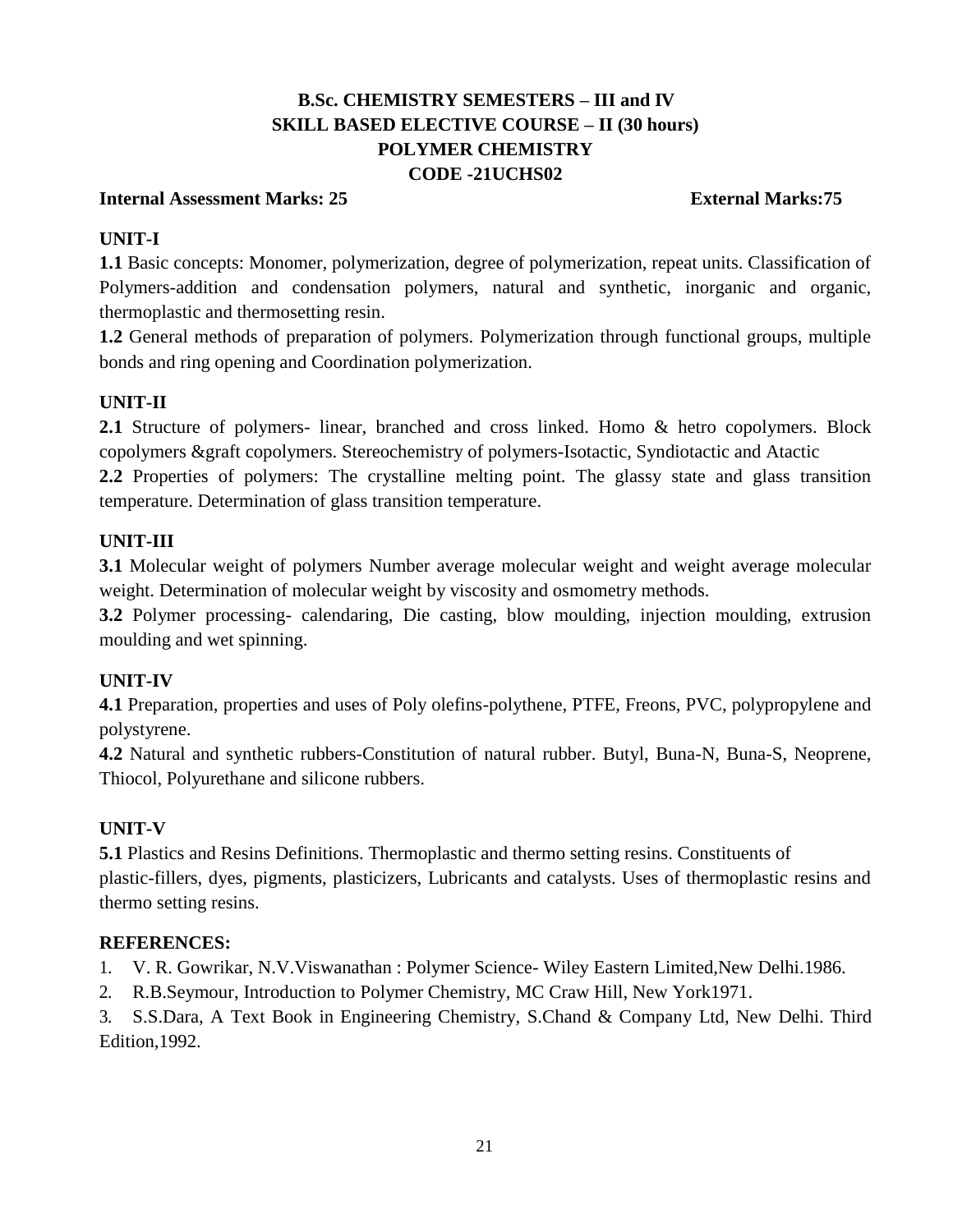# **B.Sc. CHEMISTRY SEMESTER-IV GENERAL CHEMISTRY-IV (75 hours) CODE -21UCH04**

# **Internal Assessment Marks:25 External Marks :75 UNIT-I**

# **d-Block elements & Principles of Metallurgy**

**1.1** Transition elements - position in the periodic table - general characteristics - objective study of the properties expected. Occurrence, extraction, properties and uses of Titanium, Zirconium, Molybdenum. Chemistry of Titanium dioxide, Titanium tetrachlorate, Vanadium pentoxide, Ammonium vanadate, Zirconium dioxide, Zirconium halide, Ammonium molybdate & Molybdenumblue.

**1.2** Principles of Metallurgy: Minerals, ores. Different metallurgical operations employed in extracting metals from ores. Methods of concentration, Reduction of mineral to metal and Refining of metals.

# **UNIT – II**

# **Gravimetric Analysis**

**2.1** Principle - Theories of precipitation - conditions of precipitation - co precipitation & post precipitation - Reduction of errors, precipitation from homogeneous solution - Washing & Drying of precipitate. Choice of precipitant - Specific & Selective precipitants - Anthranilic acid, Cupferon, Dimethylglyoxime ethylene diamide, 8-hydroxy quinoline - use of masking agent.

**2.2** Crucible - Types, care & uses. Calculation in gravimetric analysis. Use of Gravimetric factor.

# **UNIT – III**

# **Carboxylic Acids**

**3.1** Unsaturated acids - preparation and properties of acrylic, crotonic, oleic and cinnamicacids.

**3.2** Hydroxy acids - classification preparation and reactions of glycolic acid, malic acid and citric acid - Action of heat on α, β and *γ*acids.

**3.3** Dicarboxylic acids - preparation and properties of oxalic, malonic, succinic, glutaric and adipic acids.

**3.4** Mechanism of conversion of acids into acid derivatives - esterification including trans esterification. Hydrolysis of esters.

# **UNIT-IV**

# **Reaction Mechanism**

**4.1** Reaction and Mechanism of Kolbe's reaction - Reimer - Tiemann reaction, Gattermann, Lederer manasse and Houben Hoesch reactions.

**4.2** Reaction and Mechanism of Mannich, Stobbe, Darzen, Wittig and Reformatsky reactions.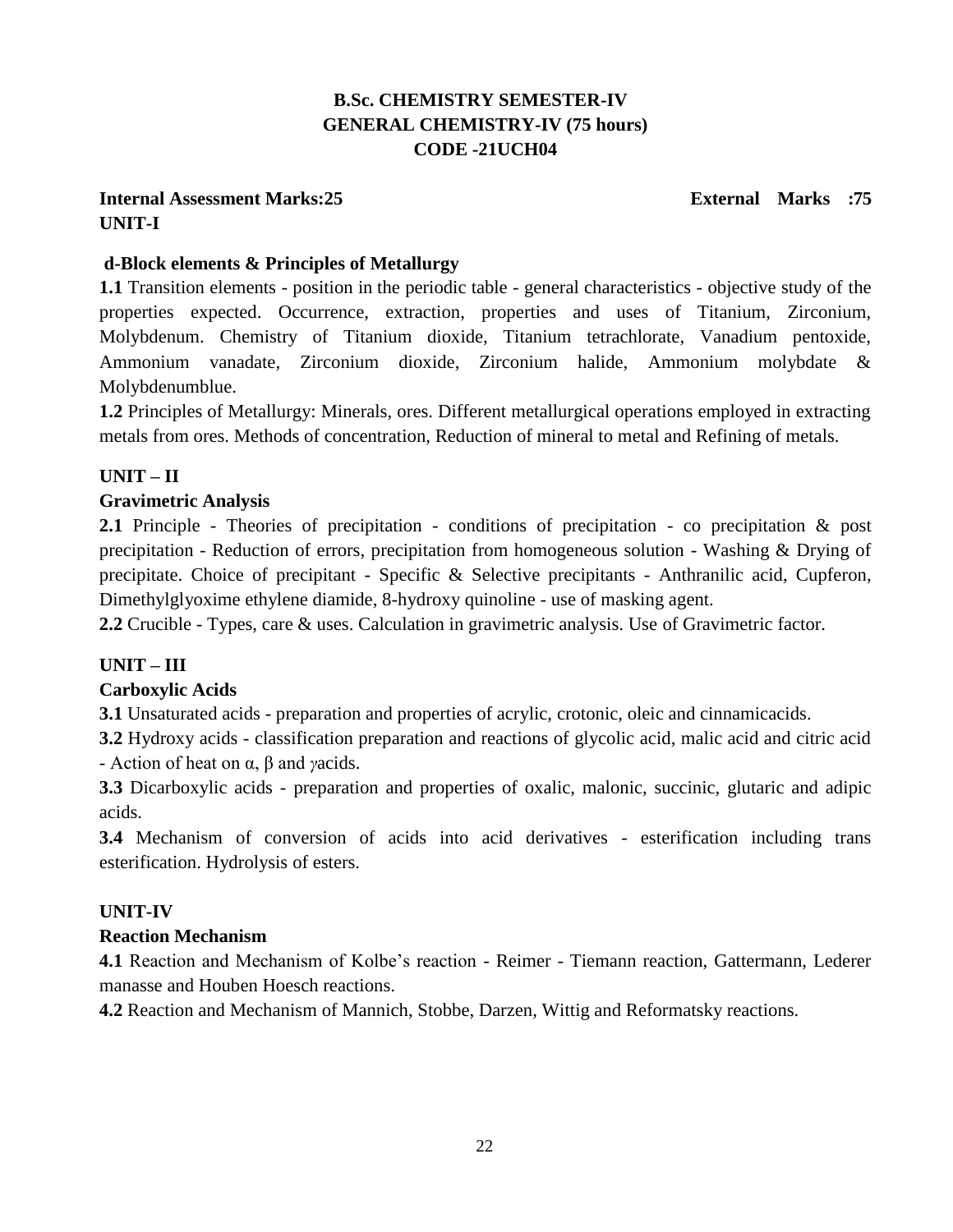# **UNIT-V**

# **Second law of thermodynamics - II**

**5.1** Work and free energy functions - Maxwell's relationships for reversible and irreversible process - Gibbs Helmholtz equation – Partial molar free energy-chemical potential-Gibb's Duhem Equation,. Clapeyron - Clausius equation - Applications of Clapeyron - Clausius equation.

**5.2** Third law of thermodynamics Nernst heat theorem - statement of III law Evaluation of absolute entropy from heat capacity measurements - Test for the validity of the law.

# **TEXT BOOKS AND REFERENCES:**

- 1 Soni.P.L, Text Book of Inorganic Chemistry, Sultan Chand &Sons.
- 2 Madhan R D, InorganicChemistry
- 3 Puri and Sharma, Text book of Inorganic Chemistry-Vishal publishingco.
- 4 Kalsi P S, Organic Reactions and theirMechanism
- 5 Morrison and Boyd, Organic Chemistry, Allyn and BaconInc.
- 6 Puri, Sharma and Pathanaia, Principles of PhysicalChemistry
- 7. Rajaram and Kuriacose, Thermodynamics for Students Of Chemistry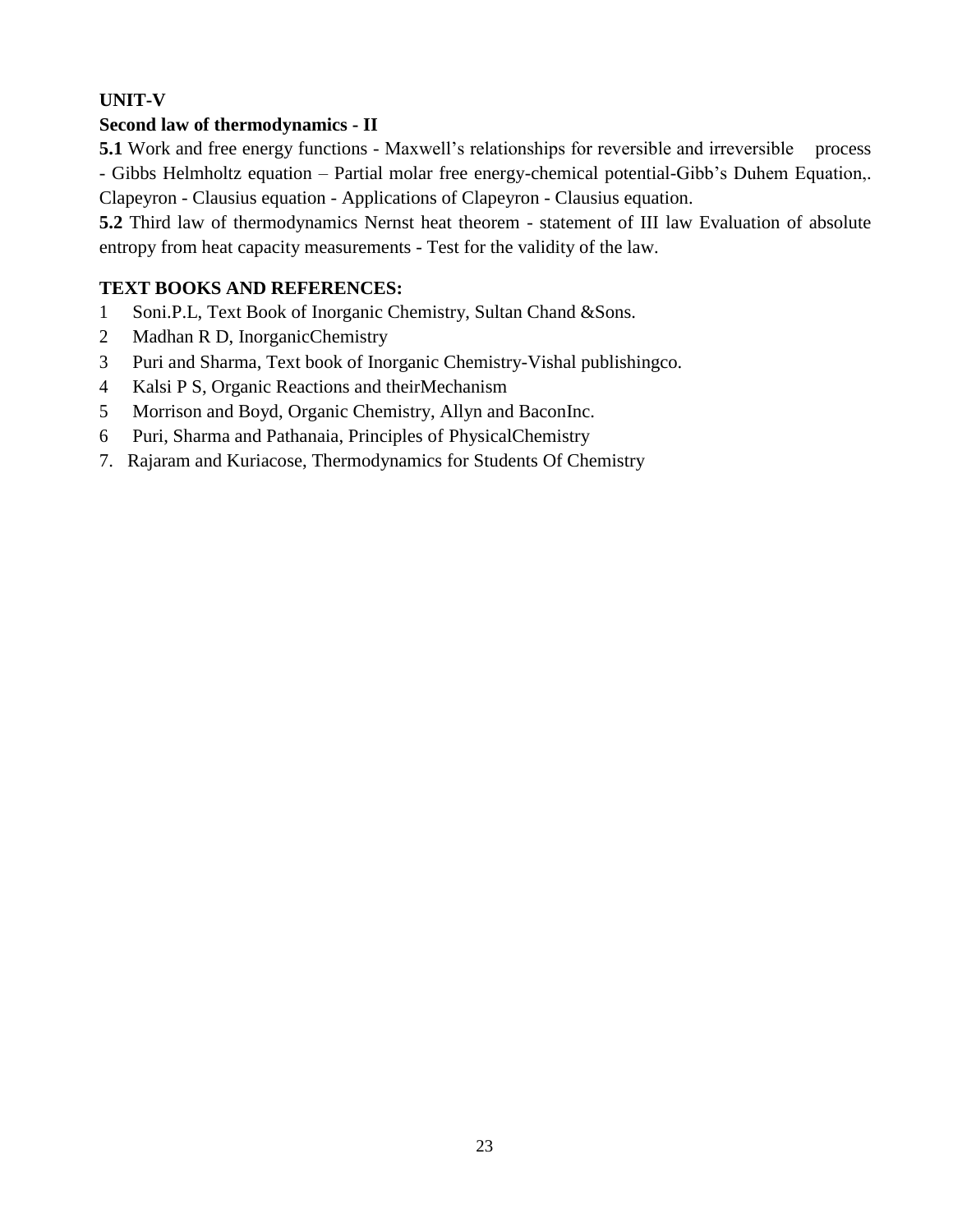# **B.Sc. CHEMISTRY SEMESTER V INORGANIC CHEMISTRY (75 hours) CODE -21UCH05**

## **Internal Assessment Marks:25 External Marks:75**

# **Unit I Coordination Chemistry**

**1.1** Definition of the terms-Classification of ligands- Nomenclature of mononuclear and polynuclear complexes-chelating ligands and chelates- Examples-chelate effect-explanation.

**1.2** Werner's theory-conductivity and precipitation studies – Sidgwick's theory- Effective Atomic Number concept.

**1.3** Isomerism in complexes-Structural Isomerism—types. Stereoisomerism- Geometrical isomerism in 4 and 6 coordinated complexes. Optical isomerism in 4-and 6-coordinated complexes.

## **Unit II**

## **Theories of Coordination Compounds**

**2.1** Theories of bonding in complexes-Valence Bond Theory- Postulates – Hybridisation and geometries of complexes-Outer orbital and inner orbital octahedral complexes. Square planar and tetrahedral complexes-V.B. Theory and magnetic properties of complexes-limitations of V.B. Theory.

**2.2** Crystal Field Theory (CFT)-postulates-d-orbital splitting in octahedral, tetrahedral and square planar complexes-strong and weak ligands- Spectrochemical series- High spin and low spin complexes-C.F. Theory and magnetic properties of complexes-Crystal Field Stabilisation Energy (CFSE) and its uses-Calculation of CFSE values of  $d^1$  to  $d^{10}$  Octahedral and Tetrahedral complexes-CFT and colour of complexes-limitations of CFT -comparison between VBT andCFT.

### **Unit III**

### **Reactions Mechanisms and Applications of Complexes**

**3.1** Substitution reactions in square planar complexes-Trans Effect-Trans effect series-uses of Trans effect-Theories of Trans effect- polarisation theory and  $\pi$ - bonding theory.

**3.2** Application of coordination compounds in Qualitative and Quantitative analysis-separation of Copper and Cadmium ions, Cobalt and Nickel ions- Identification of Cu, Fe, and Ni.

**3.3** EDTA and its applications - estimation of metals, hardness of water and sequesterisation.

### **Unit IV**

### **Chemistry of f-blockelements**

**4.1** Position in the Periodic Table-General characteristics of Lanthanides and Actinides Lanthanide contraction and its consequences.

**4.2** Isolation of Lanthanides from Monazite including the Ion exchange resin method.

- **4.3** Actinides-occurrence and preparation.
- **4.4** Chemistry of Thorium and Uranium-Important compounds preparation, properties and uses of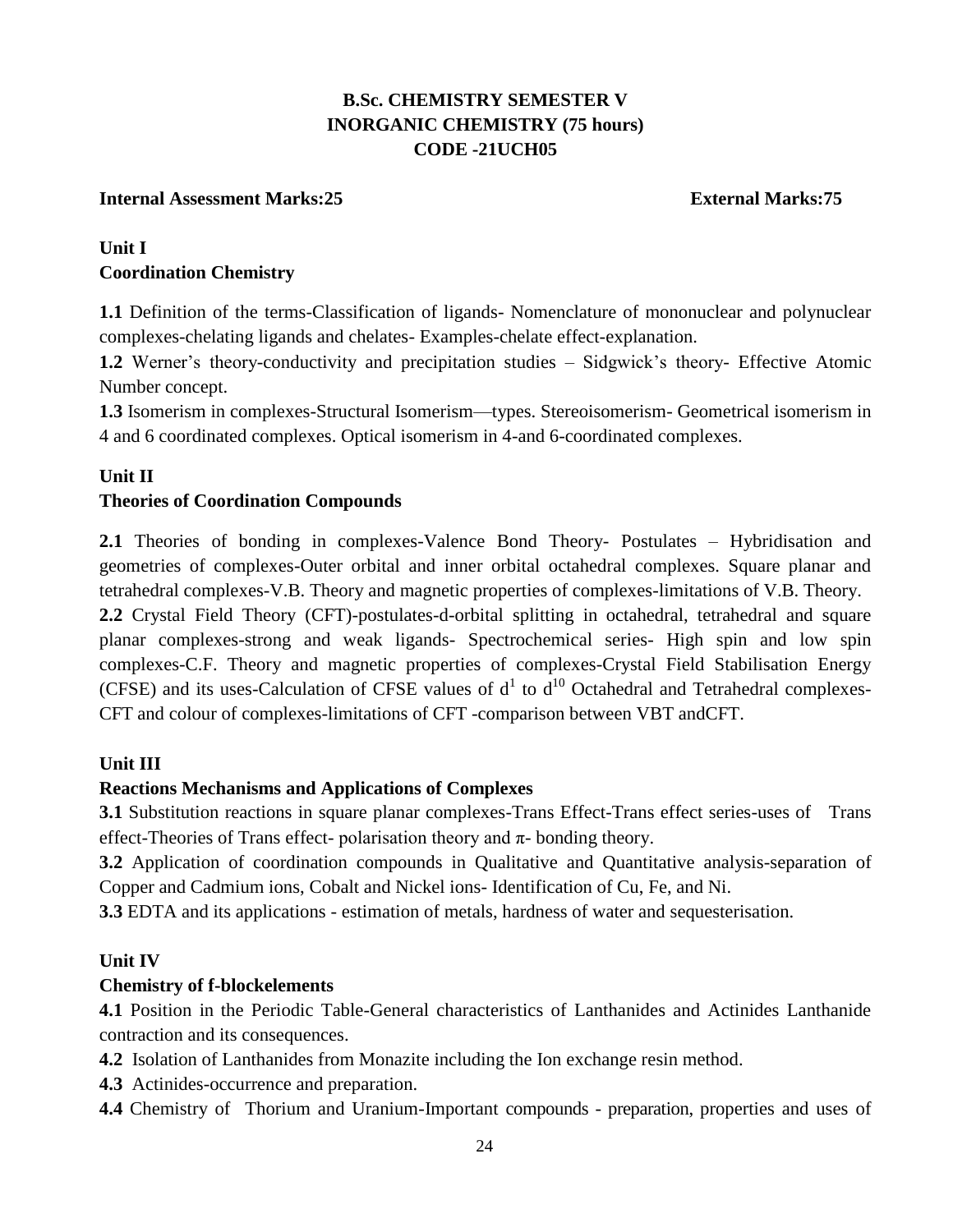Uranyl nitrate, Uranium hexafluoride, Thoriumdioxide.

# **Unit V**

# **Concepts of acids, bases and non aqueous solvents**

**5.1** Acids and Bases: Arrhenius, Bronsted-Lowry, the Lewis concepts of acids and bases. Relative strength of acids and bases.

**5.2** Hard and Soft Acids and Bases-classification of acids and bases as hard and soft– examples Pearson's HSAB concept, acid-base strength and hardness and softness, Theoretical basis of hardness and softness, Applications of HSAB principle.

**5.3** Non-aqueous solvents- physical properties of a solvent, types of solvents and their general characteristics. Reactions in non- aqueous solvents with reference to liquid NH<sub>3</sub>and liquid  $SO_2$ -Comparison.

# **TEXT BOOKS AND REFERENCES:**

- 1 Madhan R D, InorganicChemistry
- 2 Puri and Sharma, Text book of Inorganic Chemistry-Vishal publishingco.
- 3 Madhan R D, Tuli G D and Wahid U Malik, Selected topic in InorganicChemistry
- 4 Sharpe A G, Inorganic Chemistry
- 5 Gurdeep Chatwaal and M.S. Yadav Cooridnation Chemistry.
- 6 Gurdeep Advanced InorganicChemistry
- 7. Madhan R D and Sathya Prakash Modern Inorganic Chemistry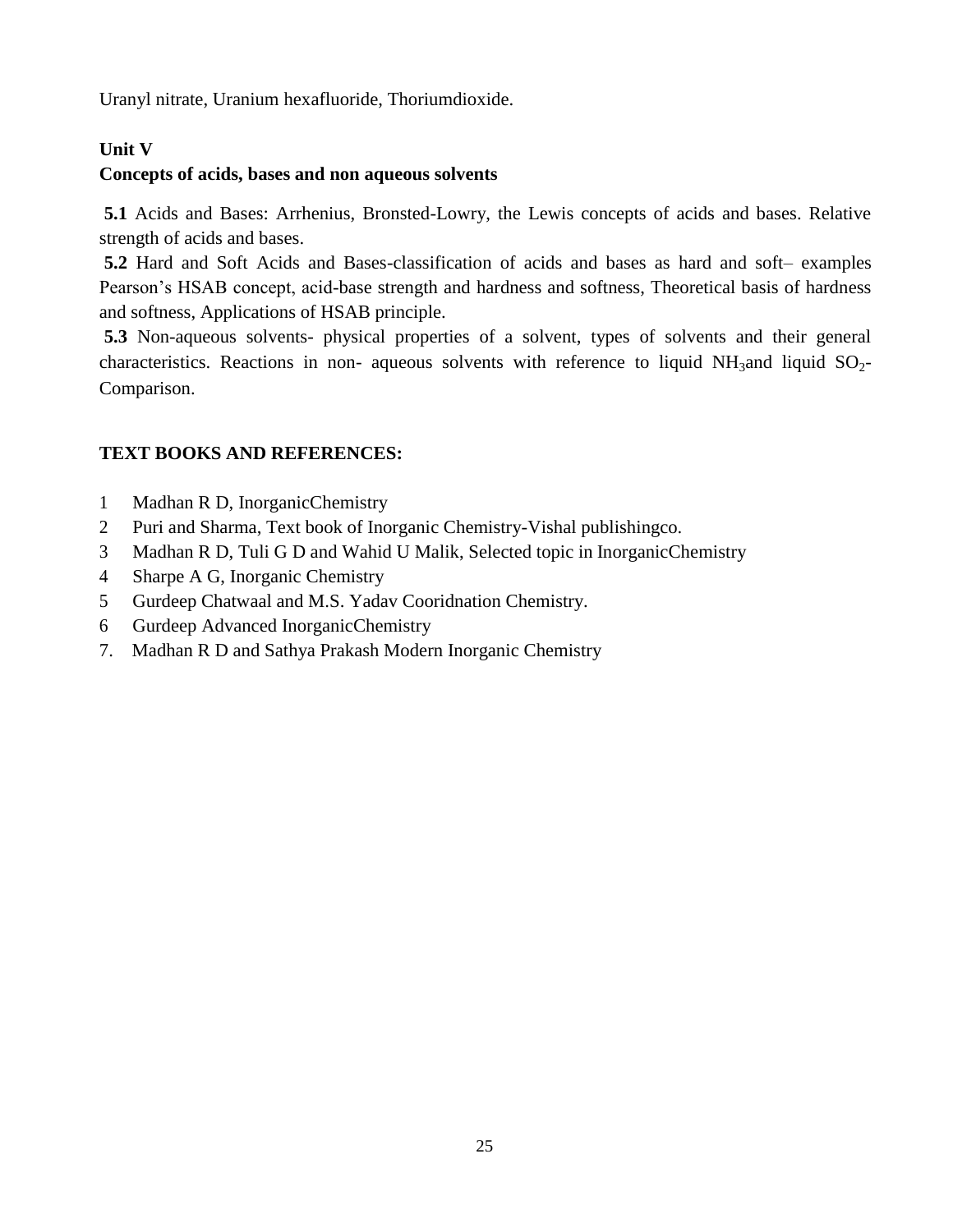# **B.Sc. CHEMISTRY SEMESTER V ORGANIC CHEMISTRY (60 hours) CODE -21UCH06**

## **Internal Assessment Marks:25 External Marks:75**

## **UNIT – I**

**1.1** Stereoisomerism: Definition – classification into optical and geometrical isomersm. Optical isomerism – optical activity – specific rotations – condition for optical activity of stereogenic centre – chirality.

**1.2** Elements of symmetry – Enantiomers, diastereomers and mesomers and their physical and chemical properties. Recemization – resolution – Asymmetric synthesis – Walden inversion.

Projection formulae: Fisher and Sawhorse, erythro and threo representations. Configuration – D, L and R, S notations for optical isomers with one and two asymmetric carbon. Optical activity of biphenyls, allenes and spiranes.

# **UNIT – II**

2.1 Geometrical isomerism – Alkenes – cis – trans and E-Z notations. Geometrical isomerism in maleic, fumaric acids and in unsymmetrical oximes – methods of distinguishing geometrical isomers (dipole moment, dehydration, cyclization and m.p). cis – trans isomerism in cyclopropane.

2.2 Conformational analysis – Introduction of terms (conformation, conformer, configuration, dihedral angle, torsional strain, conformational analysis). Conformational analysis of ethane, n- butane and cyclohexane - axial, equatorial bonds and cis – trans – isomers in cyclohexane (chair form only) stability of cis and trans decalins - Elementary treatment.

# **UNIT – III**

3.1 Phenols – Acidity of Phenol, explanation on the basis of the resonance stabilization.

3.2 Preparation of phenol: Reaction of monohydric phenol with mechanism – alkylation, acylation. Mechanism of Kolbe, Reimer – Tiemann, Gattermann, Houben-Hoesch reactions.

3.3 Di and trihydric phenols – preparation and properties of catechol, resorcinol, alpha and beta naphthols – Preparation and properties.

### **UNIT- IV**

### **Molecular rearrangements**:

**4.1** Mechanism of pinacol – pinacolone (migratory aptitude), Beckmann, Hoffmann, curtius, Schmidt, Benzilic acid, Claisen, Cope and Fries rearrangements. Difference between inter and intramolecular nature.

# **UNIT – V**

### **Chemistry of natural products**

**5.1** Alkaloids-classification-isolation–general methods of determination of structure of alkaloids. Structural elucidation and synthesis (any one method) of the following alkaloids, nicotine, papaverine Atropine.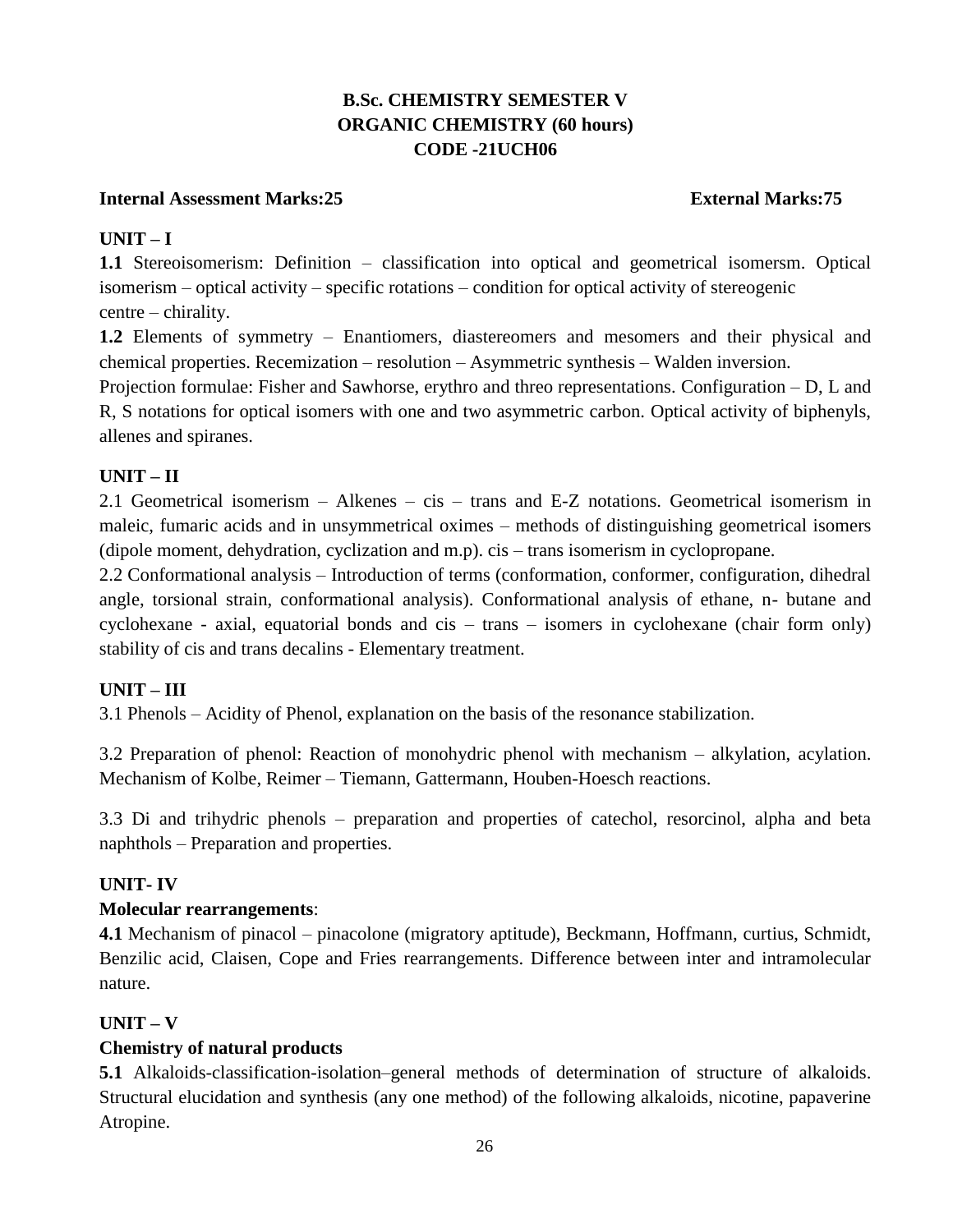**5.2** Terpenes-classification-isolation-isoprene rule-synthesis and structural elucidation of citral, geraniol, alpha pinene.

# **TEXT BOOKS AND REFERENCES:**

- 1. Kalsi P S, Stereochemistry, Conformation andMechanism
- 2. Bhal. B.S, and Arun Bhal, A Text book of OrganicChemistry.
- 3. Morrison and Boyd, Organic Chemistry, Allyn and BaconInc.
- 4. Tewari K S and VIshoni N K, OrganicChemisty
- 5. Finar I L, , Organic Chemistry Vol I &II
- 6. P LSoni Text book of Organic Chemistry
- 7. Nasipuri D Stereo Chemistry of Organic compounds
- 8. N R Krishnaswamy Chemistry of Natural products.
- 9. O P Agarwal Reactions and Reagents in Organic Chemistry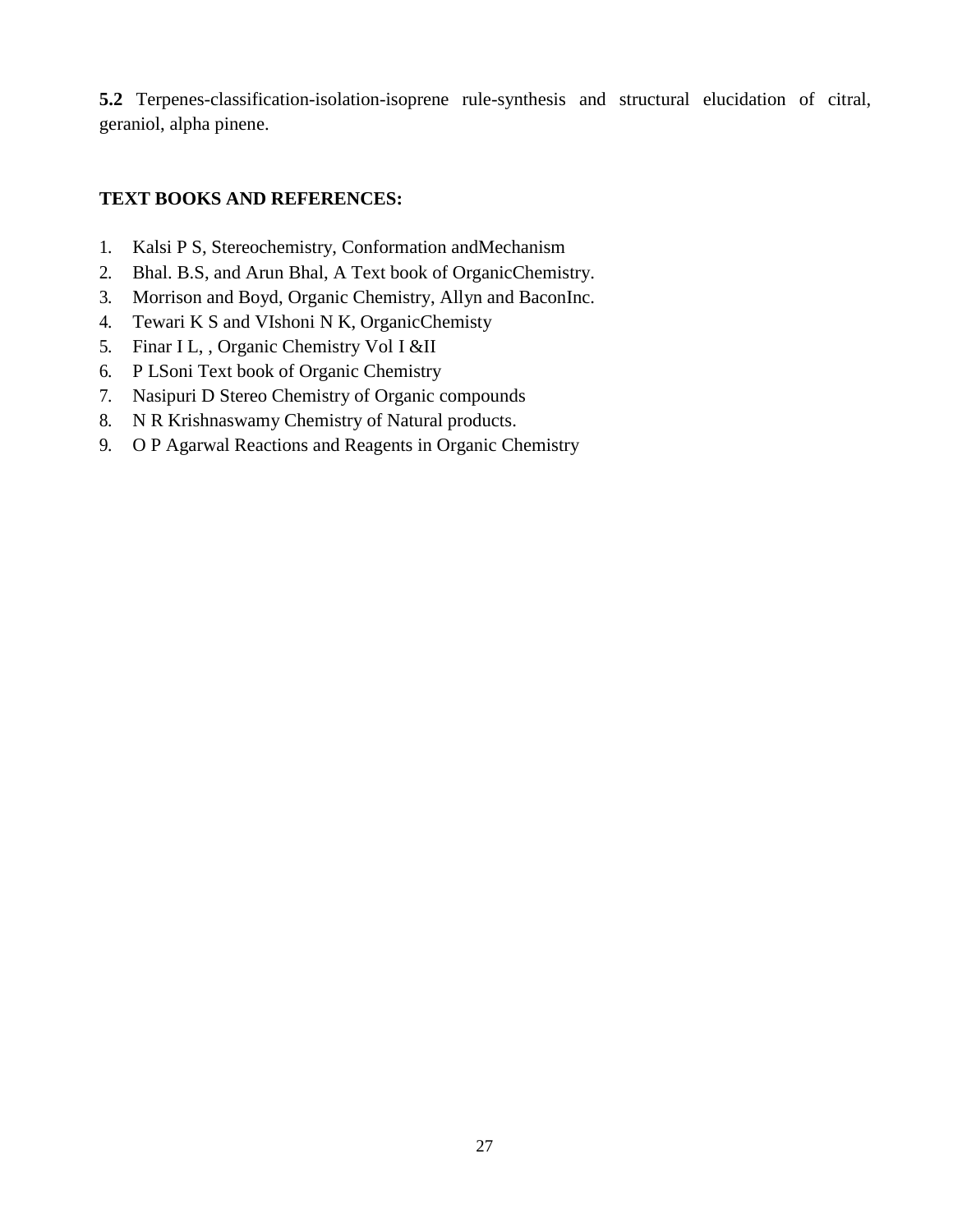# **B.Sc. CHEMISTRY SEMESTER V PHYSICAL CHEMISTRY(75 hours) CODE -21UCH07**

#### **Internal Assessment Marks:25 External Marks:75**

### **UNIT-I Chemical Equilibrium**

1.1 Thermodynamic derivation of equilibrium constants- $K_p$ , and  $K_c$  - Relations between  $K_p$ , and  $K_c$  -Standard free energy change-Derivation of van't Hoff reaction isotherm DeDonder's treatment of chemical equilibria-concept of chemical affinity (no derivation)-Temperature dependenceof equilibrium constantvan't Hoff isochore-Pressure dependence ofequilibrium constant.

1.2 Adsorption- Physical and chemical adsorption-Types of adsorption isotherms-Freundlich adsorption isotherm-Derivation of Langmuir adsorption isotherm (BET isotherm (postulates only) BET equation (statement).

## **UNIT-II Chemical Kinetics-I**

2.1 Derivation of rate constant of a second order reaction-when the reactants are taken at different initial concentrations-when the reactants are taken at the same initial concentrations Determination of the rate constant of a II order reaction-Derivation of rate constant of a third order reaction-when the reactants are taken at the same initial concentrations. Derivation of half-life periods for second and third order reactions having equalinitial concentration of reactants.

2.2 Methods of determining the order of reaction-Experimental methods in the study of kineticsvolumetry, manometry, polarimetry and colorimetry.

2.3 Effect of temperature on reaction rates-Derivation of Arrhenius equation-concept of activation energydetermination of Arrhenius frequency factor and energy of activation.

### **UNIT-III Chemical Kinetics-II**

3.1 Collision theory (CT) of reaction rates-Derivation of rate constant of a bimolecular reaction from collision theory-Failures of collision theory.

3.2 Lindemann theory of Unimolecular reactions.

3.3 Theory of Absolute Reaction Rates (ARRT) -Thermodynamic derivation of rate constant for a bimolecular reaction based on ARRT- comparison between ARRT and CT. Significance of free energy of activation and entropy of activation.

### **UNIT-IV Electrochemistry – I**

**4.1** Metallic and electrolytic conductance –Definitions of specific, equivalent and molar conductance – Relations between them – measurement of conductance and cell constant.

**4.2** Variation of conductance with dilution – Qualitative explanation – Strong and weak electrolytes-Migrations of ions – transport number – determination by Hittorf and moving boundary methods – Kohlrausch's law – applications – calculation of equivalent conductance for weak electrolytes and determination of transport number.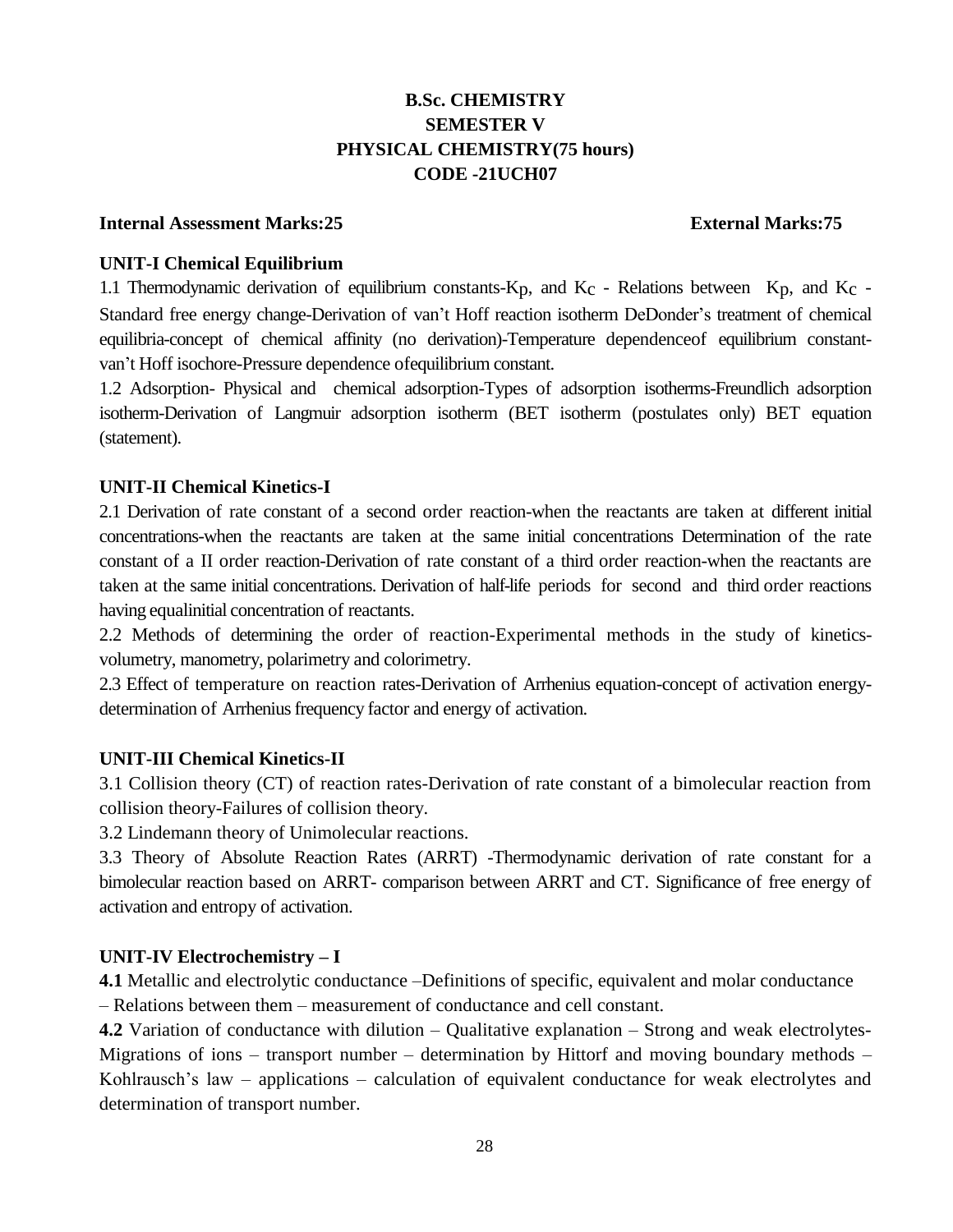**4.3** Ionic mobilities and Ionicconductance. Diffusion and ionic mobility- molar ionic conductance and viscosity- Waldenrule.

**4.4** Applications of conductance measurements – Degree of dissociation of weak electrolytes – Determination of ionic productof water – Determination of solubility of sparingly soluble salts – conductometric titrations.

## **UNIT – V Theory of strong electrolytes**

**5.1** Debye – Huckel – Onsager theory – verification of Onsager equation – Wein and Debye – Falkenhagen effect.

**5.2** Activity andactivity co-efficients of strong electrolytes – ionic strength. Ostwald's dilution law – determination of dissociation constants – Ionic product of water – pH value.

**5.3** Buffer solution – Hendersonequations – uses of Buffers including living systems– common ion effect – solubility product principle – relation to solubility – Applications in qualitative and quantitative analysis.

**5.4** Hydrolysis of salts – expression for hydrolysis constant – Degree of hydrolysis and pH of salt solutions for different types of salts – Determination of Degree of hydrolysis– conductance and distribution methods.

# **TEXT BOOKS AND REFERENCES:**

- 1. Puri,Sharma and Pathanaia, Principles of Physical Chemistry
- 2. Glasstone S, An Introduction toElectrochemistry
- 3. Kundu and Jain, PhysicalChemistry
- 4. Yadhav M S,Electrochemistry
- 5. Gurdeep Raj Advanced Physical Chemistry
- 6. J Rajaram and Kuriacose Kinetics and mechanisms of Chemical Transformation
- 7. Laidler K J Chemical Kinetics.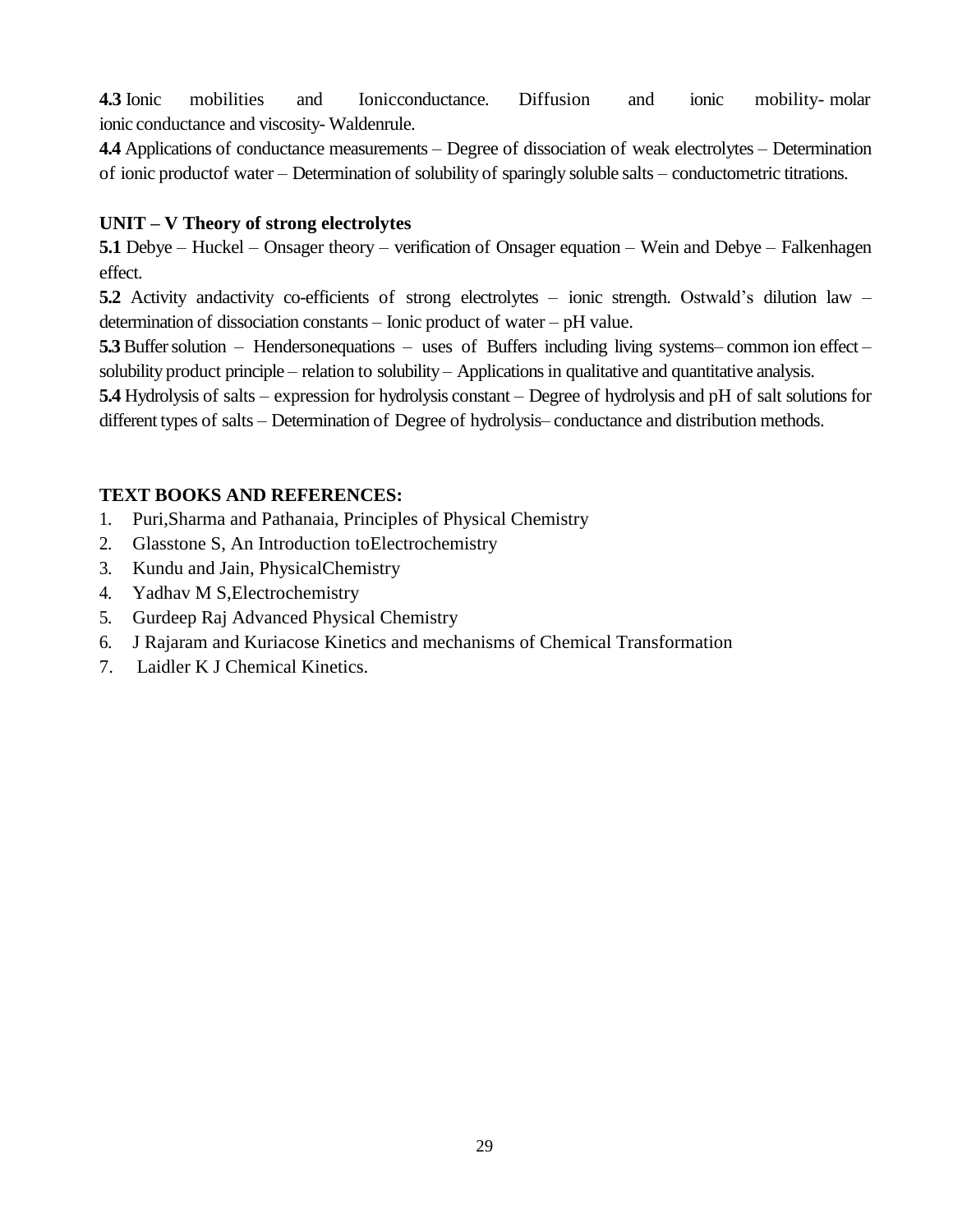# **B.Sc. CHEMISTRY SEMESTER V Elective Paper- I CODE -21UCHE01 ANALYTICAL CHEMISTRY (60 hours)**

### **Internal Assessment Marks:25 External Marks:75**

## **UNIT – I Chromatography**

**1.1** Column Chromatography- principle, types of adsorbents, preparation of the column, elution, recovery of substances and applications.

**1.2** TLC- principle, choice of adsorbent and solvent, preparation of chromatoplates, R<sub>f</sub>-values, factors affecting the Rf-values- Significance of Rf-values.

**1.3** Paper Chromatography- principle, solvents used, development of chromatogram, ascending, descending and radial paper chromatography.

## **UNIT – II Thermoanalytical method**

**2.1** Principle - Thermogravimetric analysis and differential thermal analysis-discussion of various components with block diagram- TGA & DTA curves of  $CuSO<sub>4</sub>.5H<sub>2</sub>O$ ,  $MgC<sub>2</sub>O<sub>4</sub>$ . H<sub>2</sub>O and  $Ca(OOCCH<sub>3</sub>)<sub>2</sub>H<sub>2</sub>O-Simultaneous DTA-TGA curves of SrCO<sub>3</sub> in air and  $CaC<sub>2</sub>O<sub>4</sub>H<sub>2</sub>O$  in air and in$  $CO<sub>2</sub>$ - factors affecting TGA & DTA curves.

**2.2** Thermometric titrations-principle- apparatus- applications.

# **UNIT – III Electroanalytical method**

**3.1** Polarography- Principle, dropping mercury electrode (DME)-advantages and disadvantages-Migration, residual, limiting and diffusion currents- Use of supporting electrolytes-Ilkovic equation (derivation not required) and significance- experimental assembly- Current voltage curve- oxygen wave. Half wave potential (E1/2)- Polarography as an analytical tool in quantitative and qualitative analysis.

**3.2** Amperometric titrations: Basic principle **–** types of titrations- advantages, disadvantages **–** applications.

# **UNIT-IVUV-Visible & IR spectroscopy**

**4.1** UV-VisibleSpectroscopy-Typesof Electronic transition-Beer**-**Lambert's law Instrumentation-Applications ofUV.

**4.2** I.R. Spectroscopy-Principles-modes of vibration of diatomic, triatomic linear (CO<sub>2</sub>) andnonlinear triatomic molecules  $(H_2O)$ -Stretching and bending vibrations-selection rules. Expression for vibrational frequency (derivation not needed)-Instrumentation-Applications.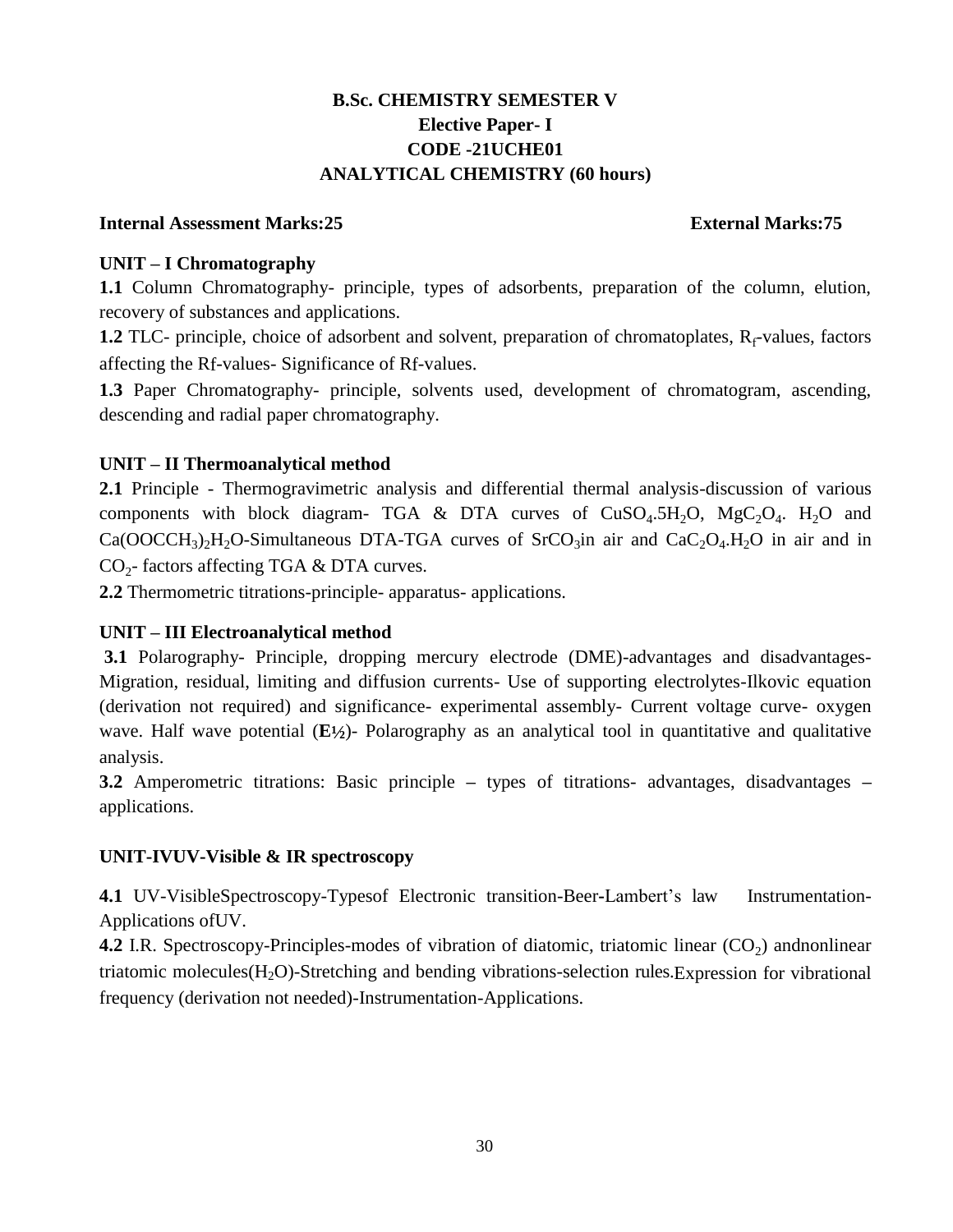# **UNIT-V NMR & Mass spectroscopy**

**5.1** NMR Spectroscopy- principle of nuclear magnetic resonance, instrumentation-chemical shiftshielding and deshielding-spin-spin coupling and coupling constants- Interpretation of Anisole, Benzaldehyde, Ethyl acetate, Ethylamine and Ethyl Bromide.

**5.2** Mass spectroscopy- Basic principles- instrumentation- molecular ion peak, base peak, metastable peak, isotopic peak-Interpretation of Anisole, Benzaldehyde, Ethyl acetate, Ethylamine and Ethyl Bromide.

# **TEXT BOOKS AND REFERENCES:**

- 1. Gopalan R, Subramaniam P S, Rengarajan K, Elements of AnalyticalChemistry
- 2. Gurdeep R Chatwal, Instrumental methods of Chemicalanalysis
- 3. Sharma Y R, Elementary OrganicChemistry
- 4. Sharma B K, AnalyticalChemistry
- 5. Bassett, Denney, R C Jeffery and J Vogel's Hand book of quantitative Inorganic Analysis
- 6. Douglas A Skoog and Donald M West Fundamentals of Analytical Chemistry.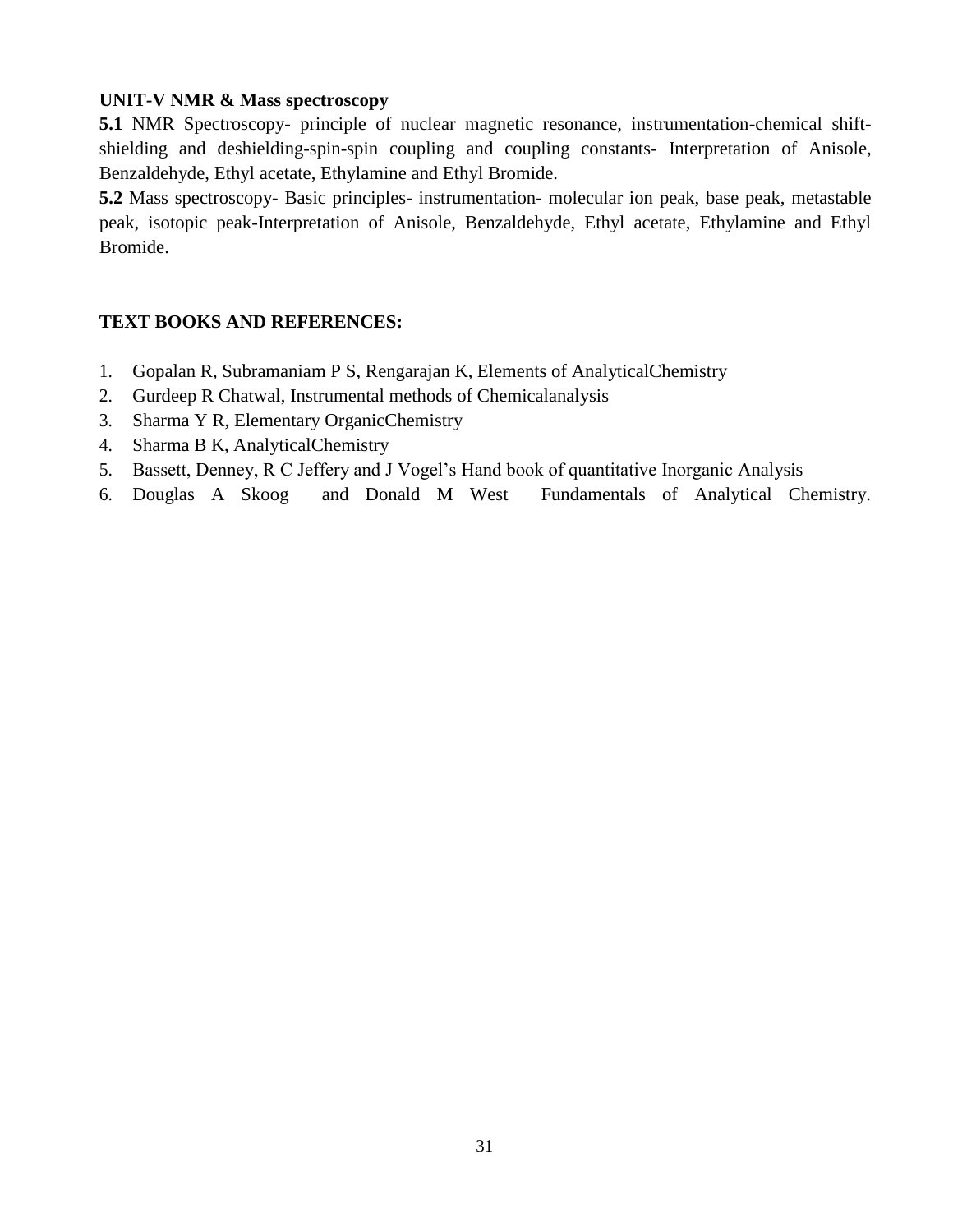# **B.Sc. CHEMISTRY SEMESTER V Skill Based Elective Course –III CODE -21UCHS03 AGRICULTURAL CHEMISTRY (30 hours)**

### **Internal Assessment Marks:25 External Marks:75**

## **UNIT – IFertilizers**

**1.1** Fertilizers - Primary, Secondary and micronutrients on plant growth and development.

Commercial method of Nitrogenous fertilizers - preparation and uses of urea, ammonium nitrate and ammonium sulphate.

**1.2** Phosphate Fertilizers- Preparation and uses of mono and diammonium phosphate, super phosphate and triple superphosphate.

**1.3** Potassium Fertilizers – Preparation and uses of potassium nitrate, potassium chloride and potassium sulphate. Complex fertilizers and mixed fertilizers – their manufacture and composition.

# **UNIT – IIManures**

**2.1** Manures : Organic manures - Bulky organic manures – Farm yard manure – Difference between fertilizers and manures–

**2.2** Handling and storage practices- fresh manure, fermentation and liquid treatment – Aerobic and Anaerobic- Enriched organic manures -oil cakes, blood meal and fish manures.

# **UNIT – III Pesticides And Insectides**

**3.1** Pesticides : classification of Insecticides, fungicides, herbicides as organic and inorganic –general methods of application and toxicity. Safety measures when usingpesticides.

**3.2** Insecticides : Plant products – Nicotine, pyrethrin – Inorganic pesticides – borates. Organic pesticides – D.D.T. and BHC.

# **UNIT – IV Fungicides And Herbicides**

**4.1** Fungicide : Sulphur compounds, Copper compounds, Bordeaux mixture.

**4.2** Herbicides : Acaricides – Rodenticides. Attractants – Repellants. Preservation of seeds.

# **UNIT – V Soils**

**5.1** Soils-Composition of soil- organic and inorganic constituents-Classification- Properties of soilsphysical and chemical-Important functions of water in plant growth-Biological system of the soil- Role of soil organisms.

**5.2** Soil analysis – pH, Electrical conductivity, Estimation of macronutrients and micronutrients.

# **References**

- 1. Plant Ecology and Soil Science, R.S. Shukla and P.S.Chandel.
- 2. Shreve's Chemical Process Industries, G.T. Austin
- 3. Agricultural Chemistry, B.A.Yagodin.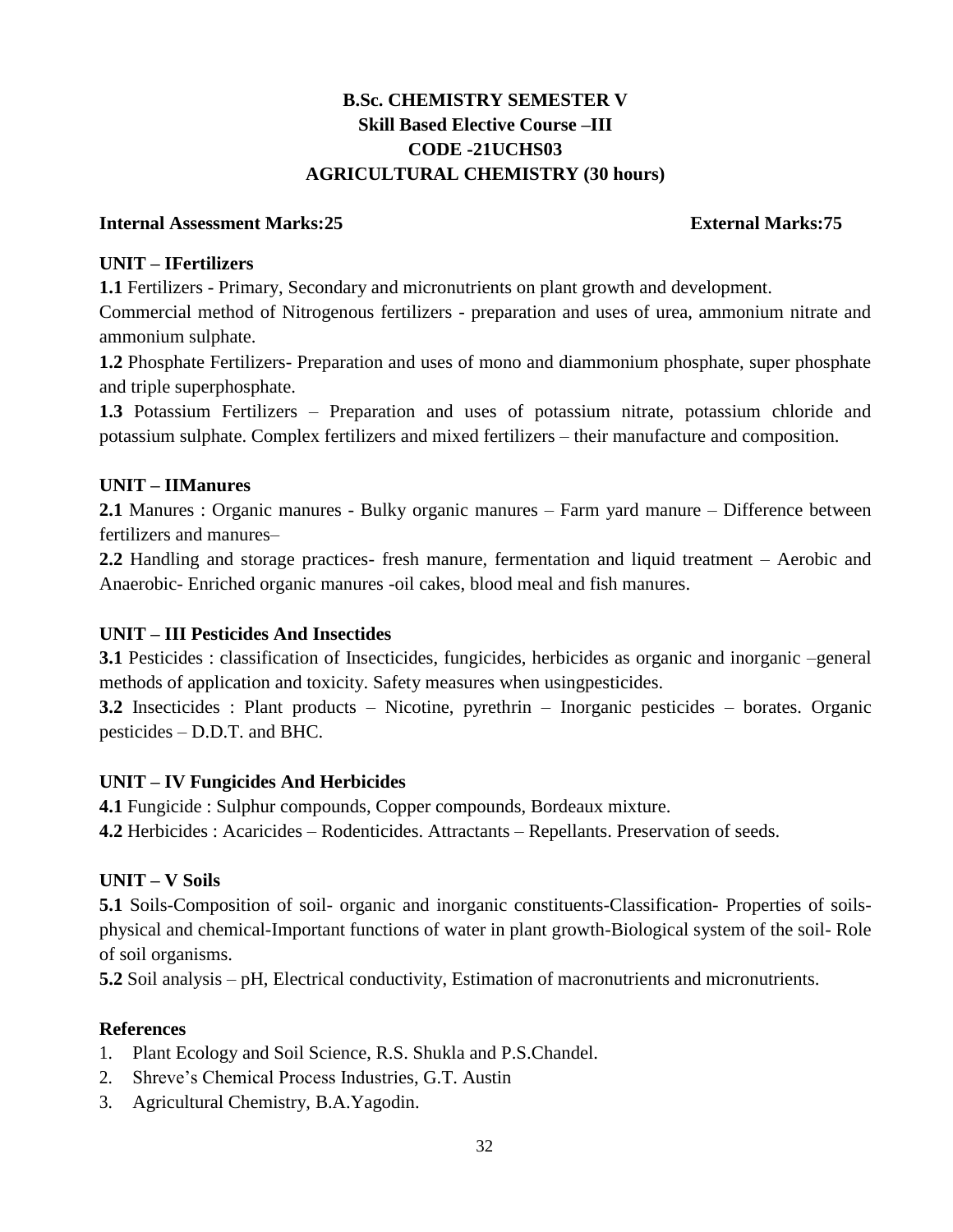# **B.Sc. CHEMISTRY SEMESTER V Skill Based Elective Course –IV CODE -21UCHS04 DYE CHEMISTRY (30 hours)**

# **Internal Assessment Marks:25 External Marks:75**

# **UNIT-I**

**1.1** Colour and constitutions, Definition- Dye, chromophore, auxochrome, bathochromic effect and hypsochromic effect –Quinoid theory.

**1.2** Classification- acid, base, azo, vat and reactive dyes.

**1.3** Anthroquinone and Mordant Dyes- synthesis and applications of Alizarin.

# **UNIT II**

**2.1** Diphenylmethane Dyes- synthesis and application of Auramine-

**2.2** Triphenylmethane Dyes- Malachite Green, Crystal Violet,Pararosaniline-Preparation and applications.

**2.3** Indigo Dyes-Preparation and application of Indigo.Derivatives of Indigo-Synthesis and uses of Indigosol and tetrabromo indigo-(Ciba blue)

# **UNIT-III**

**3.1** Phthalein Dyes – Phenolphthalein – preparation and applications.

**3.2** Xanthein Dyes – Rhodamine B, Fluorescein – Preparation and applications.

**3.3** Acridine dyes- synthesis and application of Acriflavin and proflavin.

**3.4** Reactive dyes – synthesis and applications of Procion Blue HB.

# **UNIT-IV**

# **Pigments**

**4.1** Requirements of organic pigments- Types of pigments-Applications. Fluorescent, Brightening agents.

**4.2** Applications of dyes in other areas- medicine, chemical analysis, cosmetics, colouring agents.

# **UNIT-V**

**5.1** Textile Effluent-Characteristics, effect of untreated effluent, degradability of wastes

**5.2** Effluent treatment plants-Aerated lagoon, photo oxidation process.

# **References:**

- 1. B.K.Sharma, Industrial Chemistry ,Goel Publishing co,1997
- 2. Gurdeep R.Chatwal ,Synthetic Dyes -Himalayan Publishing House,1995
- 3. R.S.Prayag, Dyeing of wool, Silk and manmade fibres.
- 4. V.A.Shenai, Chemistry of Dyes and Principles of Dyeing.
- 5. K. Venkataraman, The Chemistry of synthetic dyes.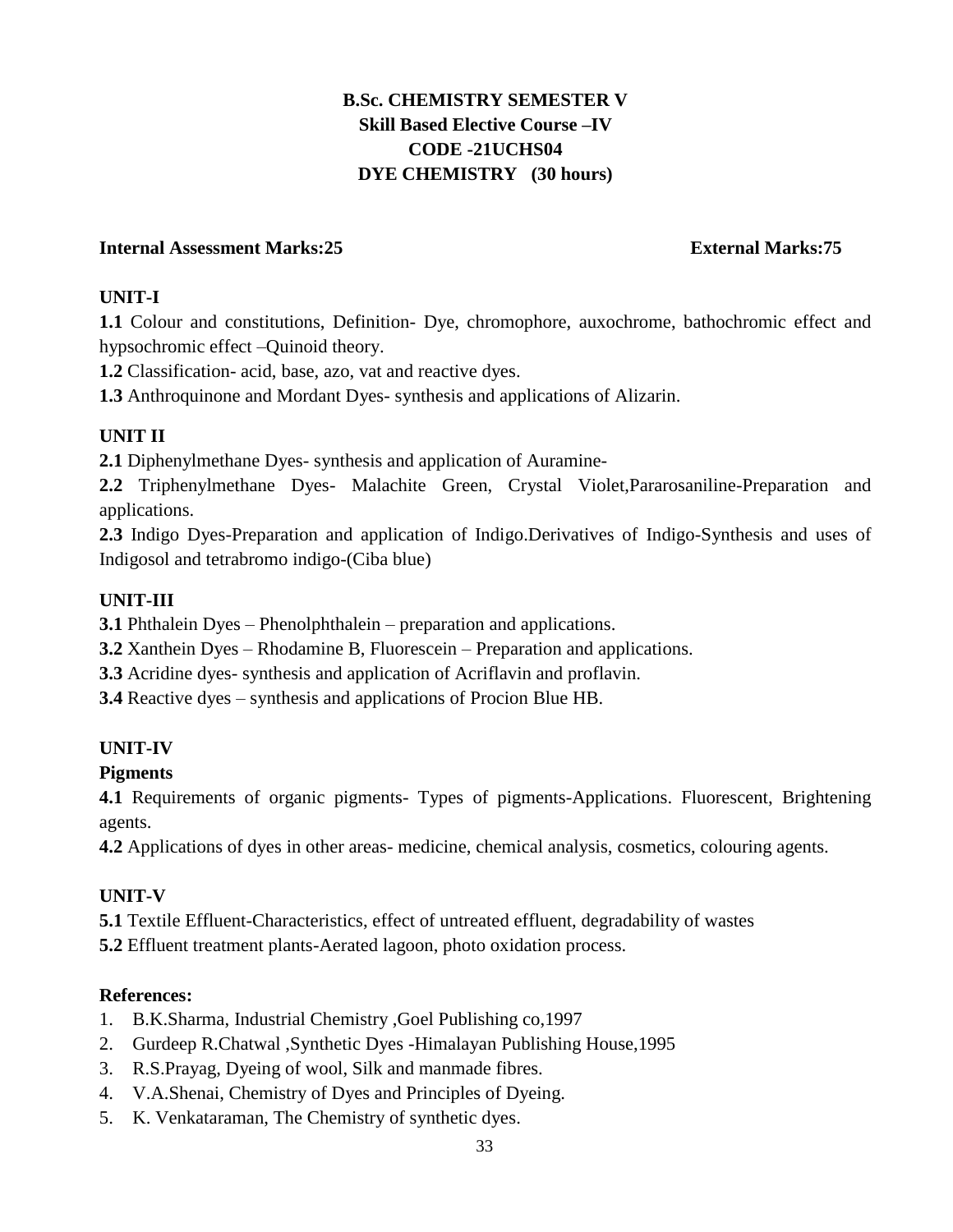# **B.Sc. CHEMISTRY SEMESTER VI Core Chemistry Major Paper –VIII CODE -21UCH08 INORGANIC CHEMISTRY (60 hours)**

# **Internal Assessment Marks:25 External Marks :75 UNIT I - Organometallic compounds –I**

**1.1** Definition- Nomenclature of organometallic compounds - classification-ionic, σ - bonded and Πbonded organometallic compounds- examples- nature of carbon-metal bond.

**1.2** Organometallic compounds of Lithium & Boron- preparation, properties, structure and uses.

**1 .3** Olefin complexes –Zeise's salt –synthesis and structure

**1.4** Cyclopentadienyl complexes -Ferrocene- preparation, properties, structure and uses.

# **UNIT II - Organometallic compounds – II**

**2.1** Metal carbonyls - EAN rule, 18 electron rule. Structure & bonding in 3d transition metal carbonyls; polynuclear carbonyls, bridging & terminal carbonyls. **2.2** Uses of IR absorption spectra for the determination of structure of metallic carbonyls.

**2.**3 Homogeneous catalysis-Wilkinson's catalyst and alkene hydrogenation,hydroformylation, Monsanto acetic acid process, Wacker process, Zeigler-Natta catalyst and polymerization of olefins.

# **UNIT III - Bioinorganic Chemistry**

**3.**1 Essential and trace elements in Biological processes – Role of Na<sup>+</sup>, K<sup>+</sup>, Mg<sup>2+</sup>& Ca<sup>2+</sup> ions in biological process-Sodium and Potassium pump.

**3.**2 Toxic effects of some metals(Cu, Pb, As, Hg, Cd), Fixation of atmospheric nitrogen. Structure & Biological functions of Haemoglobin, Myoglobin, Chlorophyll and Vitamin  $B_{12}$ .

# **UNIT IV - Some Special compounds**

**4.1** Silicones – types, preparation, properties & uses.

**4.2** Silicates-classification and structure–examples. Composition, properties and uses of asbestos and zeolite.

**4.3** Boron nitrides - Borazole- metal borides

**4.4** Phosphonitrilic compounds- Phosphazenes, Polysulphur nitrogencompounds

# **UNIT V - Magnetic properties of molecules:**

**5.1** Origin - Magnetic susceptibility. Types of magnetic behaviour- diamagnetism and paramagnetism, Temperature and magnetic behaviour, Ferromagnetism and antiferromagnetism- Temperature independent paramagnetism-determination of magnetic moment using Guoy Balance- Applications of magneticmeasurements.

**5.2** Magnetic properties of transition metal complexes-Spin orbit coupling and its effect - Magnetic behavior of some complexes of metals of 3d transition series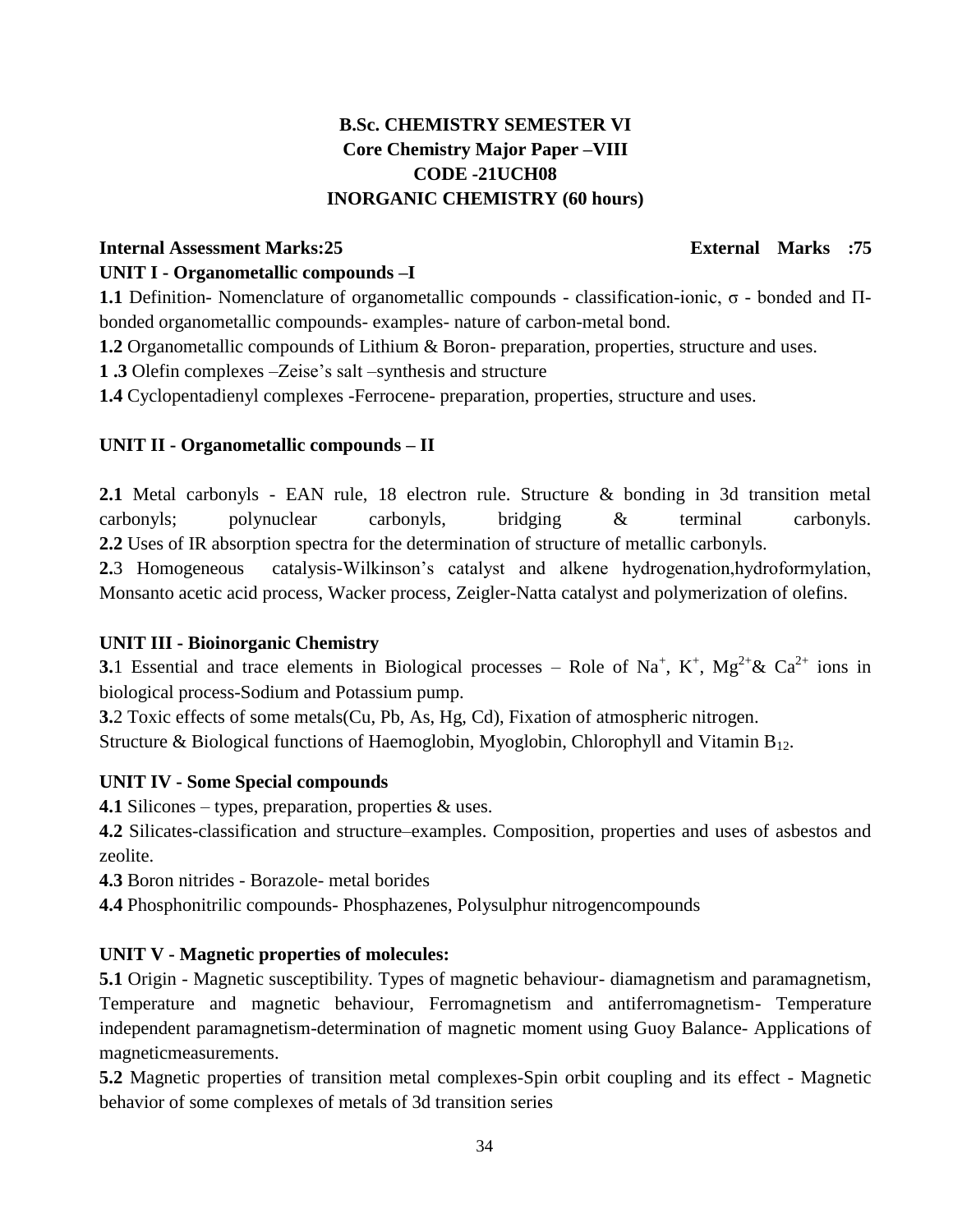# **TEXT BOOKS AND REFERENCES:**

- Puri and Sharma, Kalia Principles of Inorganic Chemistry.
- Madhan R D, Tuli G D and Wahid U Malik, Selected topic in InorganicChemistry
- Sharpe A G, Inorganic Chemistry
- Gurdeep Raj, Advanced InorganicChemistry
- Cotton and Wilkinson, Advanced InorganicChemistry
- G.R. Chatwal, Ajay Kumar Bhagi, M. Arora, Bio- Inorganic Chemistry.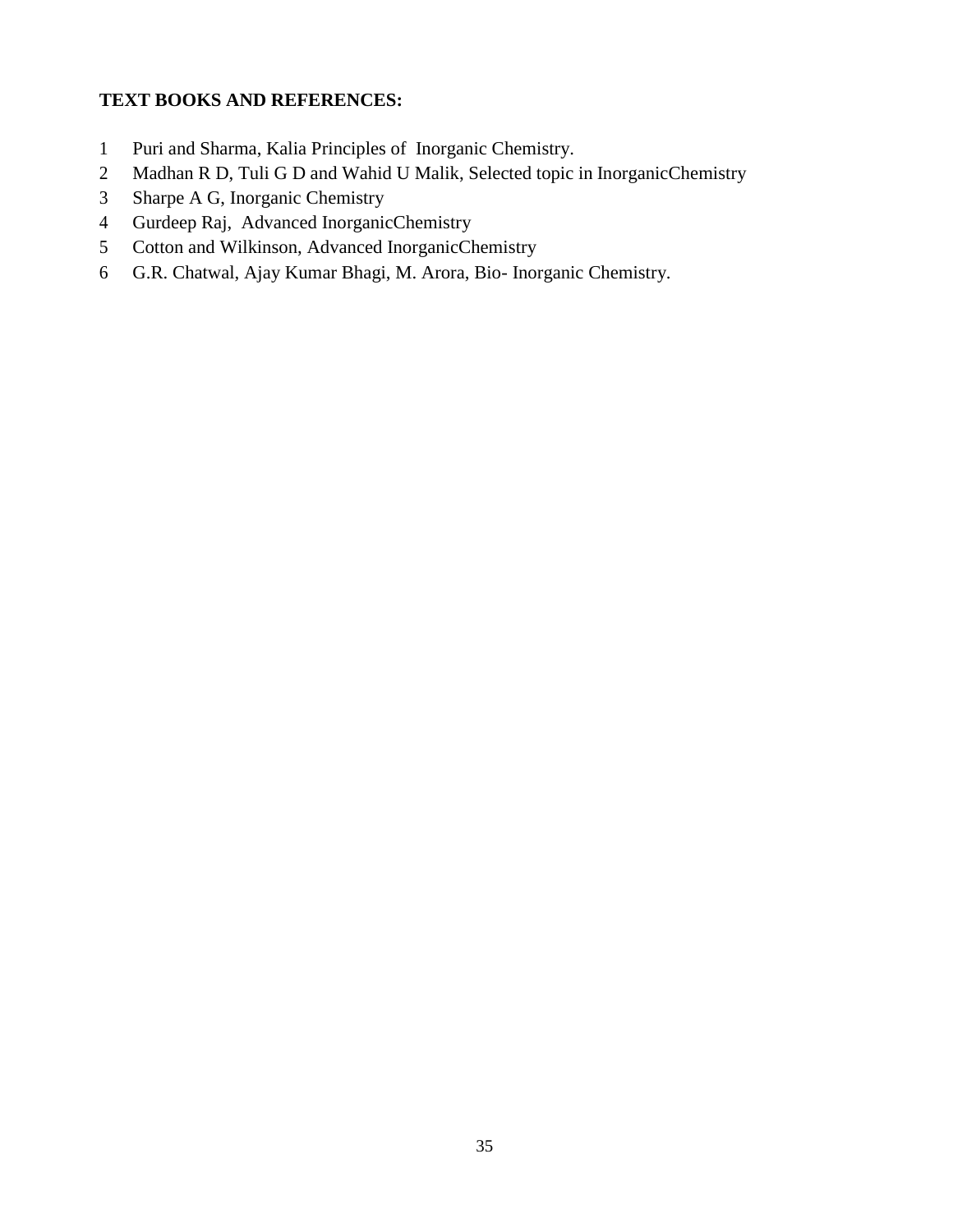# **B.Sc. CHEMISTRY SEMESTER VI ORGANIC CHEMISTRY (60 hours) CODE -21UCH09**

### **Internal Assessment Marks:25 External Marks:75**

#### **UNIT – I Carbohydrates**

**1.1** Classification, constitution of glucose and fructose. Reactions of glucose and fructose, Osazone formation, mutarotation and its mechanism. Cyclic structure – Pyranose and furanose forms. Determination of ring size – Haworth projection formula. Configuration of monosaccharides – Epimerisation, interconversions – D.Arabinase to  $D$  – glucose and vice versa.  $D$  – glucose to  $D$  – fructose and vice versa. Epimerisation  $D -$  glucose to  $D -$  mannose.

**1.2** Disaccharides – chemistry and structure of Sucrose and lactose.

**1.3** Polysaccharides – starch and cellulose – derivatives – cellulose nitrate, cellulose acetate, Ethyl cellulose.

## **UNIT – II**

#### **Amino acids and proteins**

**2.1** Amino acids-classification-essential and non essential amino acids-preparation of alpha amino acids- glycine, alanine and tryptophan-General properties of amino acids-Zwitter ions, isoelectric point.

**2.2** Peptides and proteins-synthesis of peptide- Bergmann method. Proteins-classification based on physical and chemical properties and on physiological functions-primary and secondary structure of proteins-helical and sheet structures (elementary treatment only) – Denaturation of proteins.

#### **UNIT – III**

#### **Organic photochemistry**

**3.1** Principles of photochemistry. Electronic excitations – excited states – modes of dissipation of energy– Jablonsky diagram. Energy transfer – quantum efficiency.

**3.2** Photochemistry of carbonyl compounds. Photo reduction. Norrish type reaction. Photochemical reaction of cyclic ketones. The paterno – Buchi reaction. Barton reaction. Photochemistry of α,  $β$ – Unsaturated ketones and olefines.

### **UNIT – IV**

#### **Steroids, Hormones and Vitamins**

**4.1** Steroids- definition–Cholesteron and Erhosterol (structure only). Steroidal Harmones-Androsterones, Testrosterone, Prohestrone and Oestrone (Structureonly).

**4.2** Vitamin-Classification- deficiency of vitamins- Synthesis of Retinol and Ascorbic acid.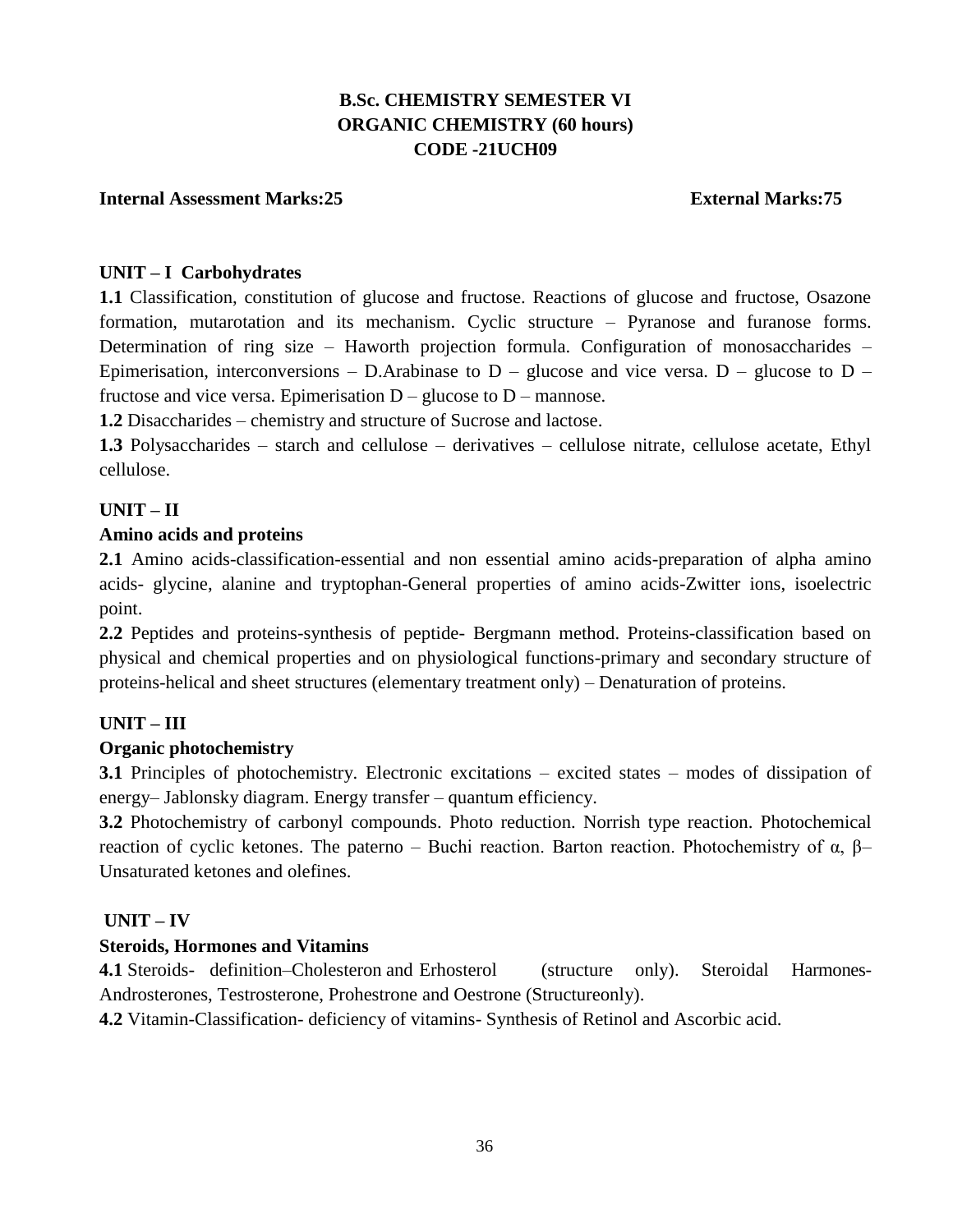# **UNIT – V**

# **Heterocyclic compounds**

**5.1** Aromaticity – preparation, properties and uses of furan, Pyrrole, thiophene and pyridine. Comparitive study of basicity of pyrrole and pyridine with amines.

**5.2** Synthesis and reactions of quinoline, isoquinoline and indole with special reference to Skraup's, Bischler and Napieralski and Fischer Indole synthesis.

# **TEXT BOOKS AND REFERENCES:**

- 1. Bhal BS and Arun Bhal, A text book of OrganicChemistry
- 2. Finar I L, Organic Chemistry Vol-I &II
- 3. Agarwal O P, Reactions andReagents
- 4. [K. K. Rohatgi-Mukherjee, F](https://www.google.co.in/search?tbo=p&tbm=bks&q=inauthor%3A%22K.%2BK.%2BRohatgi-Mukherjee%22)undamentals ofPhotochemistry
- 5. P L Soni and H M Chawla Text book of Organic Chemistry
- 6. O P Agarwal Organic Chemistry
- 7. R. Gurdeep Chatwal Organic Chemistry of Natural Products.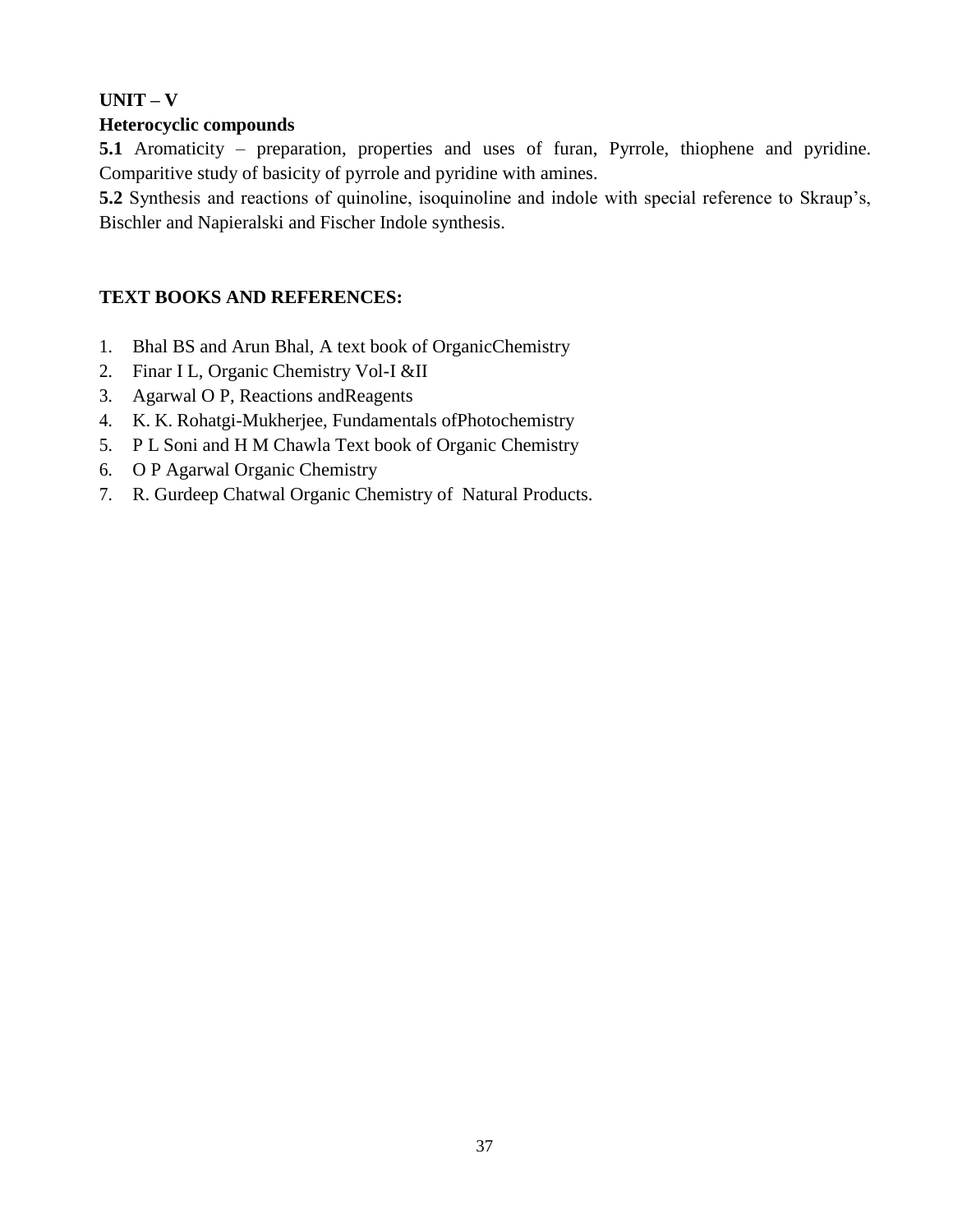# **B.Sc. CHEMISTRY SEMESTER VI CODE -21UCH10 PHYSICAL CHEMISTRY (60 hours)**

### **Internal Assessment Marks:25 External Marks:75**

## **Unit-I Solutions**

**1.1** Solutions of gases in liquids – Henry's law- solutions of liquids in liquids-Raoult's law Binary liquid mixture- ideal solution- deviation from ideal behaviour-Thermodynamics of ideal solutions- V-P- temperature curves, Azeotropic distillation.

**1.2** Nernst Distribution law-Thermodynamic derivations- applications, Solvent extraction.

**1.3** Thermodynamic derivation of elevation of boiling point and depression of freezing point vantHoff factor-Abnormal molecular mass-Degree of dissociation and association.

# **UNIT – II Phase Rule**

**2.1** Definition of terms-Derivation of phase rule -One component systems-H<sub>2</sub>O system, Sulphur system– explanation using Clausius - Clapeyron equation-supercooling and sublimation.

**2.2** Two component systems-solid liquid equilibria-reduced phase rule – simple eutectic systems-Ag-Pb only-Compound formation with congruent melting point-Mg-Zn system only.  $KI-H_2O$  system efflorescencedeliquescence.

**2.3** C.S.T-phenol water system only. Effect of impurities on CST.

# **UNIT – III Electro chemistry – II**

**3.1** Galvanic cells – Reversible and Irreversible cells – EMF and its measurement – Weston Standardcell– types of reversible single electrodes – standard Hydrogen electrode – calomel electrode **3.2** Derivation of Nernst equation both for emf of cells and single electrode potentials – Nernst theory for single electrode potential – standard reduction potentials – electro chemical series – significance.

**3.3** Application of emf measurements – Application of Gibbs – Helmholtz equation to galvanic cells – calculation of thermodyamic quantities – pH using hydrogen, quinhydrone and glass electrodes – potentiometric titrations.

# **UNIT – IV Cells and Batteries**

**4.1** Concentration cells with and without transference – LJP expression – applications of concentrations cells– valency of ions – transport number – solubility product – activity coefficient.

**4.2** Storage cells – Lead storage battery – mechanism of charging and discharging fuel cells – hydrogen oxygen cell – polarization – over voltage- decomposition voltage.

# **UNIT – V Photochemistry**

**5.1** Consequences of light absorption-The Jablonski diagram- non radiative transitions-radiative transitions-Grotthus-Draper law- The Stark Einstein law of photochemical equivalence-Quantum efficiency (quantum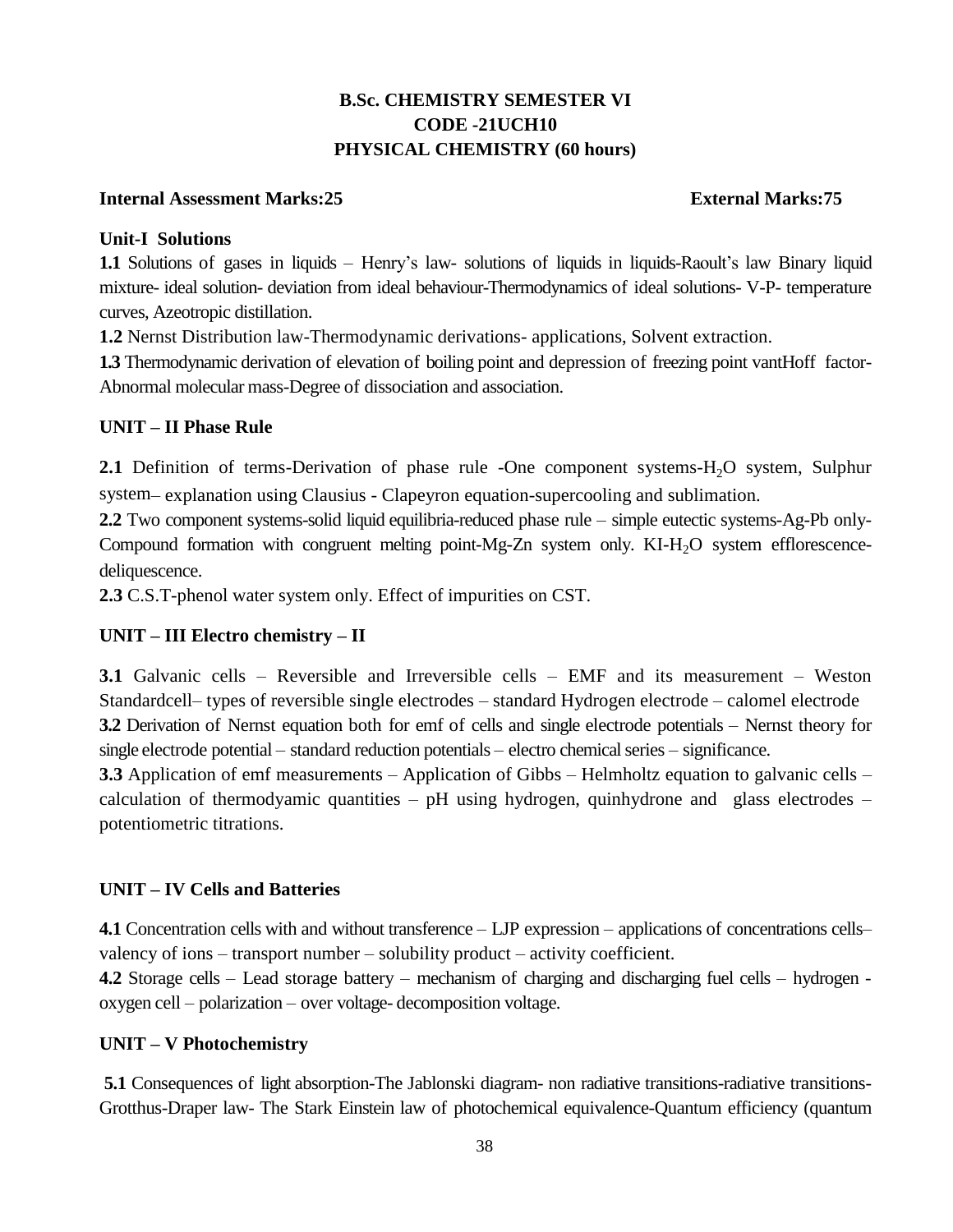yield).

5.2 Energy transfer in photochemical reactions- photosensitisaiton-Photosynthesis in plants Chemiluminescence - fluorescence and phosphorescence-lasers- uses oflasers. 5.3 Photochemical reactions-Kinetics of hydrogen-bromine reaction-decomposition of HI

# **TEXT BOOKS AND REFERENCES:**

- 1. Glasstone.S, Text Book of Physical Chemistry, MacMillian.
- 2. Maron and Lando, Fundamentals of Physical Chemistry, Collier, MacMillan.
- 3. Gurudeep R. Chatwal, PhysicalChemistry.
- 4. Puri,Sharma and Pathanaia, Principles of PhysicalChemistry
- 5. Atkins Physical Chemistry
- 6. Samuael Glasstone An Introduction to Electro Chemsitry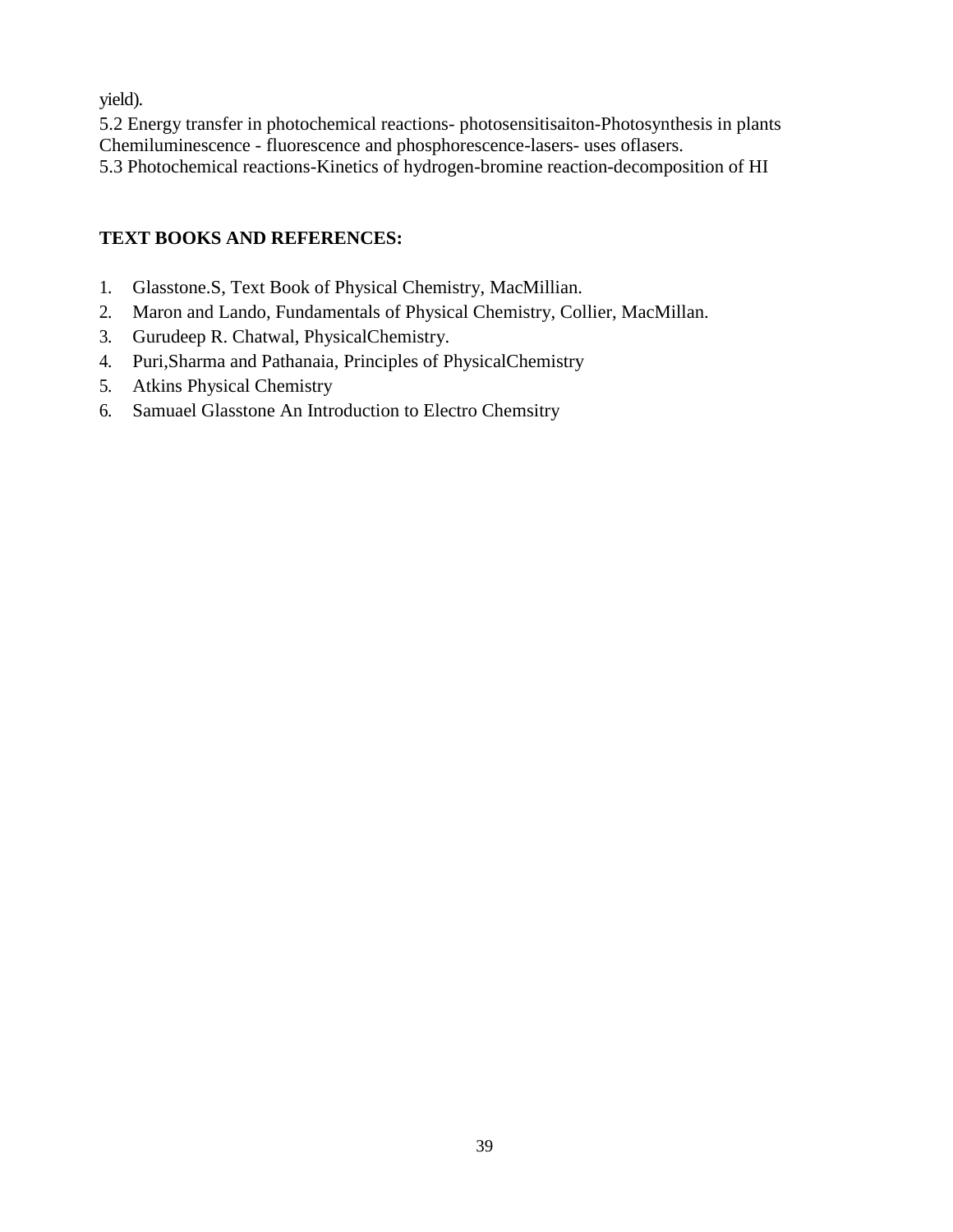# **B.Sc. CHEMISTRY SEMESTER VI ELECTIVEPAPER-II CODE-21UCHE02 NANO AND GREEN CHEMISTRY (60 hours)**

# **Internal Assessment Marks:25 External Marks :75 UNIT I Introduction To Nanoscience And Nanotechnology**

**1.1** Introduction to nanoscale materials – Nano scale, atomic & molecular size. Bonding in solids - Ionic bond - Covalent bond - Metallic bond – Intermolecular Bonds - Dispersion bonds - dipole bonds - hydrogenbonds.

**1.2** A historical perspective of nanoparticles - Classification of nanostructures - zero, one, two and three dimensional nanostructures. Size dependency innanostructures.

**1.3** Definition and description of nanomaterials such as carbon nanomaterials, Inorganic nanoparticle, nanocrystal, quantum dots, nano composites, nano hybrid nanomaterials.

# **UNIT II Nanomaterial Synthesis And Characterisation Techniques**

**2.1** Process of nanomaterial synthesis: top down and bottom up approach.

**2.2** Method of nanomaterials preparation : Nucleation and growth of nanosystems; self- assembly, mechanical milling, sputtering, microwave plasma, hydrothermal, micelles, sol- gel processes, Chemical vapour deposition and Microwave.

**2.3** Principle and applications of UV-VIS-NIR Spectroscopy, Scanning electron microscopy, Atomic force microscopy, X –ray diffraction and Cyclic voltammeter.

# **UNITIII Properties And Applications OfNanostructures**

**3.1** New properties of nanomaterials: Role of Physical and chemical properties,

**3.2** Discussion on properties and applications of nanomaterials: Surface, mechanical optical electrical electronic and chemical properties.

**3.3** A short discussion on commercial utilization of nanomaterials in drug delivery and medications, cosmetics, electronics, energy harvesting, and environment remediation

**3.4** Toxicity of nanomaterials

# **UNIT IV Principles Of Green Chemistry**

**4.1** Green Chemistry- Definition, need of green chemistry, Twelve basic principles of green chemistry, selection of starting materials, reagents, catalysts and solvents.

**4.2** Synthesis involving basic principles of green chemistry – synthesis of methyl methacrylate and paracetamol. Water as green solvent- reactions in ionic-liquid.

# **UNIT V Desigining A Green Chemical Synthesis**

**5.1** Planning a green synthesis in a chemical laboratory- Solvent-less reactions- Solid support organic synthesis, Phase transfer catalyst (PTC).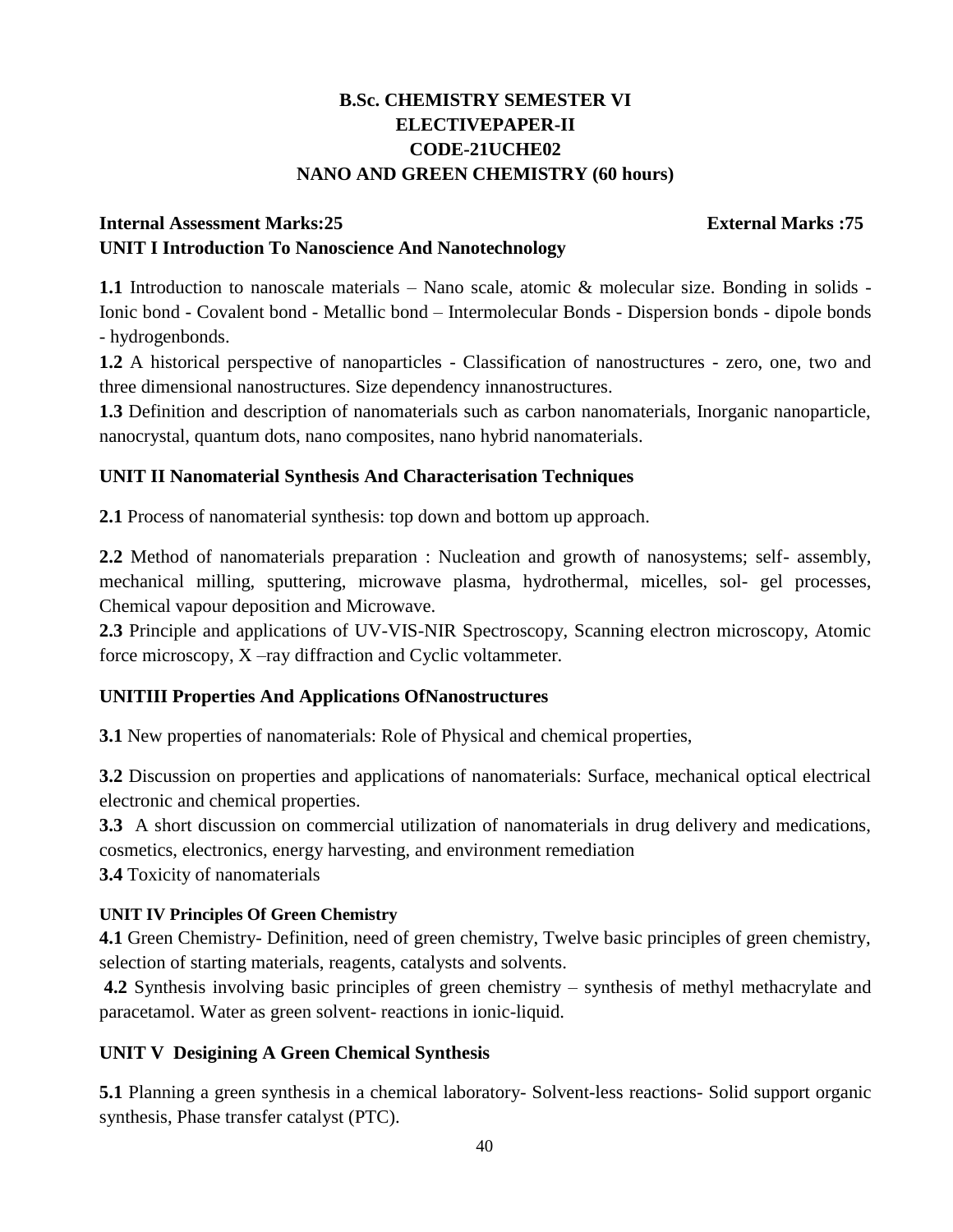**5.2** Microwave activation and heating - Use of microwaves in chemical reactions- microwave assistedreactions in water – oxidation of toluene to benzoic acid, microwave assisted reactions in organic solvent – Diels alder reaction,

**5.3** Ultrasound assisted reactions: Esterification, saponification, substitution reactions, Cannizaroreaction.

### **Reference:**

- 1. CharlesP.Poole,Jr., FrankJ. Owens, Introduction to Nanotechnology, Wiley Interscience, 2003.
- 2. T.Pradeep,―NanotheEssentialNanoscienceandNanotechnology‖,TataMcGraw hill,2007
- 3. V. Rajendran, Material Science, Tata McGraw Hill, New Delhi,2011.
- 4. Rashmi Sanghi, M. M. Srivastava, Green Chemistry, Environment friendly Alternatives, narosa Publishing house,2007
- 5. V.Kumar, An introduction to Green Chemistry, Vishal Publishing co. Jalandhar,2007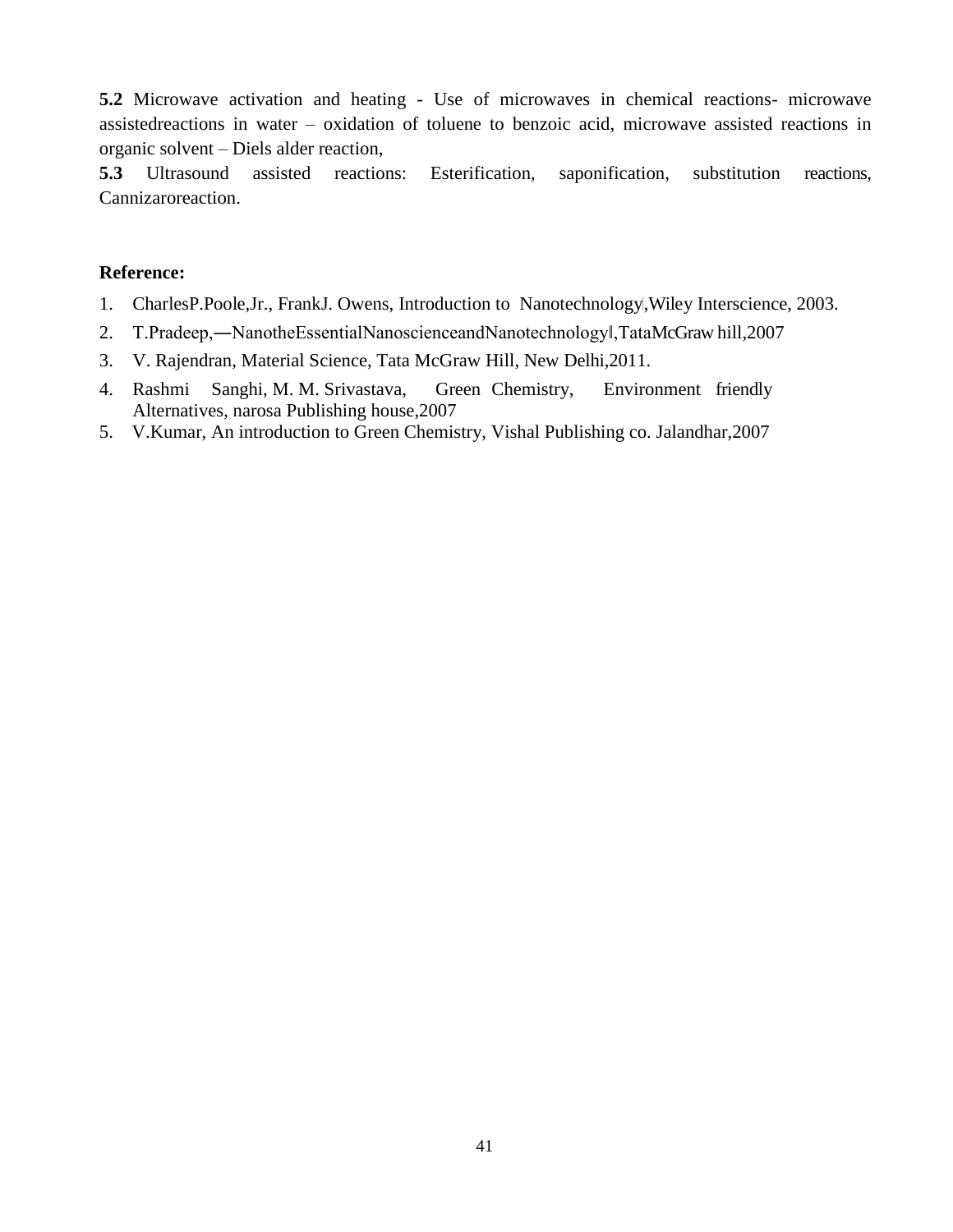# **B.Sc. CHEMISTRY- SIXTH SEMESTER Skill Based Elective Course -V Paper Code: 21UCHS05**

### **PHARMACEUTICAL CHEMISTRY** (**30Hours)**

# **Internal assessmentMarks:25 External Marks :75 UNIT-I**

**1.1** Definition of the terms-drug, pharmacophore, pharmacodynamics, pharmacopoea, pharmacology, bacteria, virus ,fungus, actinomycetes, metabolites, antimetabolites,  $LD_{50}$ ,  $ED_{50}$ . Therapeuticindex and its significance.

# **UNIT-II**

**2.1** Sulphonamides-mechanism and action of sulpha drugs- preparation and uses of sulphadiazine, sulphapyridine.

**2.2** Antibiotics-Definition-classification as broad and narrow spectrum, Antibiotics-penicillin, ampicillin, structure, mode of action only (no structural elucidation) and uses.

# **UNIT-III**

**3.1** Analgesics-definition and actions-narcotic and non narcotic-morphine,Heroin.

**3.2** Antipyretic analgesics-salicylic acid derivatives-methyl salicylate,aspirin. Anti-inflammatory agents.

# **UNIT –IV**

**4.1** Anaesthetics-definition-classification-local and general- volatile, nitrous oxide, ether, chloroform, uses and disadvantages – nonvolatile – intravenous - thiopental sodium, -local anaesthetics – cocaine and benzocaine.

**4.2** Antianaemic drugs-iron, vitamin B<sub>12</sub> and folic acid-mode of action.

# **UNIT-V**

**5.1** Diabetics-Hypoglycemic agents-sulphonyl urea, biguanides.

**5.2** AIDS-causes, prevention and control.

**5.3** Cardio Vascular Drugs – Cardiac glycosides- Antiarrhythmic Drugs-preparation, dosage and therapeutic uses.

**5.4** Indian medicinal plants and uses-tulasi, kilanelli, mango, semparuthi, adadodai and thoothuvalai.

# **Reference Books**

- 1. A text book of pharmaceutical chemistry, JayashreeGhosh
- 2. Pharmaceutical Chemistry, S.Lakshmi
- 3. Organic Pharmaceutical Chemistry, Harkishan Singh and V.K.Kapoor.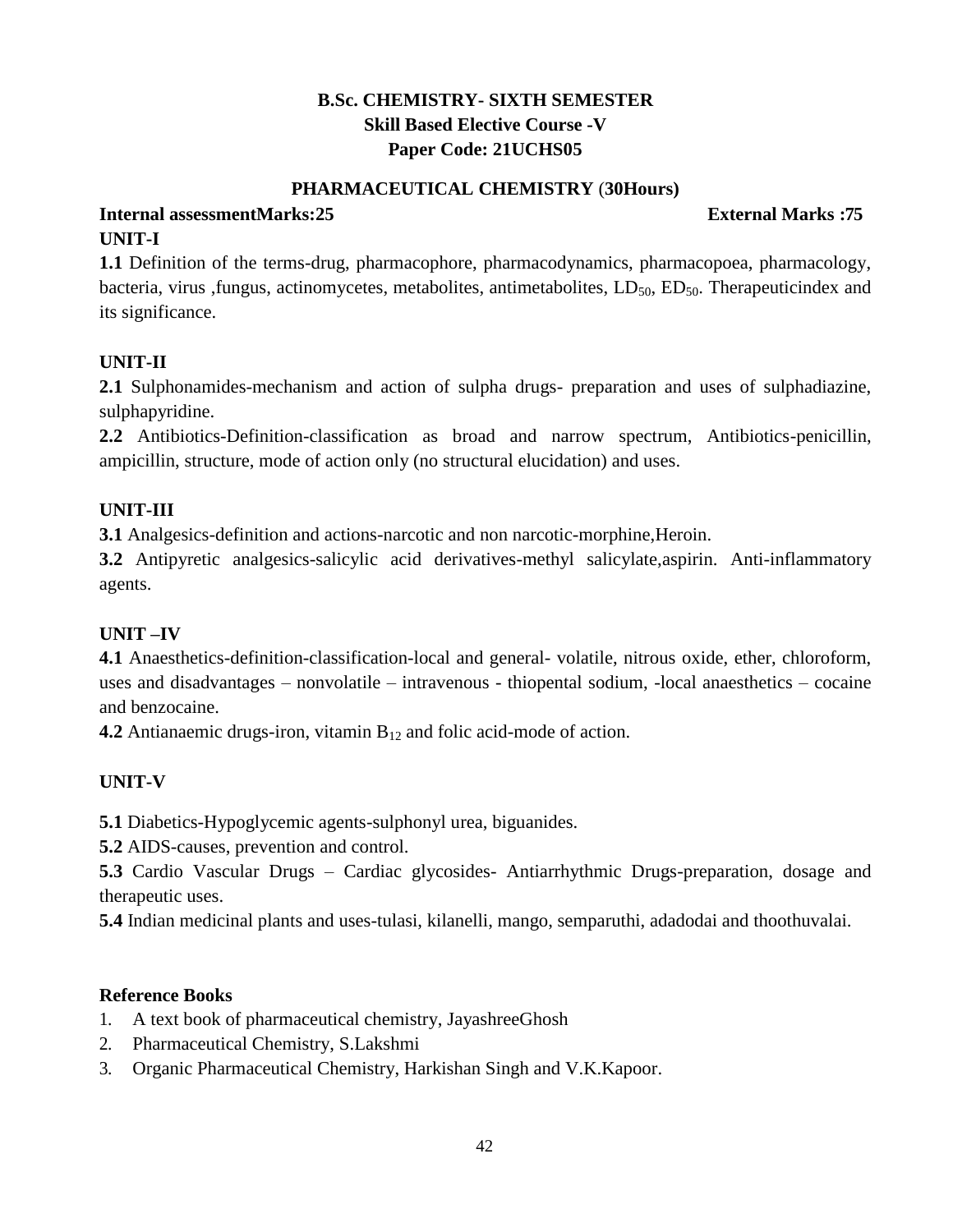# **B.Sc. CHEMISTRY- SIXTH SEMESTER Elective Paper –IIIIndustrial Chemistry Paper Code: 21UCHE03 INDUSTRIAL CHEMISTRY (60 hours)**

# **Internal assessmentMarks:25 External Marks:75**

## **UNIT-1: Industrial fuels**

**1.1** Classification of fuels: solid, liquid and gas. Calorific value of fuels and its determination.

**1.2** Solid fuels – Coal- types – properties and uses – lignite, sub-bituminous coal, bituminous coal and anthracite. Coking and non-coking coal.

**1.3** Liquid fuels: Refining of crude petroleum and uses of fractions. Hydrodesulphurisation. Cracking: thermal and catalytic (fixed bed and fluidised bed cataylsis).

**1.4** Gaseous fuels Natural gas and gobar gas: production, composition and uses, Gobar electric cell.

## **UNIT-2: Water treatment**

**2.1** Introduction Sources of water. Hardness of water-temporary or carbonate hardness, permanent hardness or non-carbonate hardness. Disadvantages of hard water in domestic, industry and steam generation (boilers). Estimation of hardness – EDTA method, Estimation of total hardness.

**2.2** Water softening methods Industrial purpose, Lime – soda process, Zeolite process, Ion-exchange, Demineralisation - deionisation process. Removal of suspended impurities.

**2.3** Removal of microorganism – Chlorination, Reverse osmosis, Desalination.

## **UNIT-3: Industries:**

**3.1** Sugar Industry: Manufacture of sugar from molasses and beetroot – sugar industries in India. Fermentation: Manufacture of spirits and wines. Distillation: Manufacture of vinegar and ethyl alcohol.

**3.2** Match industries: Manufacture – chemistry of lighting and pyrotechnics.

**3.3** Explosives: Definition – Classification – Characteristics of explosives – Nitro cellulose,

T.N.T. Picric acid, Gun Powder, Cordite and Dynamite.

# **UNIT-4: Energy resources**

**4.1** Renewable and non renewable sources of energy, conventional and non conventional sources of energy, solar energy, solar technology, solar photovoltaic cell – application.

**4.2** Wind energy: Nature of the wind – power in the wind – factors influencing wind, applications. Wind energy potential in India.

# **UNIT-5 Industrial Wastes treatment:**

**5.1** IndustrialWastesandTreatmentProcesses,characteristicsofindustrialwastes,typesofindustrial wastes, solid industrial wastes, principles of industrial waste treatment, waste reductionprocess.

**5.2** Treatment and disposal of industrial wastes-mention of the general methods adoptedfor the treatment of industrial wastes, sanitary chemical analysis of industrial effluents and sewage.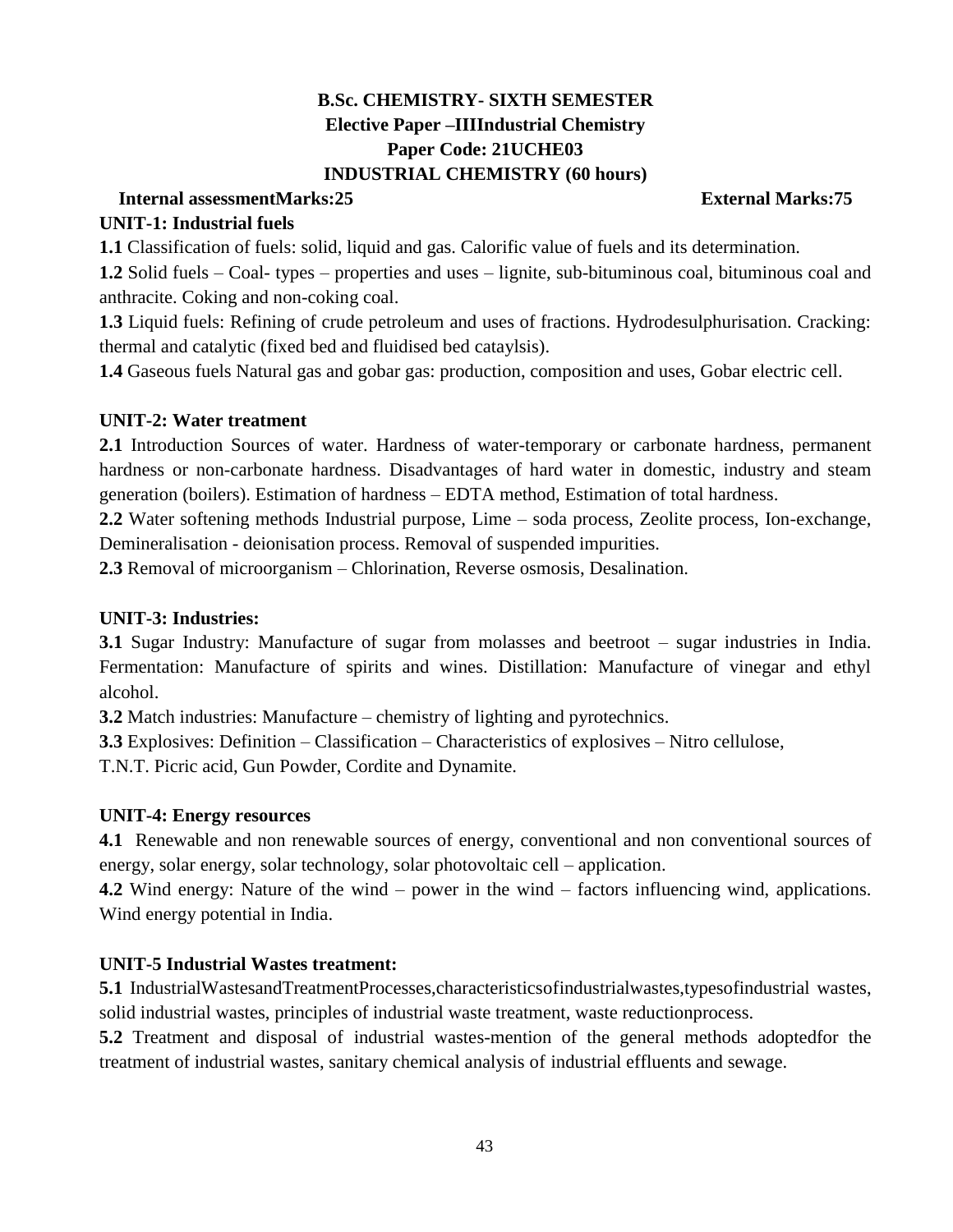## **References**

1. B.K.Sharma, Krishnaprakasam (2014), Industrial Chemistry Including Chemical Engineering, Media,Meerut

- 2. B.K.Sharma--IndustrialChemistry,1stEd., (1983), GoelPublication, Meerut.
- 3. B.N.Charabarthy -Industrial Chemistry, 1st Ed., Oxford and IBh Publishing. NewDelhi.

4. D. A. Spera, Wind Turbine Technology: Fundamental concepts of Wind Turbine Engineering,ASMEPress.

5. Norris shreve, r. And joseph a. Brink, jr. Chemical process industries, 4th ed.; Mc graw – hill Kogakusha, ltd:1977.

## **Note: Industrial Visit for two days is recommended under the guidance of teachers**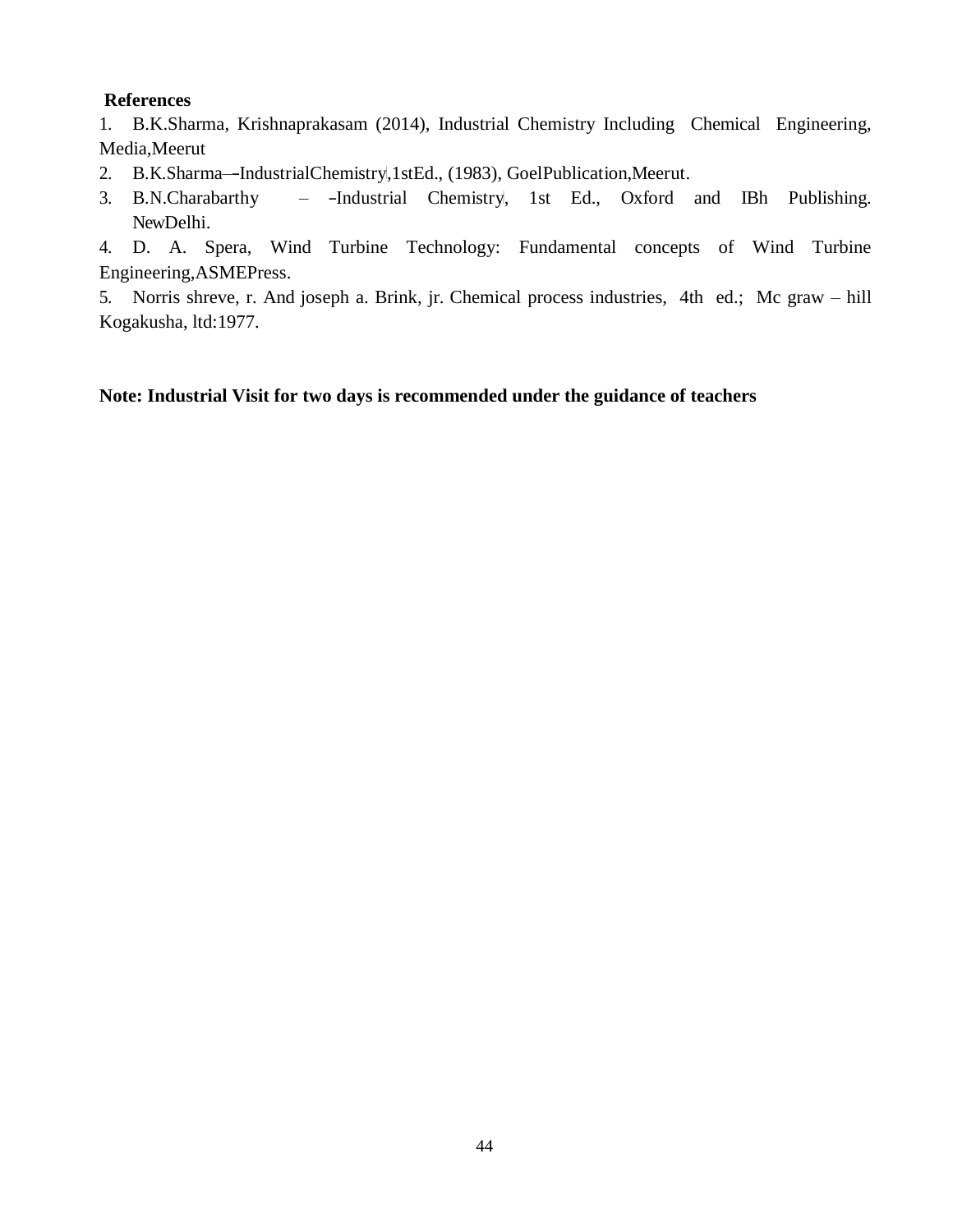### **B.SC CHEMISTRY BRANCH – IV**

#### **CORE PRACTICAL – I**

# **VOLUMETRIC ESTIMATIONS AND ORGANIC PREPARATIONS CODE -21UCHP01**

# **Internal Assessment Marks:40 External Marks :60**

# **I. 1. ACIDIMETRY-ALKALIMETRY**

- a) Estimation of Sodium Hydroxide Standard SodiumCarbonate
- b) Estimation of oxalic acid Standard Oxalicacid

# **2. Permanganometry:**

- a) Estimation of ferrous iron. Standard Oxalic acid
- b) Estimation of Oxalic acid. Standard Oxalic acid

## **3. Dichrometry:**

Estimation of ferrous iron using diphenylamine internal indicator. Standard  $FeSO<sub>4</sub>$ 

## **4. Iodometry andiodimetry**

- a) Estimation of potassium dichromate standard $K_2Cr_2O_7$
- b) Estimation of Copper standard  $K_2Cr_2O_7$

# **5. ComplexometricTitrations**

- a) Estimation of Zn / Mg usingEDTA
- b) Estimation of hardness ofwater

# **II. ORGANIC PREPARATIONS.**

- 1. Preparations involving the following:
- **a)** Oxidation ofbenzaldehyde.
- **b)** Hydrolysis of Methyl salicylate or ethylbenzoate.
- **c)** Nitration p nitroacetanilide and m dinitrobenzene
- **d)** Bromination- p bromoacetanilide andtribromophenol
- **e)** Benzoylation naphthylbenzoate

- 1. V. Venkateswaran, R. Veerasamy and A. R. Kulandaivelu, Basic Principles of Practical Chemistry, Sultan Chand & Sons, ISBN: 9788180547768, 8180547760, Edition: 2012
- 2. A. O. Thomas, Practical Chemistry
- 3. Raj K Bansal, Laboratorary Manual Of Organic Chemistry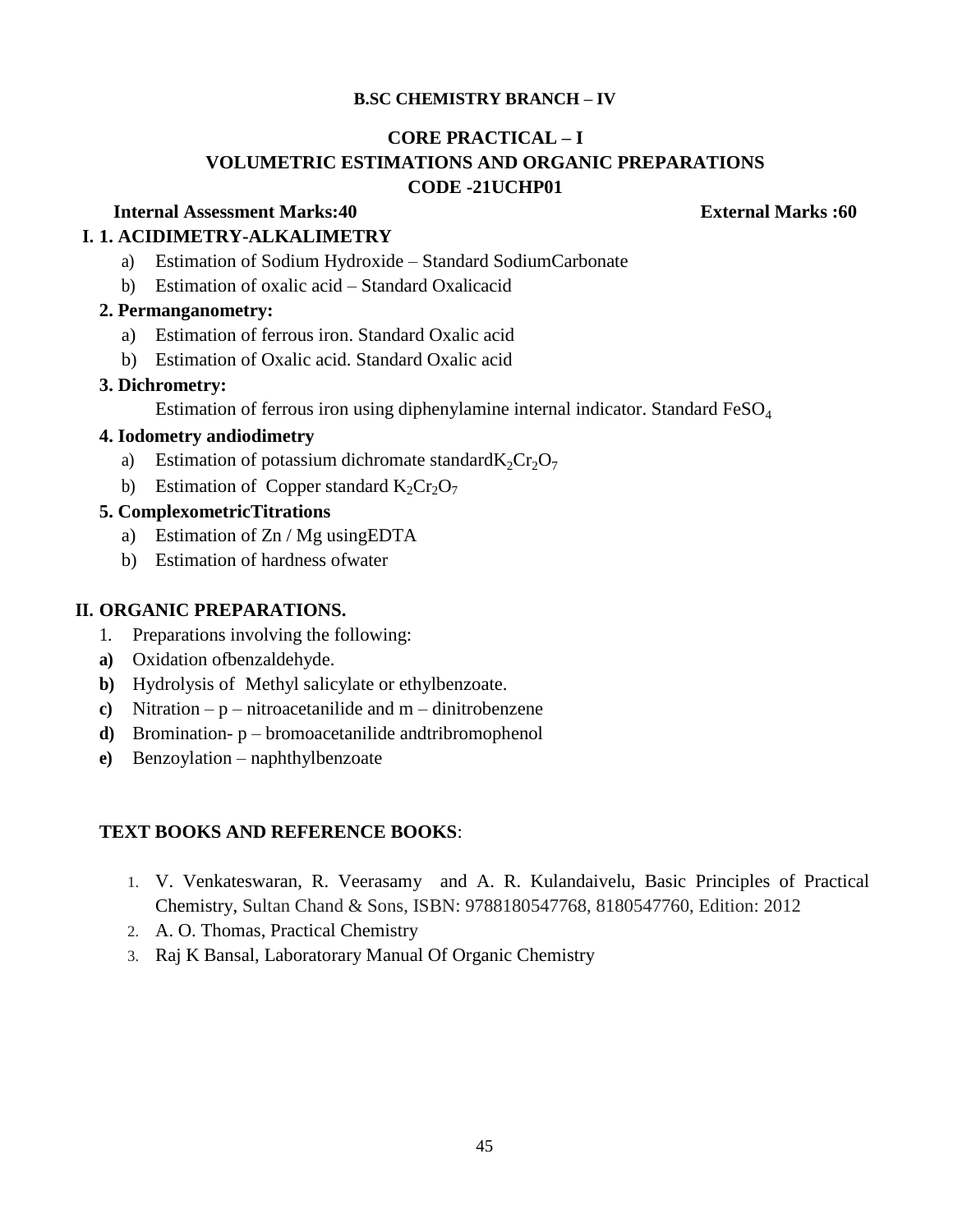#### **BRANCH – IV**

# **CORE PRACTICAL – I VOLUMETRIC ESTIMATIONS AND ORGANIC PREPARATIONS**

**Time :3 hours contract 1.60 MaximumMarks :60 VolumetricEstimations:35 Organic Preparation :15 Record 10**

1. Estimate Volumetrically theamountof present in the whole of the given solution. You areprovided with and a suitable link solution. Get the titre values attested by the examiners.

2. Prepare maximumquantity of from the given sample. Submit the dried samplefor evaluation.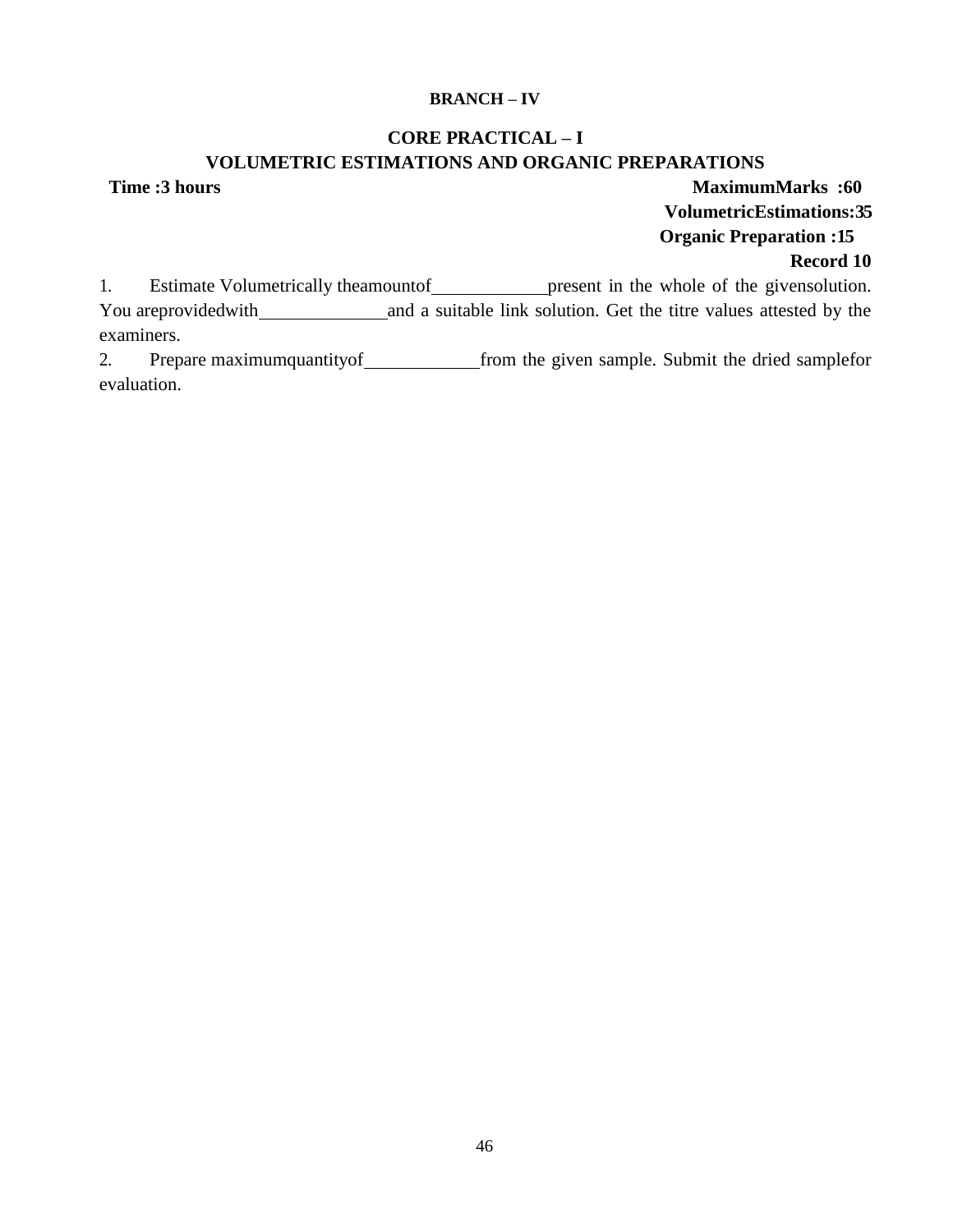#### **BRANCH – IV**

# **CORE PRACTICAL – II CODE -21UCHP02**

# **INORGANIC QUALITATIVE ANALYSIS AND INORGANICPREPARATIONS Internal Assessment Marks:40 External Marks :60**

### **I. INORGANIC QUALITATIVEANALYSIS**

1. Analysis of a mixture containing two cations and two anions of which one will be an interfering ion. Semimicro methods using the conventional scheme with hydrogen sulphide may beadopted.

2. Anions to be studied : Carbonate, sulphate, nitrate, fluoride, chloride, bromide,borate, oxalate, phosphate. Cations to be studied : lead, bismuth, copper, cadmium, iron, manganese, aluminium, cobalt, nickel, zinc barium, strontium, calcium, magnesium andammonium.

## **II. INORGANIC PREPARATIONS:**

- a) Ferrous ammoniumsulphate
- b) Tetraammine copper (II)Sulphate
- c) Microcosmicsalt
- d) Bis (acetyl acetonato) Nickel (II) or Copper(II)
- e) Tris (Thiourea) copper (II) sulphatedihydrate
- f) Potassium tri (oxalato) ferrate –III

- 1. V. Venkateswaran, R. Veerasamy and A. R. Kulandaivelu, Basic Principles of Practical Chemistry, Sultan Chand & Sons, ISBN: 9788180547768, 8180547760, Edition: 2012
- 2. A. O. Thomas, Practical Chemistry
- 3. V.V. Ramanujam, Inorganic Semimicro Qualitative Analysis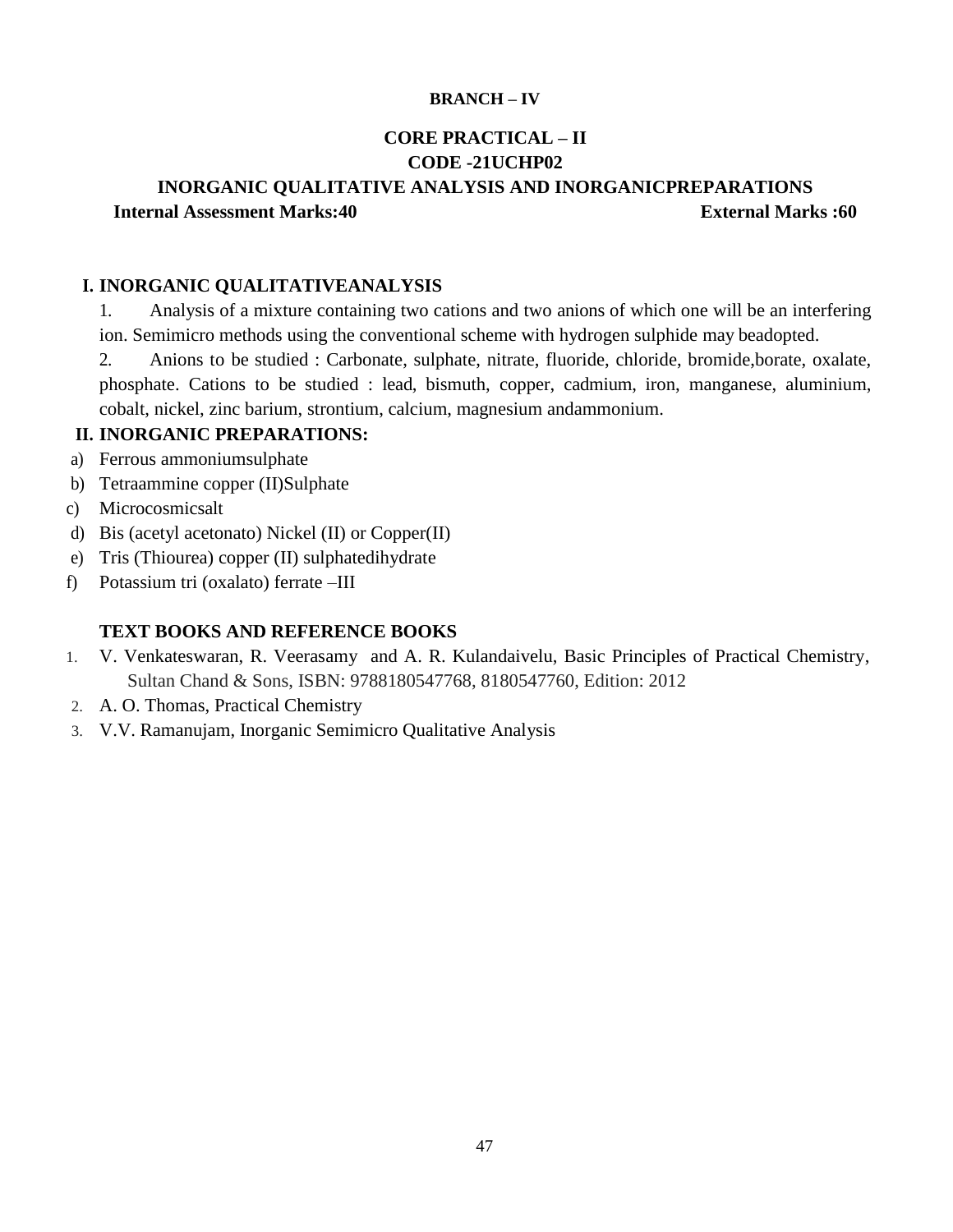# **BRANCH – IV CORE PRACTICAL – II**

# **INORGANIC QUALITATIVE ANALYSIS AND INORGANIC PREPARATIONS Maximum Marks:60 Cualitative Analysis :35**

**Inorganic Preparations :15**

### **Record :10**

1. Analyse systematically the given Inorganic mixture containing two acid radicals and twobasic radicals, one acid radical being interferingone,

Record your observations and inferences then and there Exhibit confirmative tests for each radical for evaluation.

2. Prepare maximumquantity of from the given simple salts. Submit the driedsample forevaluation.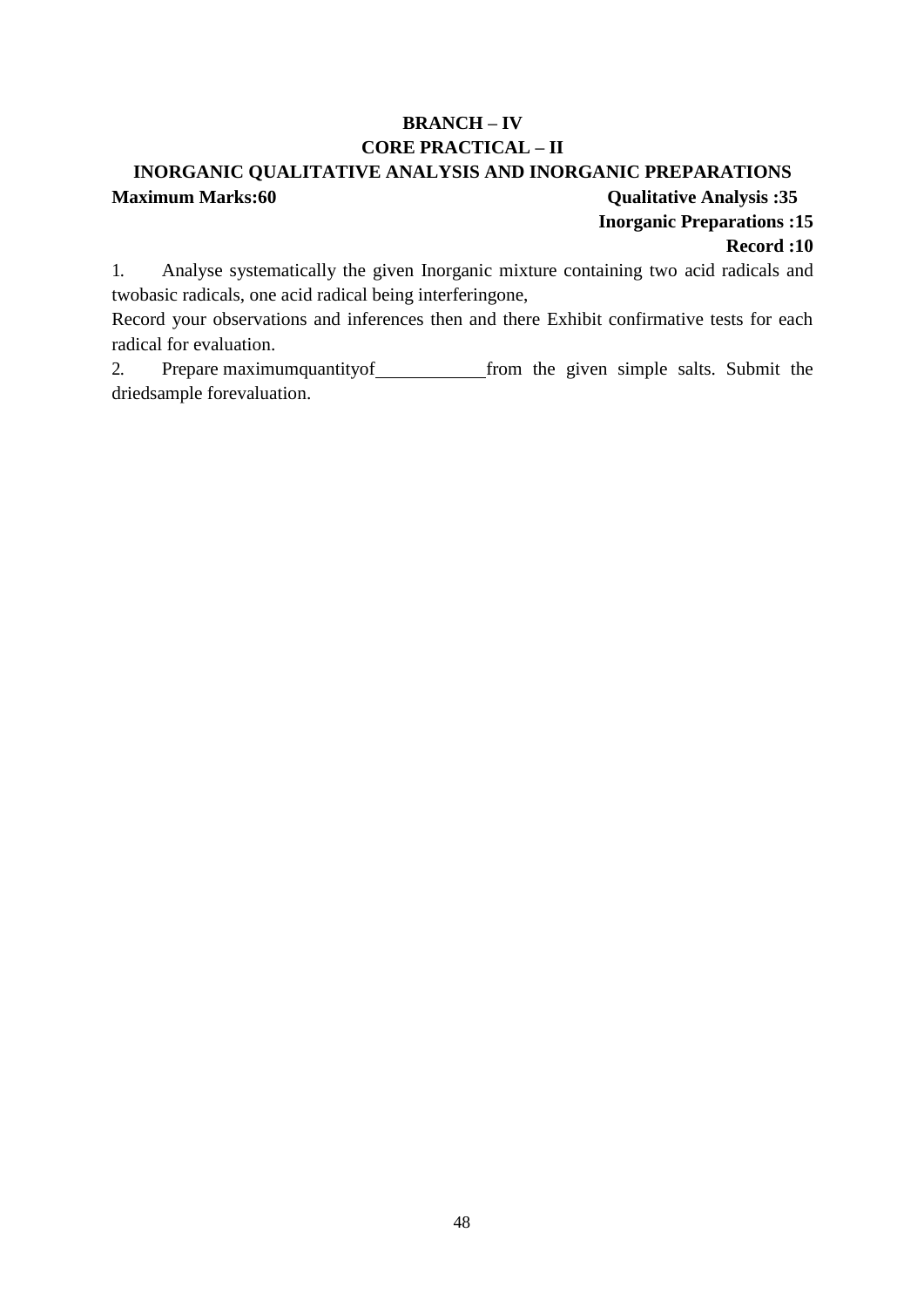# **BRANCH – IV CORE PRACTICAL – III CODE -21UCHP03 PHYSICAL CHEMISTRY PRACTICALS**

### **Internal Assessment Marks:40 External Marks :60**

### **1. Kinetics**

a) Determination of rate constant – Acid catalysed hydrolysis of an ester (methyl acetate orethyl acetate)

### **2. Molecular weight determination** – Rastmethod

#### **3. Heterogenous Equillibrium**

a) Effect of impurity on CST of phenol – water system and determination of concentration of SodiumChloride

b) Determination of transition temperature of hydrated salts :sodium thiosulfate, Sodiumacetate, StrontiumChloride.

**4. Phase rule :** Simple Eutectic system – Naphthalene –Biphenyl

#### **5. Electrochemistry:**

### **Conductivity Experiment**

- i) Determination of cellconstant
- ii) Equivalent conductance of strongelectrolyte
- iii) Conductometric titration- acid basetitration
- **6. Potentiometry**  Potentiometric titration acid basetitration

- **1.** V. Venkateswaran, R. Veerasamy and A. R. Kulandaivelu, Basic Principles of Practical Chemistry, Sultan Chand & Sons, ISBN: 9788180547768, 8180547760, Edition: 2012
- 2. J.P. Yadav, Advanced Practical Physical Chemistry.
- 3. S. Oolvi, Practical Physical Chemistry.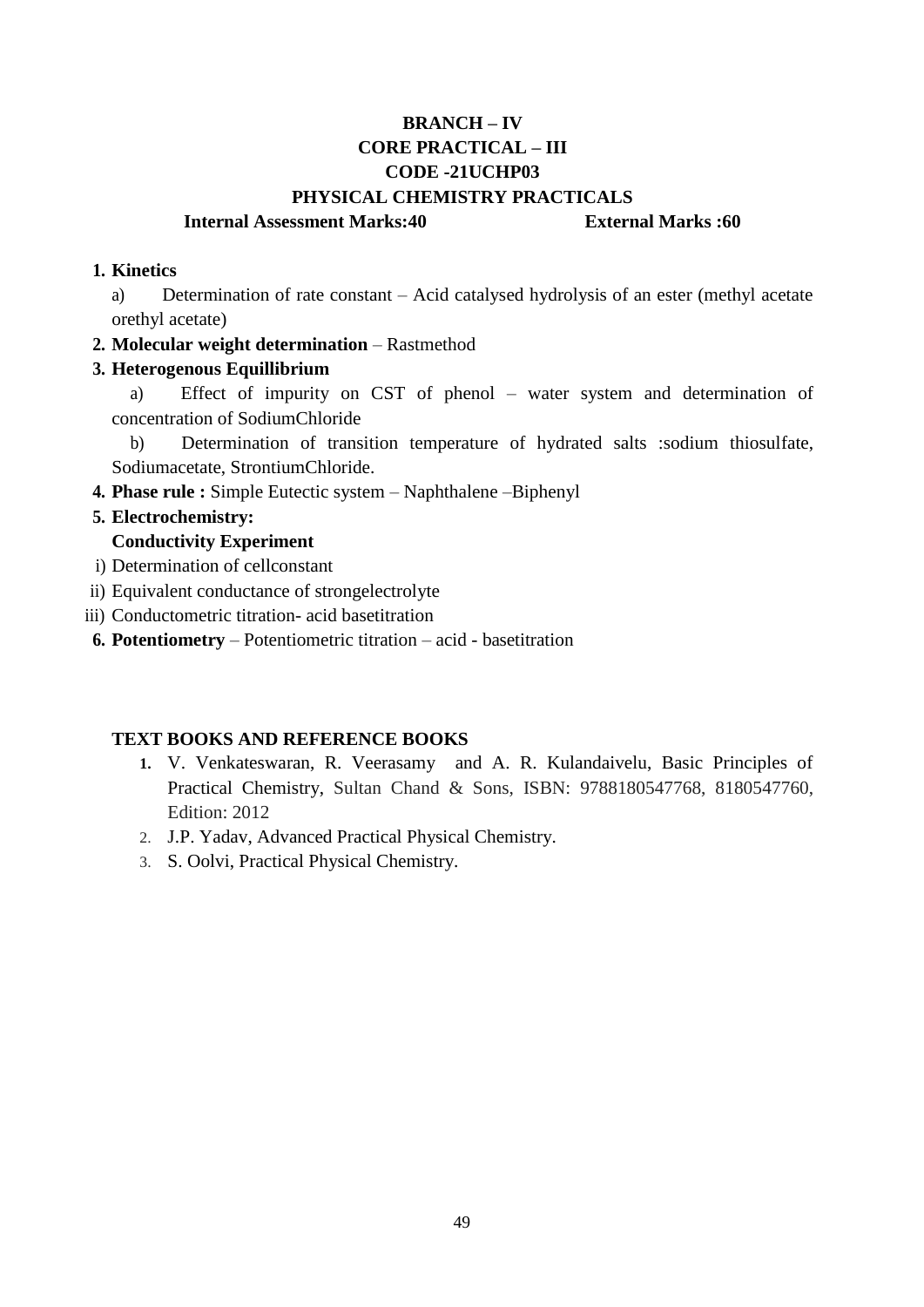# **BRANCH – IV CORE PRACTICAL – III PHYSICAL CHEMISTRY PRACTICALS**

## **Maximum Marks : 60**

## **Choose any one of the questions given below by lot**

1. Determine the rate constant of the acid catalyzed hydrolysis of the given ester atroom temperature.

2. Determine the molecular weight of the given solute. You are provided witha suitable solvent. whose  $K_f$ valueis

3. Determine the transition temperature of the hydrated salt by thermometricmethod.

4. Find out the concentration of the given sodium chloride solution. You are provided withpure phenol and 1 % solution of SodiumChloride.

5. Determine the molar depression constant  $K_f$  of the given solvent. You are provided with a solute of known molecularweight.

6. Determine the strength of the given Hydrochloric acid solution conductometrically using astandard

Sodium Hydroxide solution.

7. Find out the cell constant of the given conductivity cell using 0.1 N and 0.01 N potassiumchloride solutions. whose specific conductivities are given. Determine the equivalent conductance of the two solutions of knownconcentration.

- 1. V. Venkateswaran, R. Veerasamy and A. R. Kulandaivelu, Basic Principles of Practical Chemistry, Sultan Chand & Sons, ISBN: 9788180547768, 8180547760, Edition: 2012
- 2. J.P. Yadav, Advanced Practical Physical Chemistry.
- 3. S. Oolvi, Practical Physical Chemistry.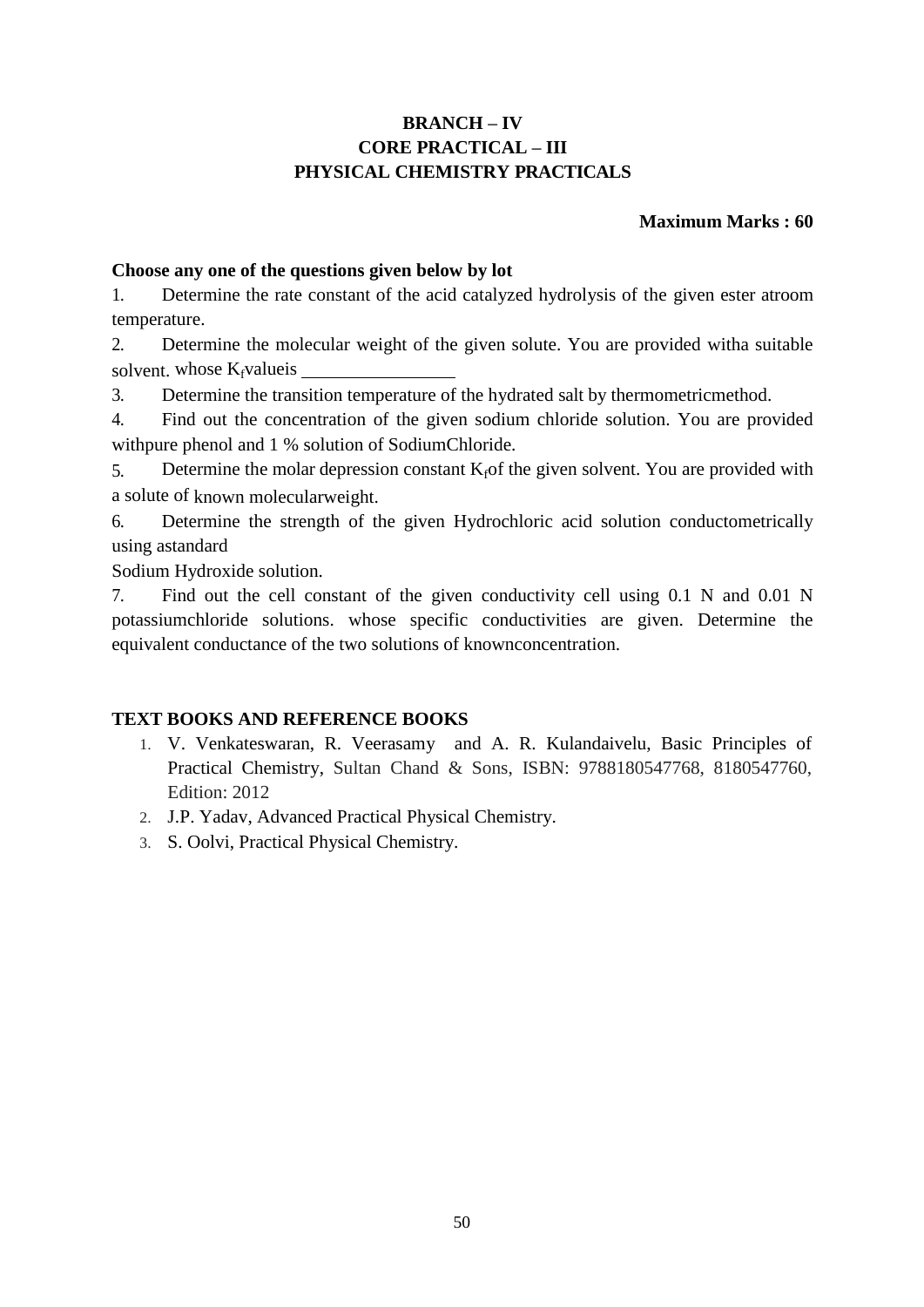# **BRANCH – IV CORE PRACTICAL – IV CODE -21UCHP04**

## **GRAVIMETRIC ESTIMATIONS AND ORGANIC PRACTICALS**

# **Internal Assessment Marks:40 External Marks : 60**

# **I. GRAVIMETRICESTIMATIONS**

- 1. Estimations of Barium as Bariumsulphate
- 2. Estimation of Barium as Bariumchromate
- 3. Estimation of Lead as Leadchromate
- 4. Estimation of Calcium as Calcium oxalatemonohydrate
- 5. Estimation of Sulphate as Bariumsulphate
- 6. Estimation of Nickel as NickelDMG

# **II. ORGANIC QUALITATIVEANALYSIS**

Analysis of organic compounds. Characterisation of organic compounds by their functional groups and confirmation by preparation of derivative. The following functional groups may be studied.

Aldehydes, Ketones, Carboxylic acids, Aromatic primary amines, Phenol, Aromatic ester, Amide, Diamide, Anilide, Nitro compounds and monosaccharids.

- 1. V. Venkateswaran, R. Veerasamy and A. R. Kulandaivelu, Basic Principles of Practical Chemistry, Sultan Chand & Sons, ISBN: 9788180547768, 8180547760, Edition: 2012
- 2. Dr. N. S. Gnanapragasam, Organic Chemistry, Laboratorary Manual
- 3. Raj K Bansal, Laboratorary Manual of Organic Chemistry.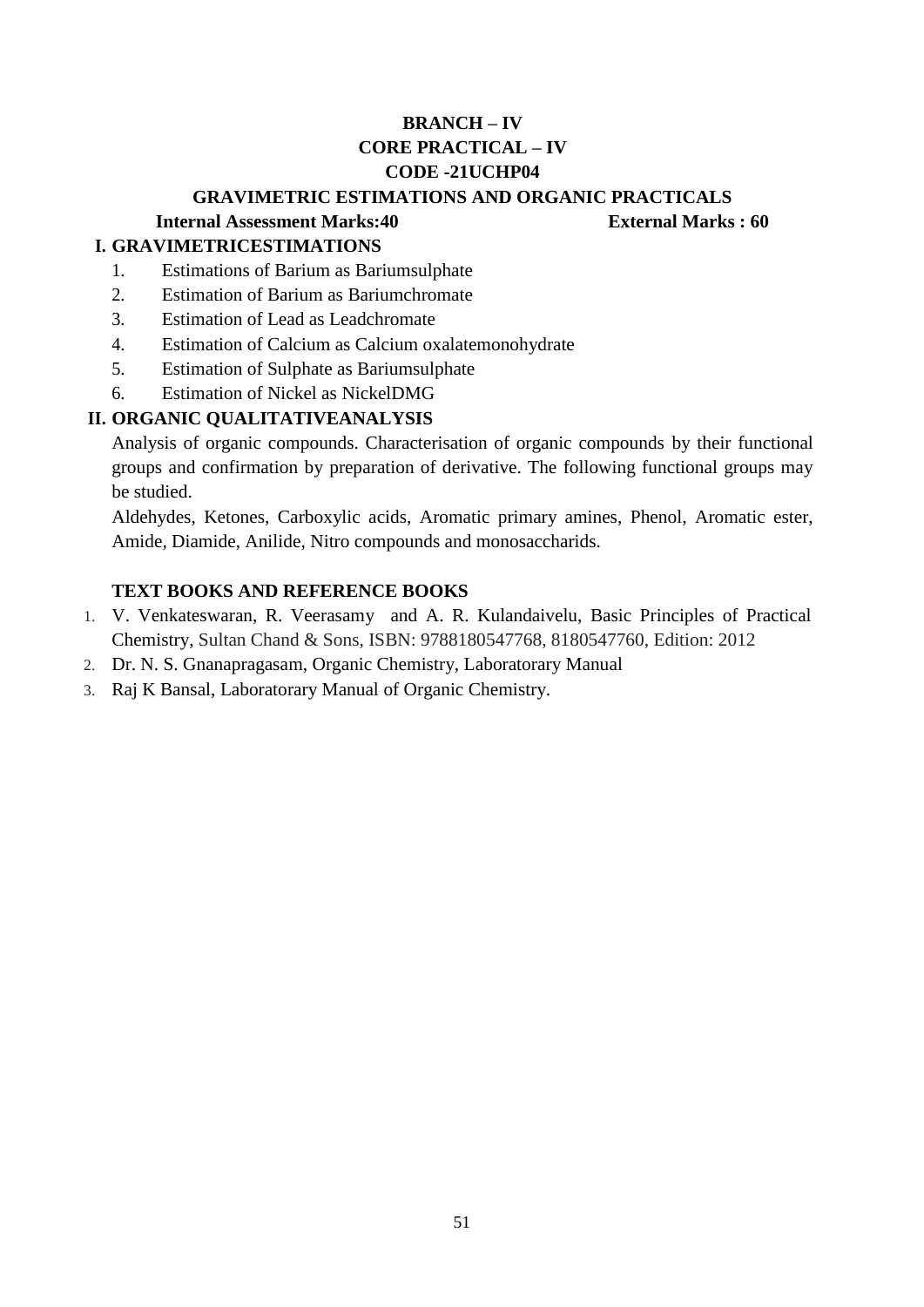# **BRANCH – IV CORE PRACTICAL – IV GRAVIMETRIC ESTIMATIONS AND ORGANIC PRACTICALS**

**Time :6 Hour Maximum Marks :60 Gravimetry:20 marks Organic practicals :30marks Record : 10** 

1. Estimate Gravimetrically theamountof present in the whole ofthegiven solution by converting itinto .

Get the weighings attested by theExaminers.

2. Analyse the given organic compound and report on the following

- a) Whether Aliphatic orAromatic
- b) Saturated orUnsaturated
- c) Special elements present (or)absent

d) Functional group present Submit a colour reaction or derivative in support of functional group present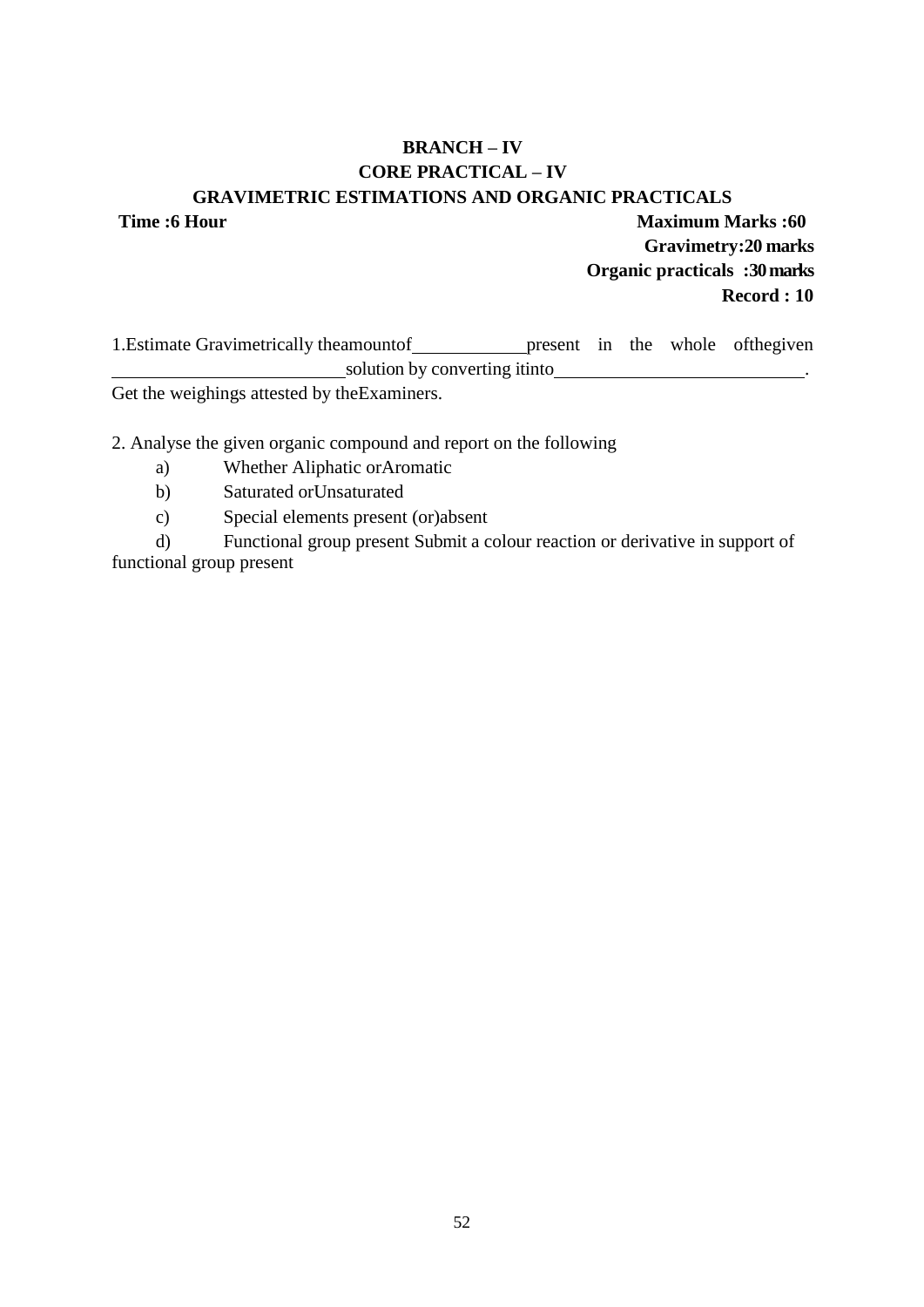# **ALLIED CHEMISTRY Paper Code : 21UCHA01 FIRST/ THIRD SEMESTER PAPER-I INORGANIC, ORGANIC AND PHYSICAL CHEMISTRY-I (60 HOURS)**

# **Internal Assessment Marks:25 ExternalMarks-75 UNIT-IChemical Bonding**

**1.1** Types of Bonding- Ionic Bond, covalent Bond and coordinate bond Molecular Orbital Theory-bonding, antibonding and nonbonding orbitals. M.O. diagrams of Hydrogen, Helium, Nitrogen, discussion of bond order and magnetic properties.

**1.2**. Hydrides-classification and characteristics - preparation, properties and uses of Borazole, NaBH<sub>4</sub> and LiAlH<sub>4</sub>.

# **UNIT-II Nuclear Chemistry**

**2.1**Natural radioactivity-radioactive series including Neptunium series-Group displacement law.

**2.2** Nuclear Binding energy, mass defect-Calculations.

**2.3** Nuclear Fission and Nuclear Fusion-differences – Stellar energy.

**2.4** Nuclear reactors, Applications of radioistopes-C-14 dating, rock dating.

# **UNIT-III Basic Concepts of Organic Chemistry**

**3.1** Covalent Bond-Orbital Overlap-Hybridisation – Geometry of Organic molecules-Methane,

**3.2** Ethylene and Acetylene Electron displacement Effects: Inductive, Resonance, Hyper conjugative & steric effects. Their effect on the properties of compounds.

**3.3** Stereoisomerism: Symmetry-elements of symmetry- cause of optical activity, Tartaric acid. Racemisation. Resolution. Geometrical isomerism of Maleic and Fumaric acids.

# **UNIT-IVAromatic compounds**

**4.1** Aromatic compounds-Aromaticity-Huckel's rule

**4.2** Electrophilic substitution in Benzene-Mechanism of Nitration, Halogenation-Alkylation, Acylation.

**4.3** Isolation, preparation, properties and structure of Naphthalene Haworth s synthesis.

**4.4** Heterocyclic compounds:- Preparation, properties and uses of Furan, Thiophene,Pyrrole.

# **UNIT-V**

# **Polymer Chemistry**

**5.1**Basic concepts: Monomer, polymerization, degree of polymerization, repeat units. Classification of Polymers-addition and condensation polymers, natural and synthetic, based on structure, inorganic and organic, thermoplastic and thermosettingresin.

**5.2**.Preparation, properties and uses of Poly olefins-polythene, PTFE, Freons, PVC, polypropylene andpolystyrene.

**5.3** Natural and synthetic rubbers-Constitution of natural rubber, Buna-N ,Buna -S, Neoprene, Polyurethane and silicone rubbers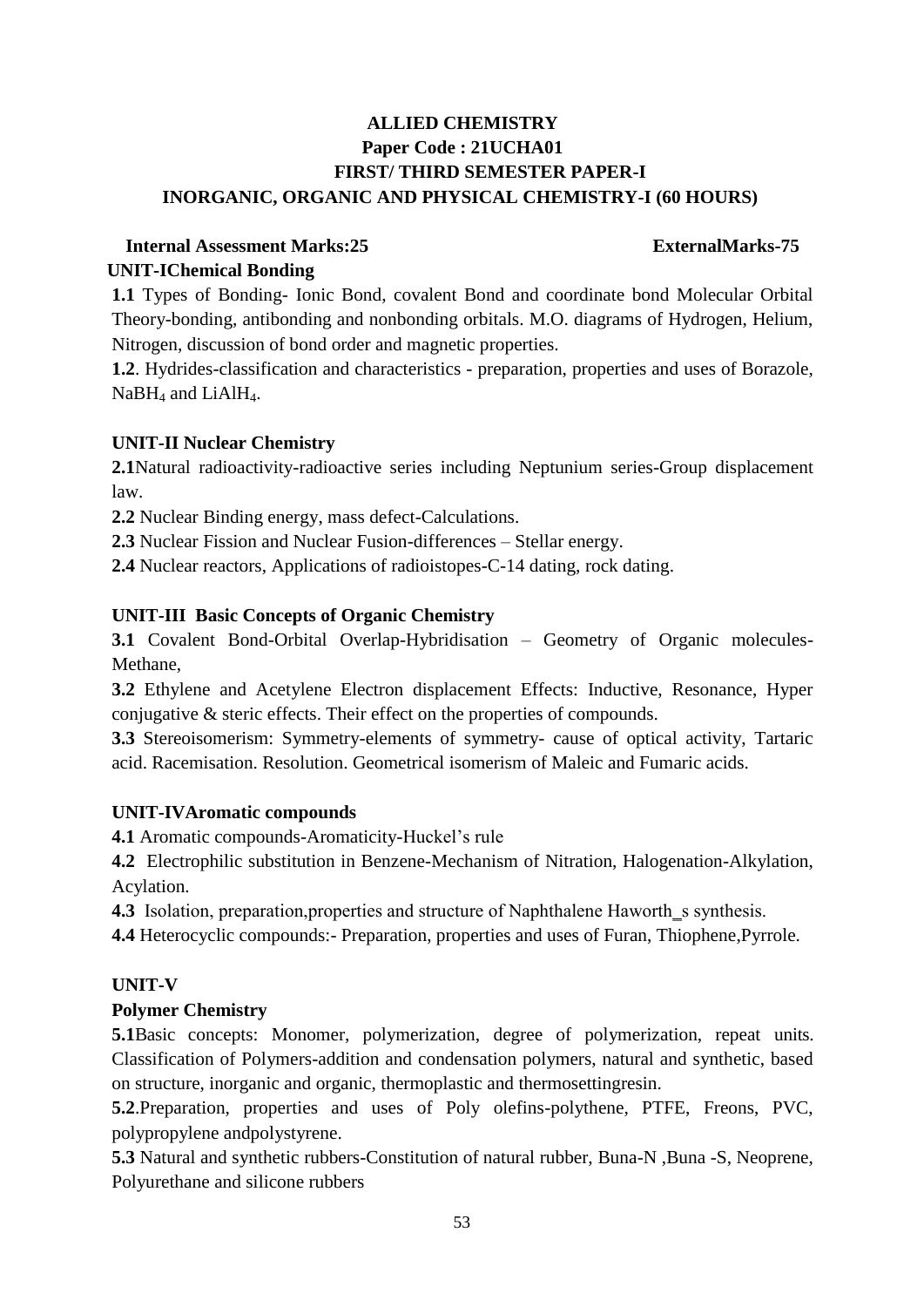# . **Reference books :**

- 1. Soni.P.L, Text Book of Inorganic Chemistry,Sultan Chand&Sons.
- 2. Bhal.B.S. and Arun Bhal ,A Text Book of OrganicChemistry
- 3. PuriB.R , L.R. Sharma and Pathania,PhysicalChemistry
- 4. V.R Gowrikar,N.V.Viswanathan :PolymerScience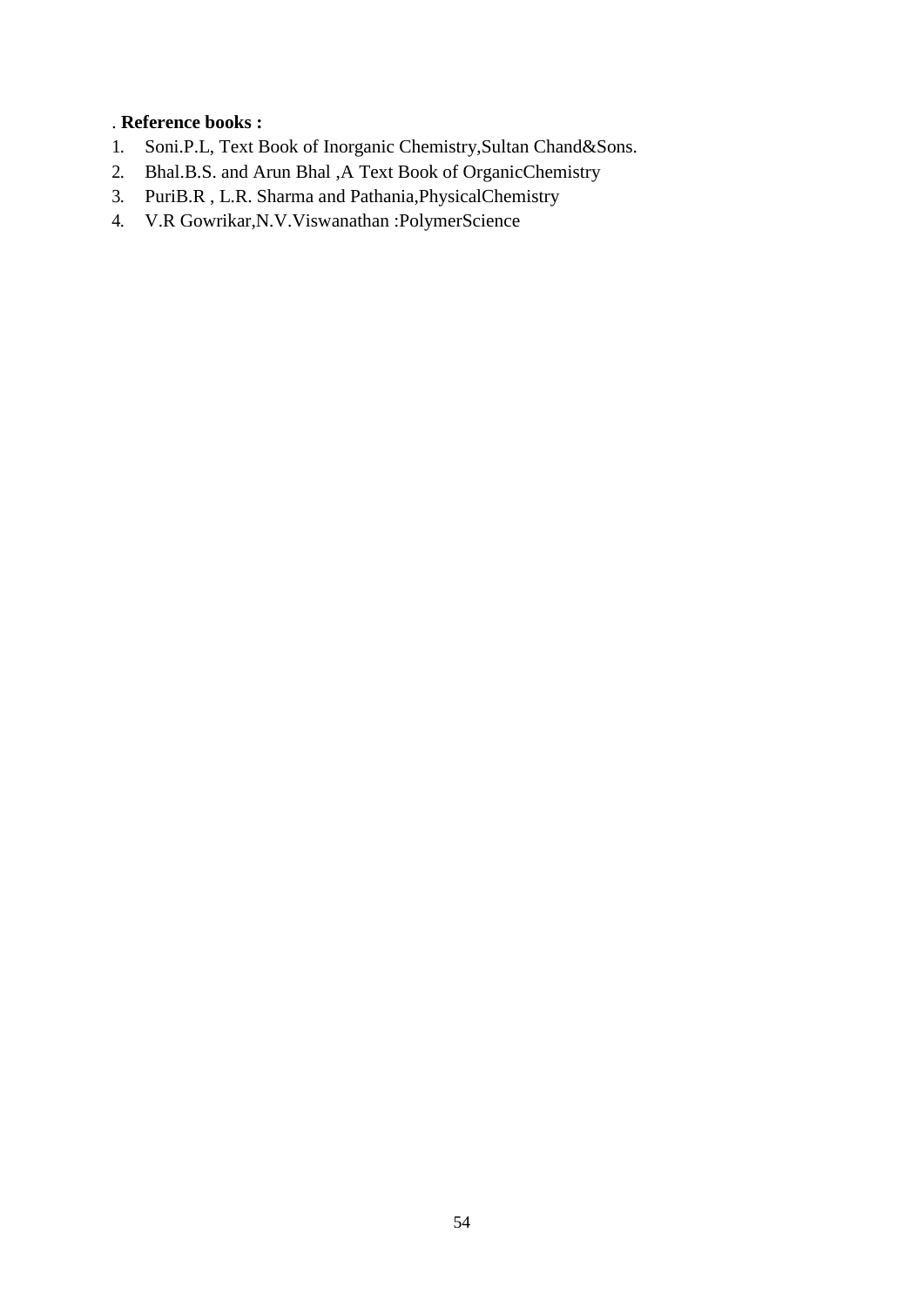# **ALLIED CHEMISTRY Paper Code : 21UCHA02 SECOND/ FOURTH SEMESTER PAPER –II INORGANIC, ORGANIC AND PHYSICAL CHEMISTRY-II (60HOURS)**

## **Internal Assessment Marks:25 External Marks-75**

## **UNIT-I**

## **Co-ordination chemistry**

**1.1** Definition of terms- classification of ligands-NomenclatureChelation- Examples. Chelate effect- explanation.Werner's theory-conductivity and precipitation studies. Sidgwick's theory-Effective Atomic Number concept.

**1.2** Pauling's theory-postulates-Application to octahedral, square planar and tetrahedral complexes. Pauling's theory and magnetic properties of complexes. Merits and demerits of Pauling's theory

**1.3** Biological role of Haemoglobin and Chlorophyll (Elementary idea of structure and functions).

# **UNIT-II**

## **Carbohydrates & Aminoacids**

2.1 Carbohydrates: Classification, preparation and properties of Glucose and Fructose-Properties of Starch, Cellulose and derivatives of Cellulose. Inter conversion of Glucose to Fructose and vice versa.

**2.2** Amino Acids-classification, preparation and properties of Glycine and Alanine.

# **UNIT-III**

### **Pharmaceutical chemistry**

**3.1** Chemotherapy: Preparation, uses and mode of action of sulpha drugs-prontosil, sulphadiazine and sulphafurazole. Uses of penicillin, chloramphenicol and streptomycin, Definition and one example each for-analgesics, antipyretics, tranquilizers, sedatives, hypnotics, local anaesthetics and general anaesthetics . Cause and treatment of diabetes, cancer andAIDS.

### **UNIT-IV**

**4.1** Photochemistry: Grotthus-Draper law and Stark-Einstien's law of photochemical equivalence. Quantum yield. Example for photochemical reactions- Hydrogen-Chlorine reaction (elementary idea only) Photosynthesis. Phosphorescence and Fluorescence.

**4.2** Phase Rule: Phase rule and the definition of terms in it. Application of phase rule to water system. Reduced phase rule and its application to a simple eutetic system (Pb-Ag) Freezing mixtures.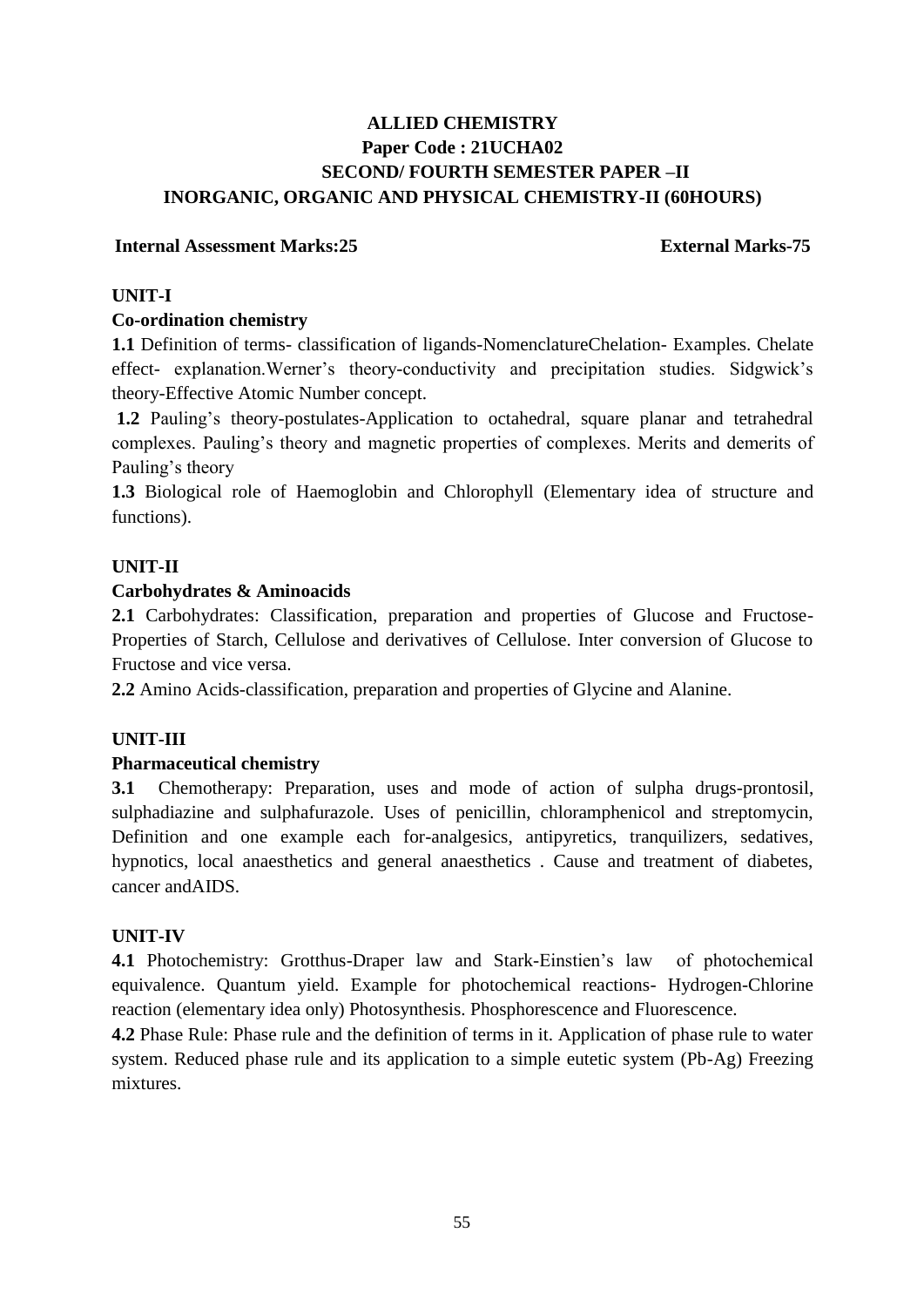# **UNIT-V**

**5.1** Electro Chemistry- Kohlrausch law -measurement of conductance, pH determination. Conductometic titrations. Galvanic cells-EMF-standard electrode potentials, reference electrodes.

**5.2** Corrosion: Methods of prevention.

# **Reference books :**

- 1. Soni.P.L, Text Book of Inorganic Chemistry, Sultan Chand & Sons.
- 2. Puri and Sharma, Text book of Inorganic Chemistry-Vishalpublishing
- 3. Soni.P.L. Text Book of Organic Chemistry, Sultan Chand andSons.
- 4. Jain.M.K, Principles of Organic Chemistry-Vishal publishing Co.
- 5. Kundu and Jain, Physical Chemistry, S. Chand.
- 6. Puri, Sharma and Pathania, Text-book of Physical Chemistry, Vishal Publishingco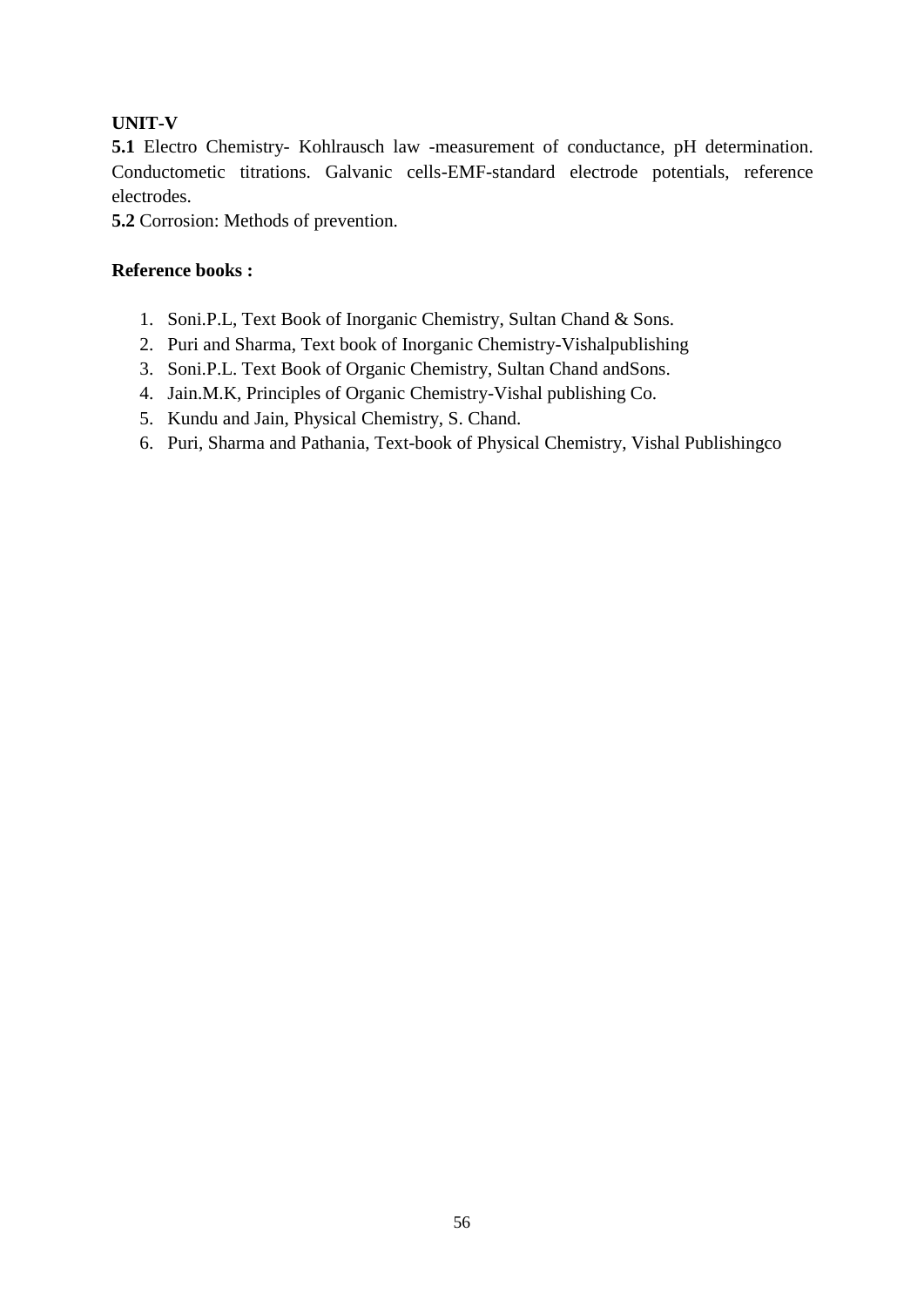# **ALLIED CHEMISTRY PRACTICAL SECOND/ FOURTH SEMESTER PAPER VOLUMETRY and ORGANIC ANALYSIS CODE -21UCHAP01**

## **Internal Assessment Marks:40 External Marks:60**

### **I. TITRIMETRY**

- a) Estimation of Sodium hydroxide Standard sodiumcarbonate.
- b) Estimation of Hydrochloric acid-Standard Oxalicacid.
- c) Estimation of Ferrous sulphate –Standard Mohr'sSalt.
- d) Estimation of Oxalic Acid Standard FerrousSulphate.
- e) Estimation of Ferrous iron using diphenylamine as internalindicator.

#### **II. OrganicAnalysis:**

- a) Detection of elements- nitrogen, sulphur andhalogens.
- b) Detection of aliphatic oraromatic.
- c) Detection of whether saturated or unsaturatedcompounds.

Preliminary tests and detection of functional groups, phenols, aromaticamines, aromatic acids, Urea , benzamide &carbohydrate.

- 1. V. Venkateswaran, R. Veerasamy and A. R. Kulandaivelu, Basic Principles of Practical Chemistry, Sultan Chand & Sons, ISBN: 9788180547768, 8180547760, Edition: 2012
- 2. A O. Thomas, Practical Chemistry
- 3. Raj K Bansal, Laboratorary Manual Of Organic Chemistry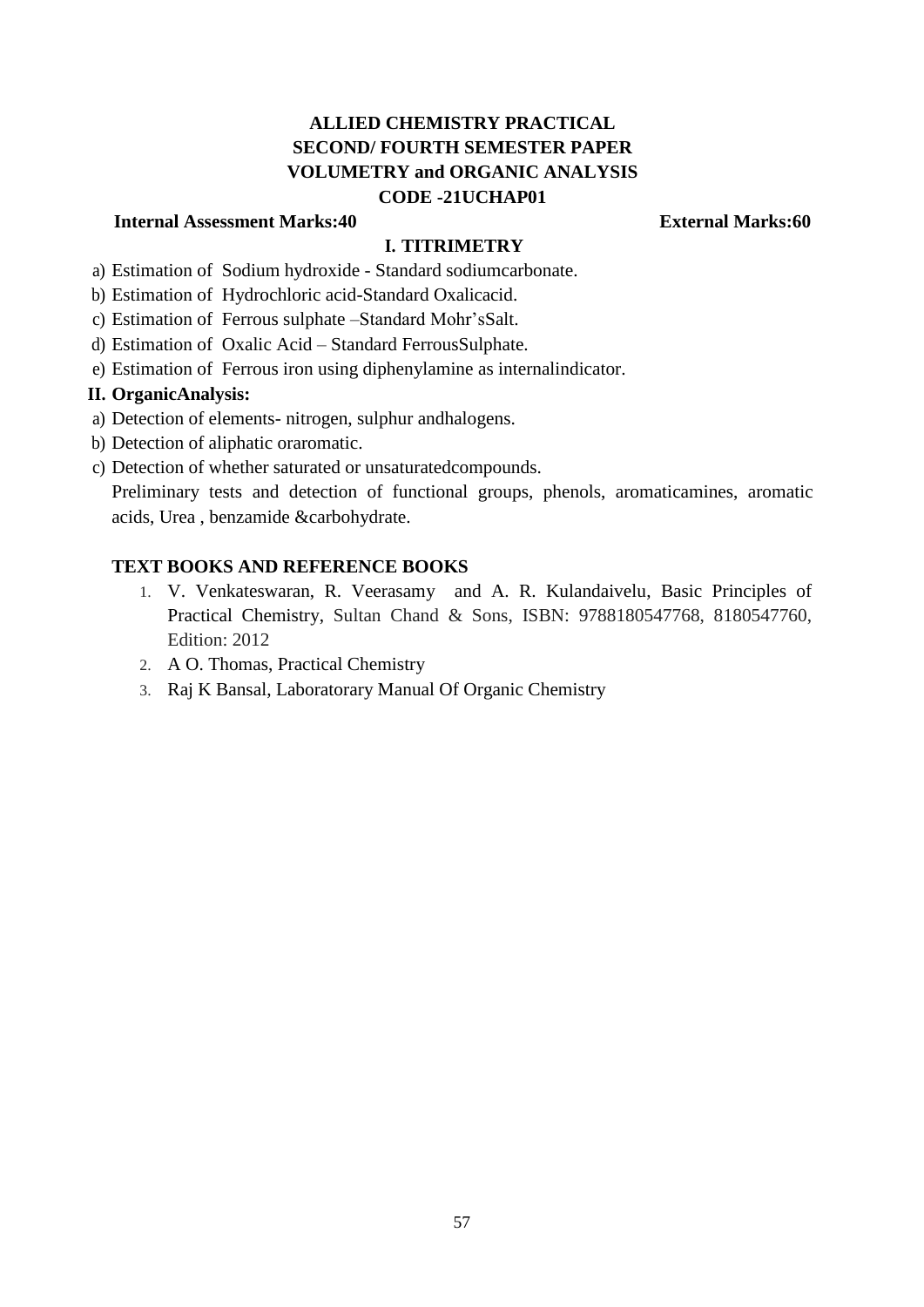# **DEPARTMENT OF CHEMISTRY NON MAJOR ELECTIVE COURSES (THIRD and FOURTH SEMESTERS)**

| 1. DairyChemistry      | -21UCHN01    |
|------------------------|--------------|
| 2. TextileChemistry    | $-21$ UCHN02 |
| 3. IndustrialChemistry | -21UCHN03    |
| 4. BiologicalChemistry | -21UCHN04    |
| 5. MedicinalChemistry  | -21UCHN05    |
| 6. FoodChemistry       | $-21$ UCHN06 |
| 7. Agro Chemistry      | -21UCHN07    |
| 8. Polymer&Plastics    | -21UCHN08    |

# **NOTE:**

Any two papers from the above eight papers may be choosen for all B.A/B.Sc.students except B.Sc.Chemistry major students for NMEC in semester III and IV and the same must be communicated to the University for Examinationpurpose.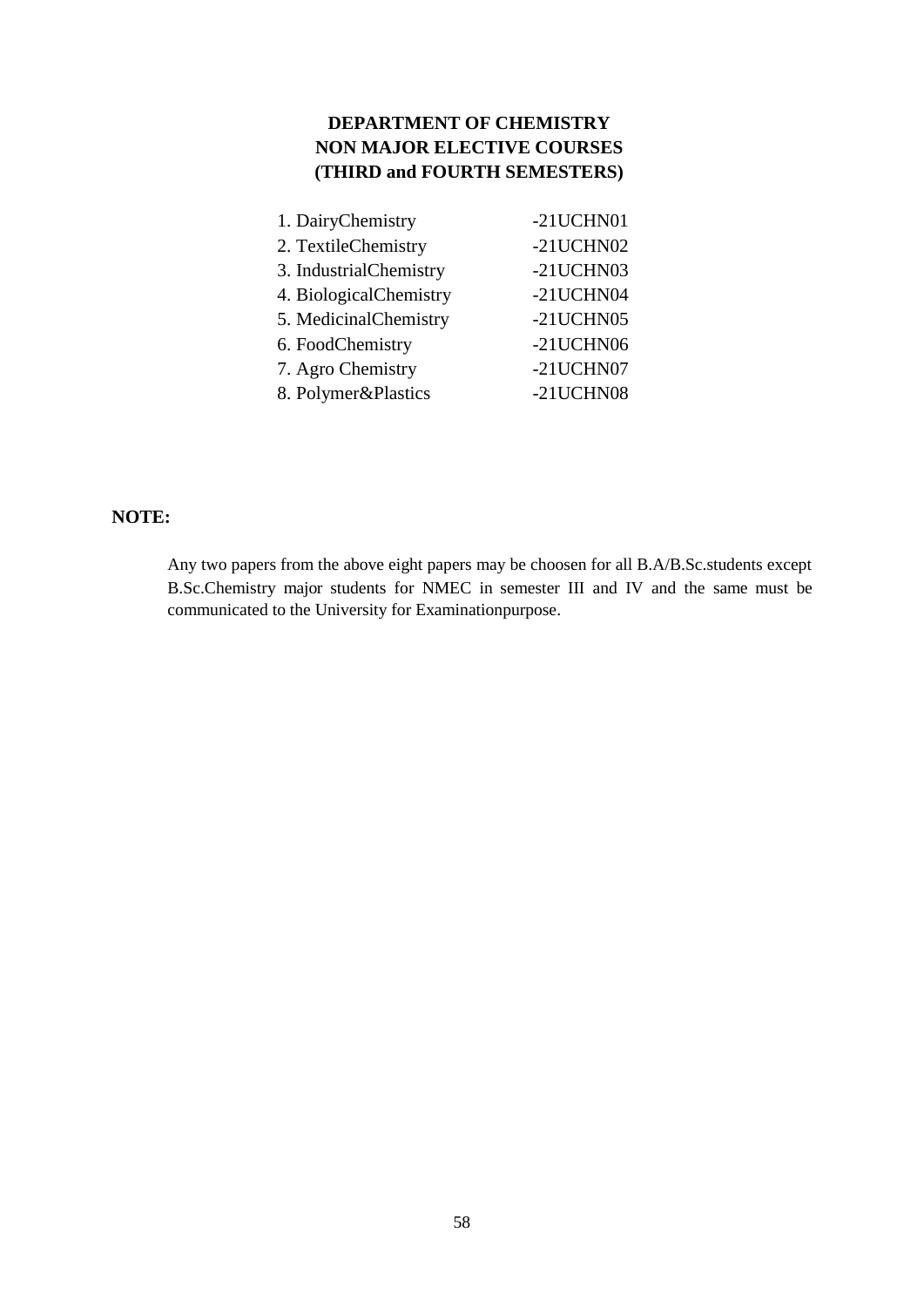# **DEPARTMENT OF CHEMISTRY NON MAJOR ELECTIVE COURSE I PAPER CODE: 21UCHN01 DAIRY CHEMISTRY (30 Hours)**

### **Internal Assessment Marks:25 External Marks:75**

# **UNIT I**

Milk: General composition of milk. Factors affecting the gross composition of milk, physico-Chemical change taking place in milk due to processing parameters-boiling, pasteurizationsterlization and homogenization.

# **UNIT II**

- **2.1** Milk lipids-terminology anddefinitions
- **2.2** Milk proteins: Physical properties of milk proteins-Electrical properties and hydration, solubility. Reaction of milk proteins with formaldehyde andninhydrin.
- **2.3** Milk carbohydrate-Lactose-Estimation of lactose inmilk.
- **2.4** Milk vitamins-water and fat soluble vitamins, effect of heat and light onvitamins.
- **2.5** Ash and mineral matters inmilk.

# **UNIT III**

**3.1** Creams : Definition-composition-chemistry of creaming process-gravitational and centrifugal methods of separation of cream-Factors influencing cream separation (Mention the factors only)- Cream neutralization. Estimation of fat incream.

**3.2** Butter : Definition-% composition-manufacture-Estimation of fat, acidity, salt and moisture content-Desibutter.

# **UNIT IV**

**4.1** Milk powder : Definition-need for making powder-drying process-spraying, drum drying, jet drying and foam drying-principles involved in each. Manufacture of whole milk powder by spray drying process-keeping quality of milkpowder.

**4.2** Ice cream : Definition-percentage composition-types- ingredients needed manufacture of ice- cream stabilizers-emulsifiers and theirrole.

# **UNIT V**

5.1 Dairy Detergents : Definition-characteristics-classification-washing procedure (modern method) sterilization-chloramine-T and hypochlorite solution.

# **REFERENCE BOOKS**

1. Outlines of Dairy Technology-SukumarDe

2. Principles of Dairy Chemistry-Robert Jenness &S.Patorn. 3.Indian Diary products-K.S. Rangappa and K.T.Achaya.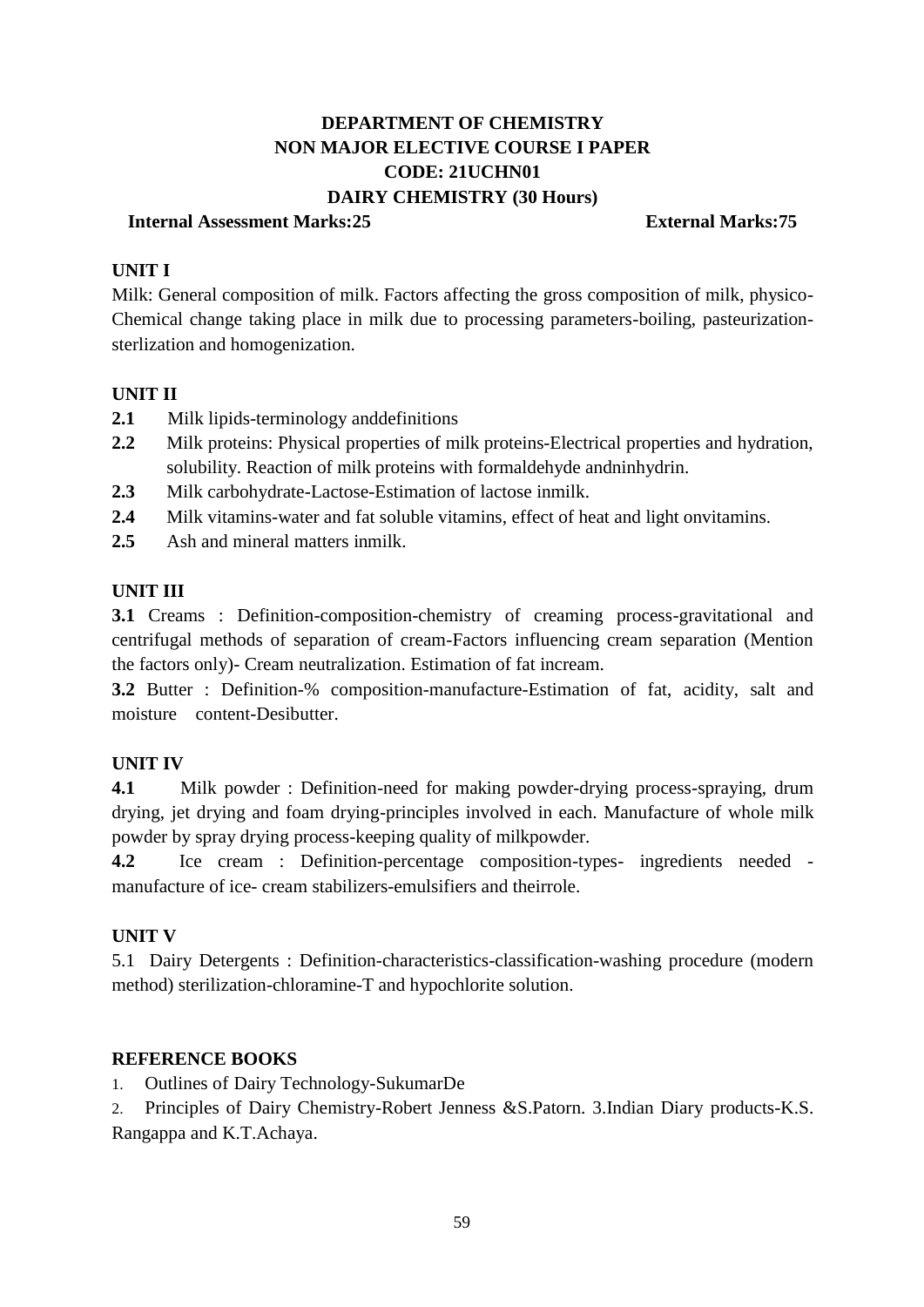# **DEPARTMENT OF CHEMISTRY NON MAJOR ELECTIVE COURSE II PAPER CODE -21UCHN02 TEXTILE CHEMISTRY (30 Hours)**

## **Internal Assessment Marks:25External Marks:75**

# **Unit 1. FibreScience**

Definition of textile fibres; Essential and desirable properties of textile fibres; Textile fibre classifications. Natural fibres: Cotton, Wool, Silk, Flax (Linen), Jute; Physical & chemical properties, fine structure, Chemical structure and applications. Brief idea of Regenerated cellulosic fibres: Viscose, Lyocell, Cuprammonium rayon. Introduction to Manmade fibres: Raw materials, manufacturing process, physical and chemical properties and applications of polyester, polyamides, Acrylic &Polyolefins.

# **Unit 2. Chemical preparatory process**:

Fabric preparatory processes: Grey inspection, Shearing, Cropping, Singeing & its types, Introduction to desizing, technology of acid and enzymatic desizing methods.

Chemistry and technology of hypochlorite, peroxide and chlorite bleaching, Wool scouring, bleaching; silk degumming and bleaching. Introduction to Mercerisation, its chemistry and technology;

Textile auxiliaries for scouring and bleaching.

# **Unit 3. Dyes &Coloration of textiles**

Introduction to dyeing:Theory of Colour, chromophore, auxochrome, chromogen.Primary and Secondary colour.

Classification of dyes based on method of application, Properties & Application of different dyes on textiles like Direct, Reactive, Vat, Azoic, Sulphur, Acid, Basic dyes, disperse dyes.

Printing Basics: Introduction to printing; Different methods & styles of Printing; Printing paste ingredients & types of thickeners; Concepts of Ageing, Steaming & Curing. Dyeing and printing auxiliaries.

# **Unit 4. Finishing of Textiles**

Introduction to Finishing: Importance of textile finishing, classification of finishing,

Concept about different type of softeners-anionic, cationic, non-ionic, amphoteric, reactive softeners, silicone softeners.

Functional finishes: Its properties and agents in water repellent and water proof finishes, anticreasing agents, Soil release finish, Antistatic finish, UV protection finish, antimicrobial finish, flame retardants, anti-odourfinish.

Concept of enzymatic finishing in cotton (Bio polishing).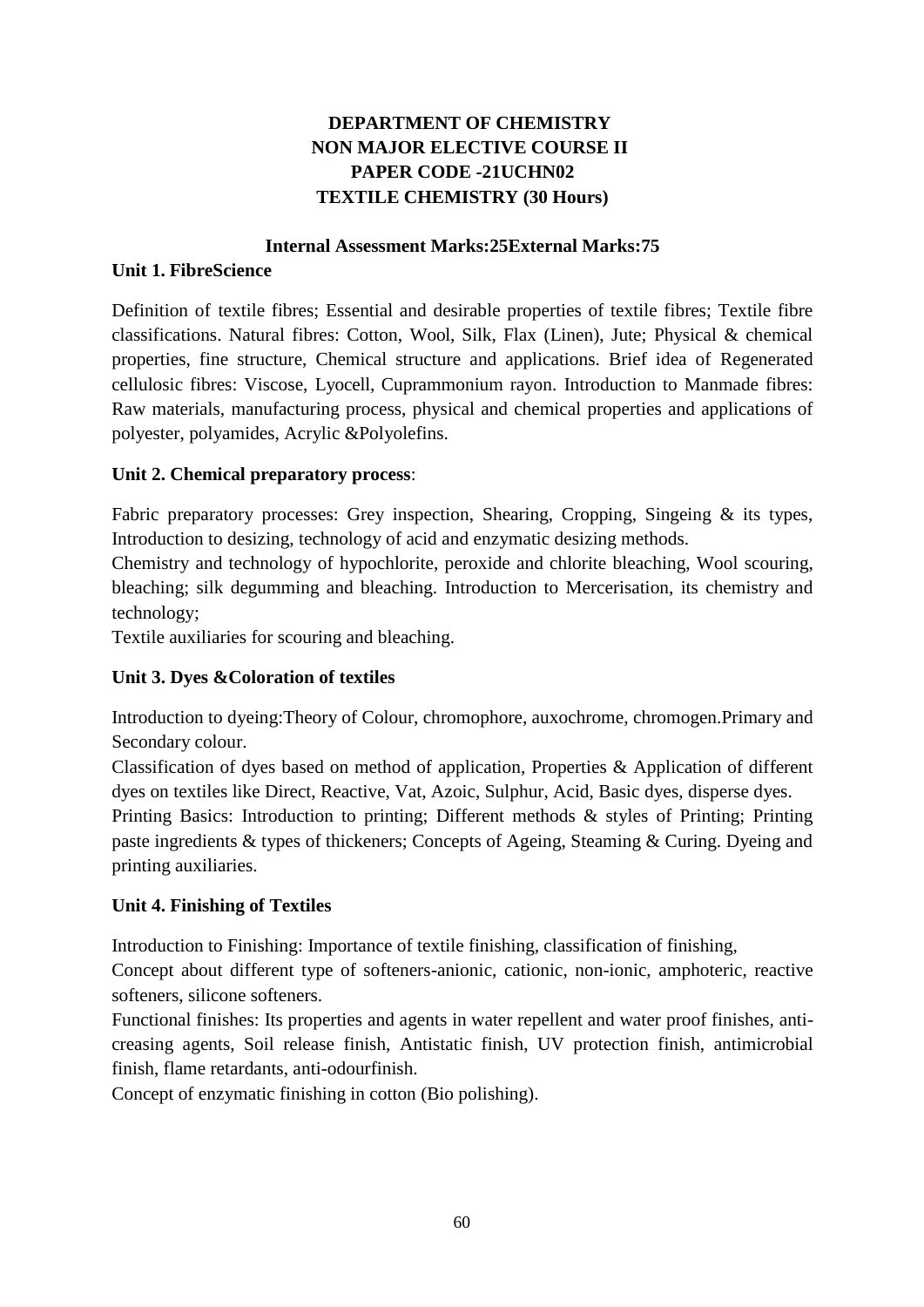# **Unit 5. Technical Textiles and Textile Effluent:**

Basic introduction about technical textiles. Fibres that are used for technical textiles. Production of high performance fibres like Kevlar and aramid. Different types of Technical textiles; Filtration, Automotive, Home, Packaging &Medical.

Textile Effluent: Characteristics and determination of BOD, COD, TDS, pH and Toxicity Modern Textile Effluent Treatment process -Primary, Secondary, Tertiary & Membrane technology. Concept of Zero Discharge and its importance.

## **References:**

Indian Author

- 1. Shenai, V.A., 1983. Chemistry of dyes and principles ofdyeing.
- 2. Prayag RS. Textile finishing.1994.
- 3. Shenai VA. Toxicity of dyes and intermediates.1995;
- 4. Mishra SP. A text book of fibre science and technology. New Age International;2000
- 5. R.S. Bhagwat, Handbook of Textile Processing Machinery, Color Publication,1999
- 6. Textile Effluents by Padma Varkar, NCUTE Publications,IIT,Delhi.
- 7. Environmental Chemistry and pollution Control, S.S.Dhara, S.Chand& Co.,Delhi.
- 8. N. Manivasakam, Treatment of Textile Processing Effluents, Sakhi Publications,1995.

## **Foreign Author**

- 1. Horrocks AR, Anand SC, editors. Handbook of Technical Textiles: TechnicalTextile Processes. Woodhead Publishing; 2015 Dec1.
- 2. Sadov, F.I., Korchagin, M.V. and Matetskii, A.I., 1978. Chemical technology offibrous materials. MIR Publishers,Moscow.
- 3. Trotman ER. Dyeing and chemical technology of textile fibres. Wiley;1984.
- 4. J. Shore, Cellulosics dyeing, First ed., Society of Dyers and Colourists, WestYorkshire, 1995
- 5. Peters RH. 1975 Textile Chemistry: Vol. III. The physical chemistry ofdyeing. Elsevier, New York
- 6. Gohl, Erhard Paul Gottlieb, and Leo David Vilensky. Textile science.1983.
- 7. Renfrew AH. Reactive dyes for textile fibres. Society of Dyers and Colourists.1999
- 8. Schindler WD, Hauser PJ. Chemical finishing of textiles. Elsevier; 2004 Aug10.

# **Website:**

<https://www.cottoninc.com/>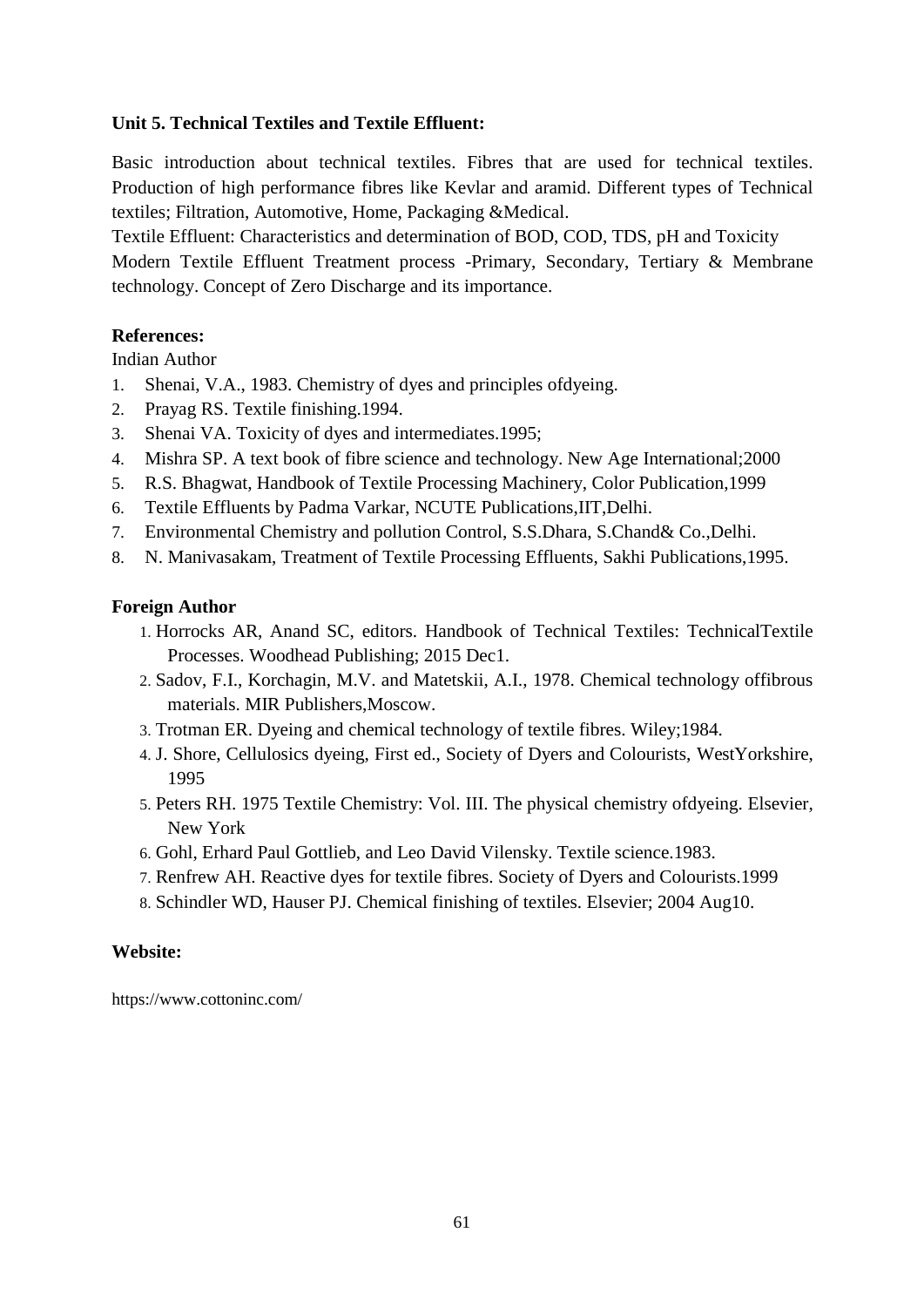# **DEPARTMENT OF CHEMISTRY NON MAJOR ELECTIVE COURSE- III INDUSTRIAL CHEMSITRY CODE -21UCHN03**

## **Internal Assessment Marks:25 External Marks:75**

# **UNITI Fuels**

Definition, calorific value, requirement of a good fuel, types of fuel, coal gas, producer gas, water gas– composition, preparation, uses; LPG, Gobar gas – production, composition, calorific value.

# **UNIT II Soaps and detergents**

Definition, classification of soaps, manufacture of soaps – kettle process, hydrolyser process; cleansing action of soap, synthetic detergents, classification- anionic, cationic and non-ionic; additives used in detergents, differences between hard and soft detergents, differences between soaps anddetergents.

# **UNIT III Chemistry of sugar and fermentation**

Manufacture of sucrose from cane sugar-extraction of juice, purification,concentration, crystallization, separation and refining of crystals, recovery of sucrose from molasses,estimation of sucrose andinversion sugar by polarimetry. Manufacture of alcohol from molasses and starch by fermentationprocess.

# **UNIT–IV Glass & Cement Industry**

Glass- Types of glass, composition, manufacture and uses.

Cement- Manufacture wet and dry processes, composition of portland cement, setting of cement, Concrete and RCC.

# **UNIT V Leather&Paper Industry**

Leather industry - Curing, preservation and tanning of hides and skins, process of dehairing and dyeing.Treatment of tannery effluents.

Paper industry - Manufacture of paper production of sulphite pulp and conversion to paper (bleaching, filling, sizing andcalendaring).

## **References**

1. B.K.Sharma, Krishnaprakasam (2014), Industrial Chemistry IncludingChemical Engineering, Media,Meerut

2. B.K.Sharma--Industrial Chemistry, 1stEd., (1983), GoelPublication, Meerut.

3. B.N.Charabarthy – -Industrial Chemistry, 1st Ed., Oxford and IBh Publishing. New Delhi.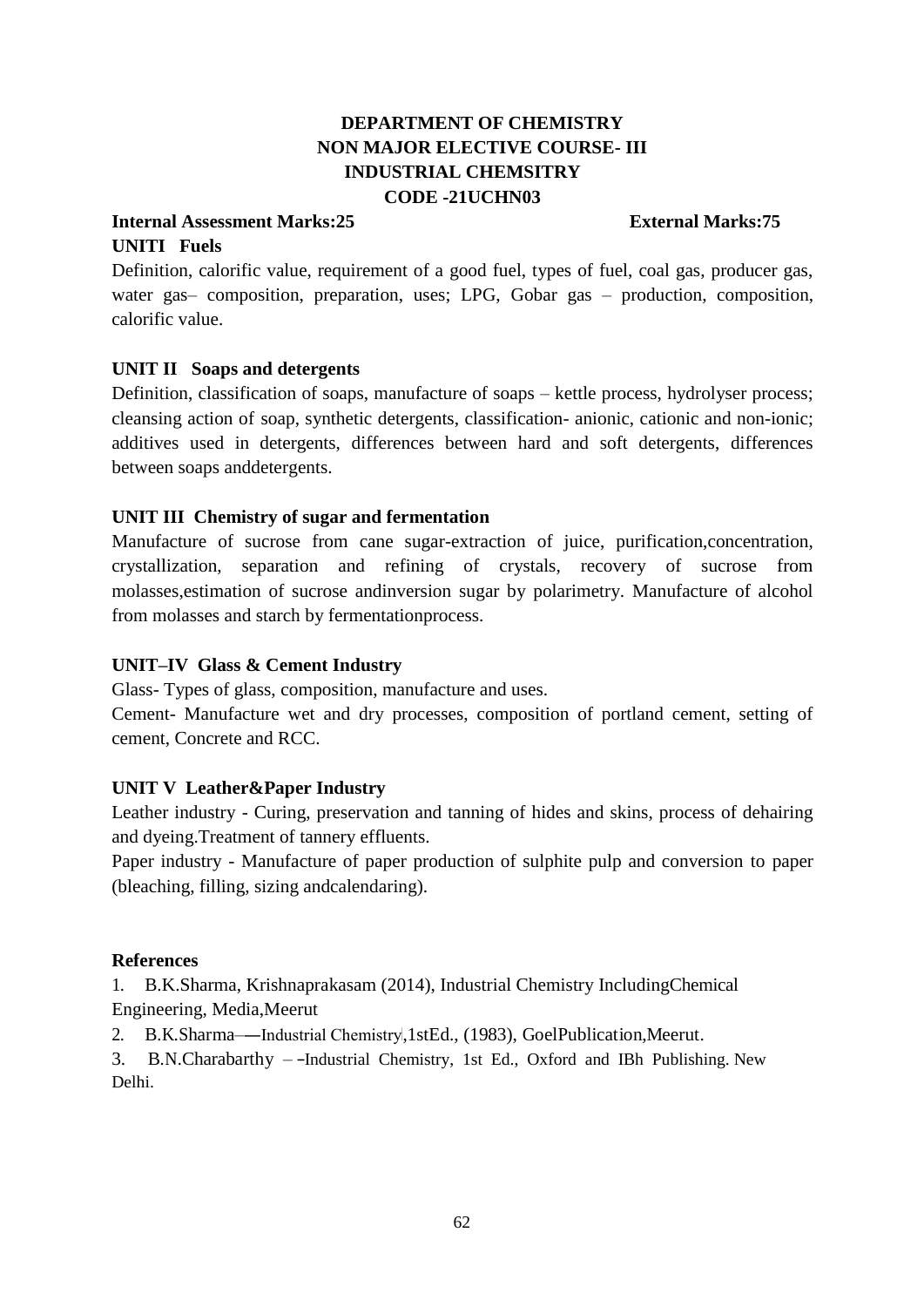# **DEPARTMENT OF CHEMISTRY NON MAJOR ELECTIVE COURSE IV PAPER CODE -21UCHN04 BIOLOGICAL CHEMISTRY (30 HOURS)**

## **Internal Assessment Marks:25 External Marks :75**

## **UNIT I Amino acids and Nucleic acids**

Amino acids- classification, essential and nonessential aminoacids and functions. Nucleic acids-DNA,RNA-constituents, structure and functions.

# **UNIT II Carbohydrates and lipids**

**Carbohydrates**-classification and functions. **Lipids**-classification, biological functions and difference between fats and oils.

# **UNIT III Vitamins**

Classification, sources, biological function and deficiency diseases of Vitamins  $A, C, K, E_1$  and  $B<sub>6</sub>$ .

## **UNIT IV Minerals**

Sources, biological functions and deficiency disease of macro minerals-Sodium, Potassium, Calcium, Phosphorous and Magnesium. Micro minerals: Selenium, copper, Iron, Zinc and Manganese.

# **UNIT V Enzymes and Hormones**

**Enzymes :** Classification and functions.

**Hormones:** Classification and biochemical functions of Adrenalin, Thyroxine, Oxytocin, Insulin and Sex hormones.

# **Reference :**

- 1. S.Jayashree Ghosh, Fundamental concepts of applied chemistry. S.Chand & company 1st Edition 2006.
- 2. U.Satyanarayana and U.Chakrapani Biochemistry Elsevier India Pvt.Ltd. 4th Edition.
- 3. P.Palanivelu, Laboratory manual for analytical biochemistry and separation techniques, School of Biotechnology, Madurai Kamaraj University Press, Madurai.
- 4. Gurdeep Chatwaal,Natural products, Goel Publishing House,NewDelhi.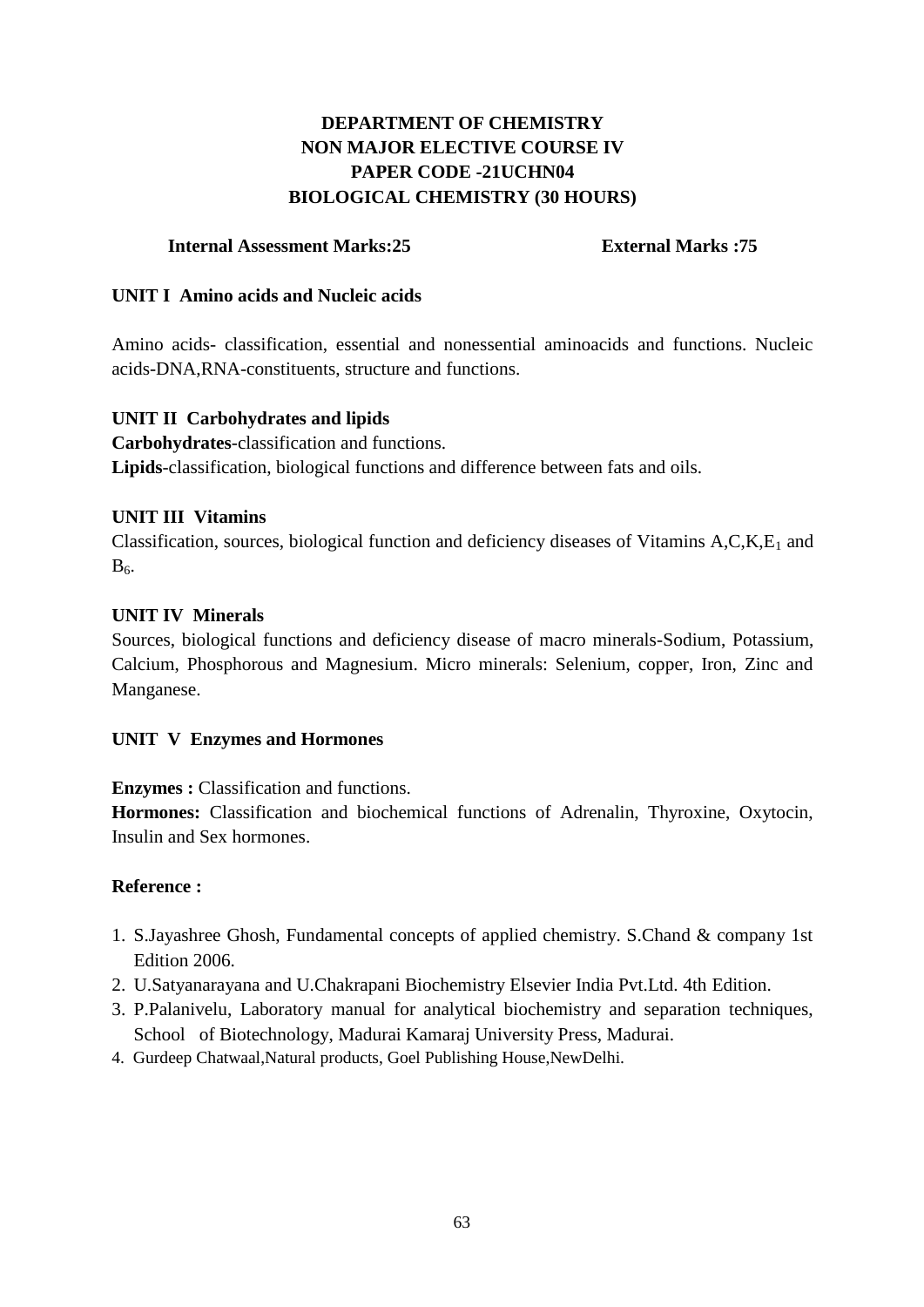# **DEPARTMENT OF CHEMISTRY NON MAJOR ELECTIVE COURSE-V MEDICINAL CHEMISTRY (30Hours) PAPER CODE -**21**UCHN05**

### **Internal Assessment Marks:25External Marks:75**

## **UNITI**- **Introduction**

Common diseases – infective diseases – insect – borne, air – borne and water-borne – hereditary diseases – Terminology – drug, pharmacology, antimetabolites, absorption of drugs – factors affecting absorption –therapeutic index (Basic concepts only)

# **UNIT II- Drugs**

Various sources of drugs, pharmacologically active constituents in plants, Indian medicinal plants – tulsi, neem, keezhanelli – their importance – Classification of drugs– biological chemical

( Structure not required) Drug receptors and biological responses– factors affecting metabolism of drugs. (Basic concepts only)

# **UNIT III- Chemotherapy**

Chemotherapy Drugs based on physiological action, definition and two examples each of anesthetics-General and local – analgesics – narcotic and synthetic – Antipyretics and anti inflammatory agents – antibiotics – Penicillin, Streptomycin, Antivirals, AIDS – symptoms, prevention, treatment – Cancer (Structure not required)

### **UNIT IV- Common body ailments**

Diabetes – Causes, hyper and hypoglycemic drugs – Blood pressure – Sistolic &Diastolic Hypertensive drugs – Cardiovascular drugs – depressants and stimulants –Lipid profile – HDL, LDL cholesterol lipid lowering drugs. (Structure not required)

# **UNIT V Health promoting drugs**

Vitamins A, B, C, D, E and K micronutrients – Na, K, Ca, Cu, Zn and I, Medicinally important inorganic compounds of A1, P, As, Hg and Fe, Examples and applications, Agents for kidney function (Aminohippuric acid). Agents for liver function (Sulfo bromophthalein), antioxidants, treatment of ulcer and skin diseases. (Structure notrequired)

# **RECOMMENDED REFERENCE BOOKS**

- 1. Ashutosh Kar, ―Medicinal Chemistry, Wiley Eastern Ltd., New Delhi, 1993.
- 2. David WilliamandThomasLemke,FoyesPrinciplesofMedicinalChemistry, BIPublishers.
- 3. Romas Nogrady, Medicinal Chemistry, Oxford Univ.Press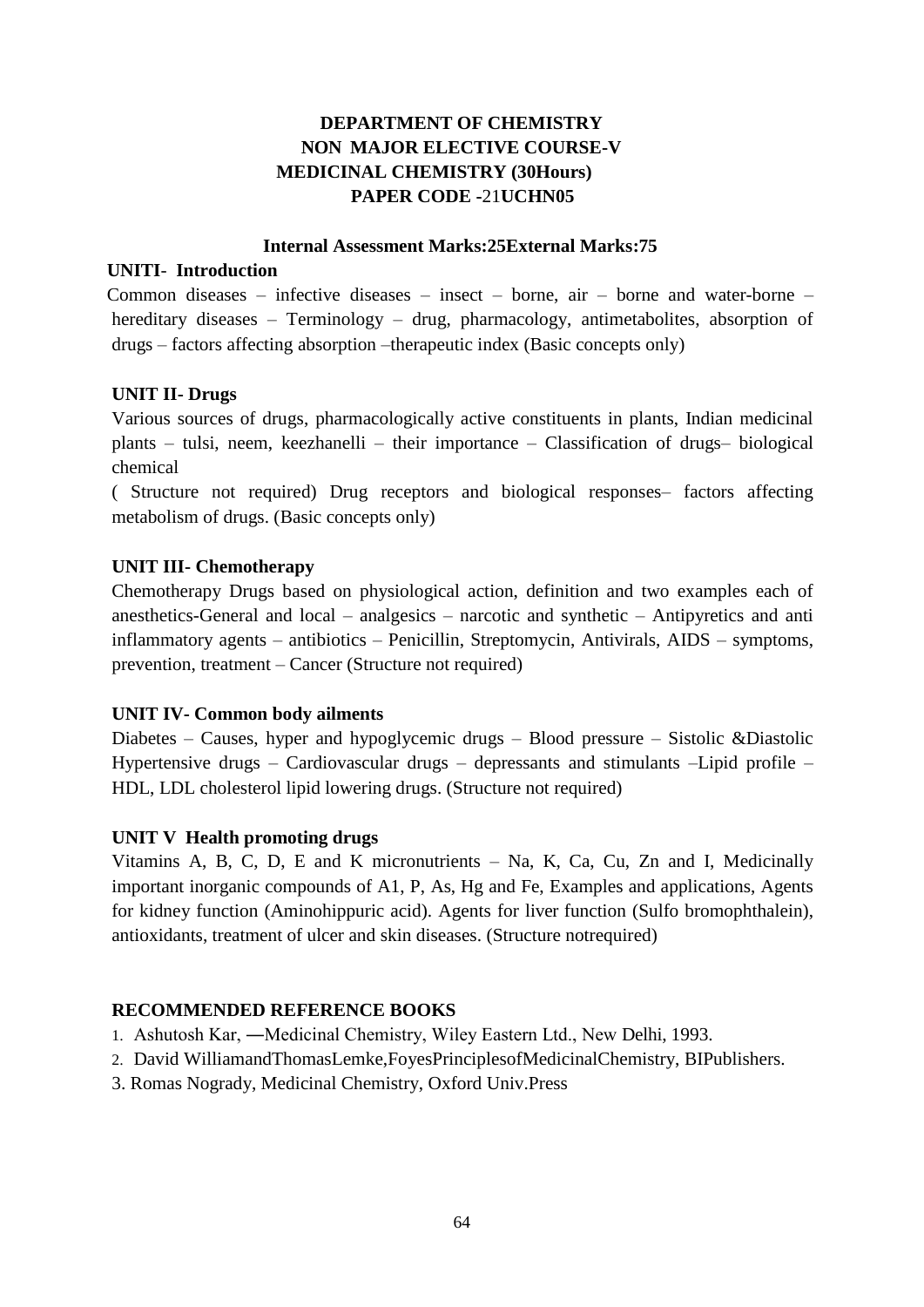# **DEPARTMENT OF CHEMISTRY NON- MAJOR ELECTIVE COURSE-VI FOOD CHEMISTRY (30 HOURS) PAPER CODE -21UCHN06**

## **Internal Assessment Marks:25 External Marks :75**

## **UNIT - I Food source & Constituents offoods**

Food: Source, functions of foods. Food groups: Basic five foodgroups.

Constituents of food : Carbohydrates, Classification – Storage of Carbohydrates and its function. Proteins – Classification sources and functions. Fats and oils, Dietary sources, Uses of fat sand oils and their role in biological systems.

## **UNIT - II Food Adulteration**

Adulterants in different foods - Milk, and milk products, Vegetable oils and fats spices, cereals, pulses. Contamination with toxic chemicals - Pesticides and Insecticides Detection and prevention of food Adulteration.

## **UNIT - III Food Spoilage and food preservation**

Causes of Food spoilage-Food preservation - Principle and methods of preservation - By using high temperature - sterilization, pasteurization and Blanching.Low temperature food perservation methods.

### **UNIT - IV Vitamins**

Classification, sources, functions and deficiencies of fat soluble vitamins – A,D,E, and K, water soluble vitamins  $-B_1, B_2$ , and  $B_6$ .

### **UNIT - V Minerals**

Mineral elements in foods, Principal mineral elements – sources, functions and deficiencies of Na, K, Mg, Fe, S and P.

### **Reference books:**

- 1. Food & Nutrition Dr. M. Swaminathan
- 2. Food Science -Srilakshmi
- 3. Food processing & preservation –Sivasankar
- 4. Text book on food chemistry Dr. M.Swaminathan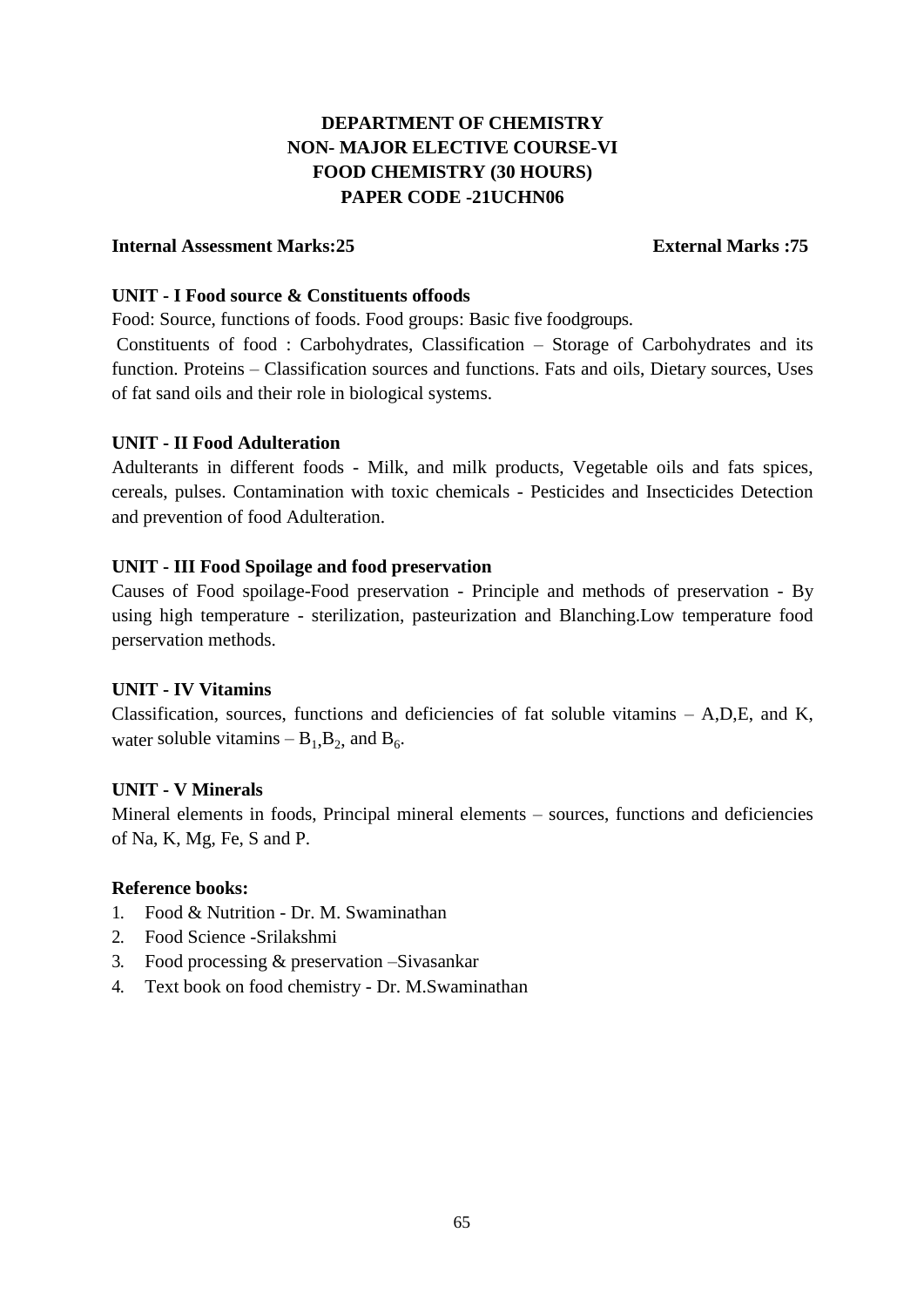# **DEPARTMENT OF CHEMISTRY NON MAJOR ELECTIVE COURSE-VII-AGRO CHEMISTRY (30 hours) PAPER CODE -21UCHN07**

## **Internal Assessment Marks:25 External Marks:75**

# **UNIT I Chemistry of soil**

**1.1**Definition of soils, Classification, Properties of soils-physical properties structure and texture,soil water, soil air and soil temperature.

**1.2** Chemical properties- soil mineral matter-soil colloids, ion-exchange reactions.Soil fertility and its evaluation.

# **UNIT II Soil analysis**

**2.1** Soil organic matter and their influence on soil properties –N ratio effects.

**2.2** Soil reactions.Soil pH,acidity, alkalinity, buffering of soils and its effects on the availability of N, P, K, Ca, Mg, I, Al, Mn & sulphuric acid- soils salinity, acid & alkaline soils- their formation and reclamation.

# **UNIT III Fertilizers**

**3.1** Primary, secondary and micro nutrients on plant growth anddevelopment. Nitrogenous fertilizers, manufacture of ammonium nitrate,ammonium sulphate andurea.

**3.2** Phosphate fertilizers - preparation and uses of mono anddiammonium phosphates, superphosphate.

**3.3** Potassium fertilizers-potassium nitrate, potassium chloride,potassium sulphate and mixedfertilizers

# **UNIT IV Pesticides**

.

**4.1** Classification-Insecticides, fungicides and herbicides, application and toxicity. Insect attractants and repellents-fluorine compounds, boron compounds, arsenic compounds, organomercuric compounds.

**4.2** General methods of preparation of DDT, BHC. Structure and uses of Herbicides: 2,4-D and 2,4,5-T.Structure and uses of Fungicides: Preparation of Bordeaux mixture,limesulphur.

# **UNIT V Water Treatment & Water Analysis**

**5.1** Water Treatment- Hard and soft water, water softening methods - lime soda process, phosphate conditioning and ion-exchange processes.

**5.2** Water analysis - determination of hardness of water, acidity, alkalinity,pH value, amount of free CO2, fluoride content,chloride content. Biological oxygen demand (BOD), chemical oxygen demand (COD), recycling of water.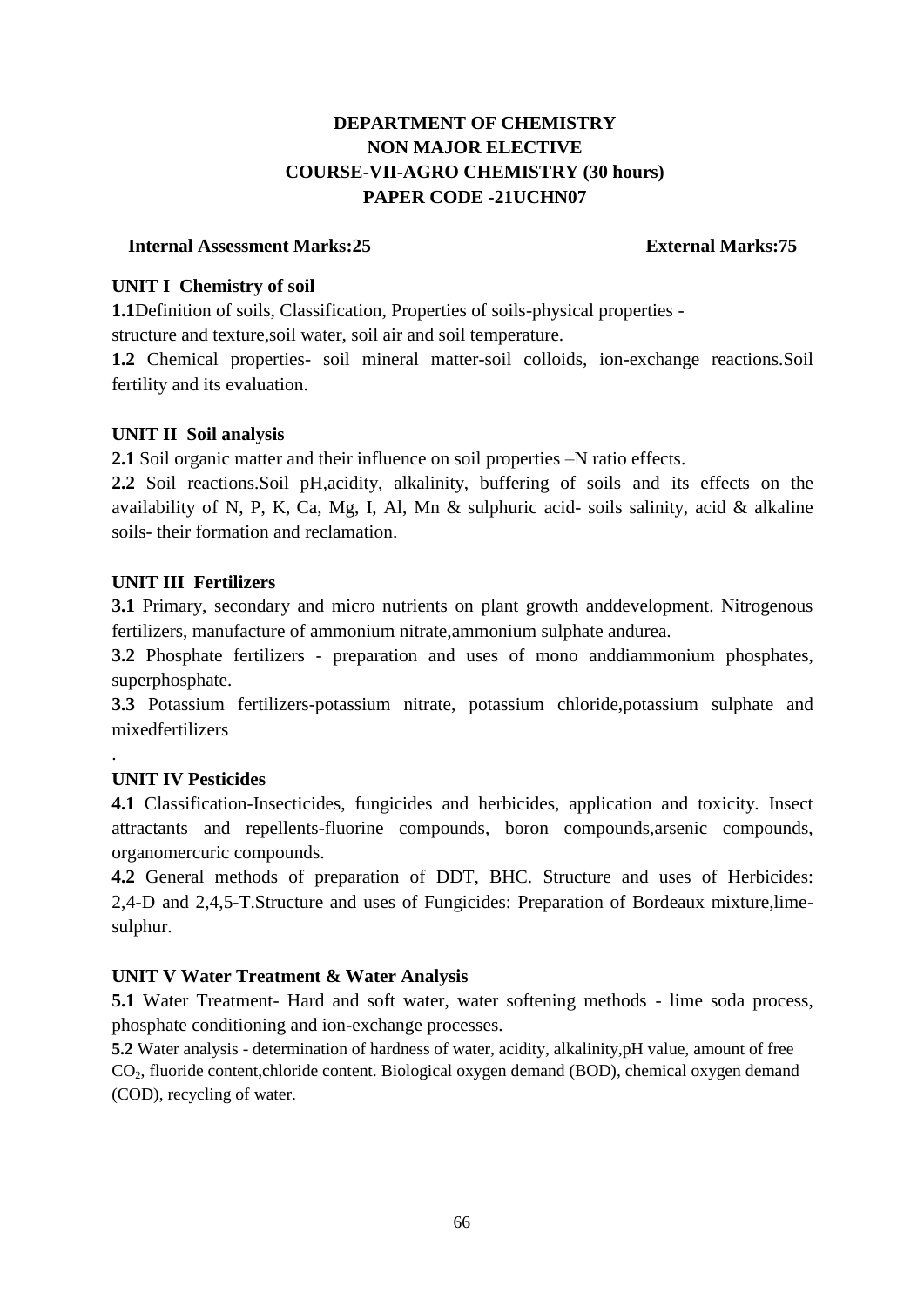# **References**

- 1. Plant Ecology and Soil Science, R.S. Shukla and P.S.Chandel.
- 2. Shreve's Chemical Process Industries, G.T.Austin
- 3. Agricultural Chemistry, B.A.Yagodin.